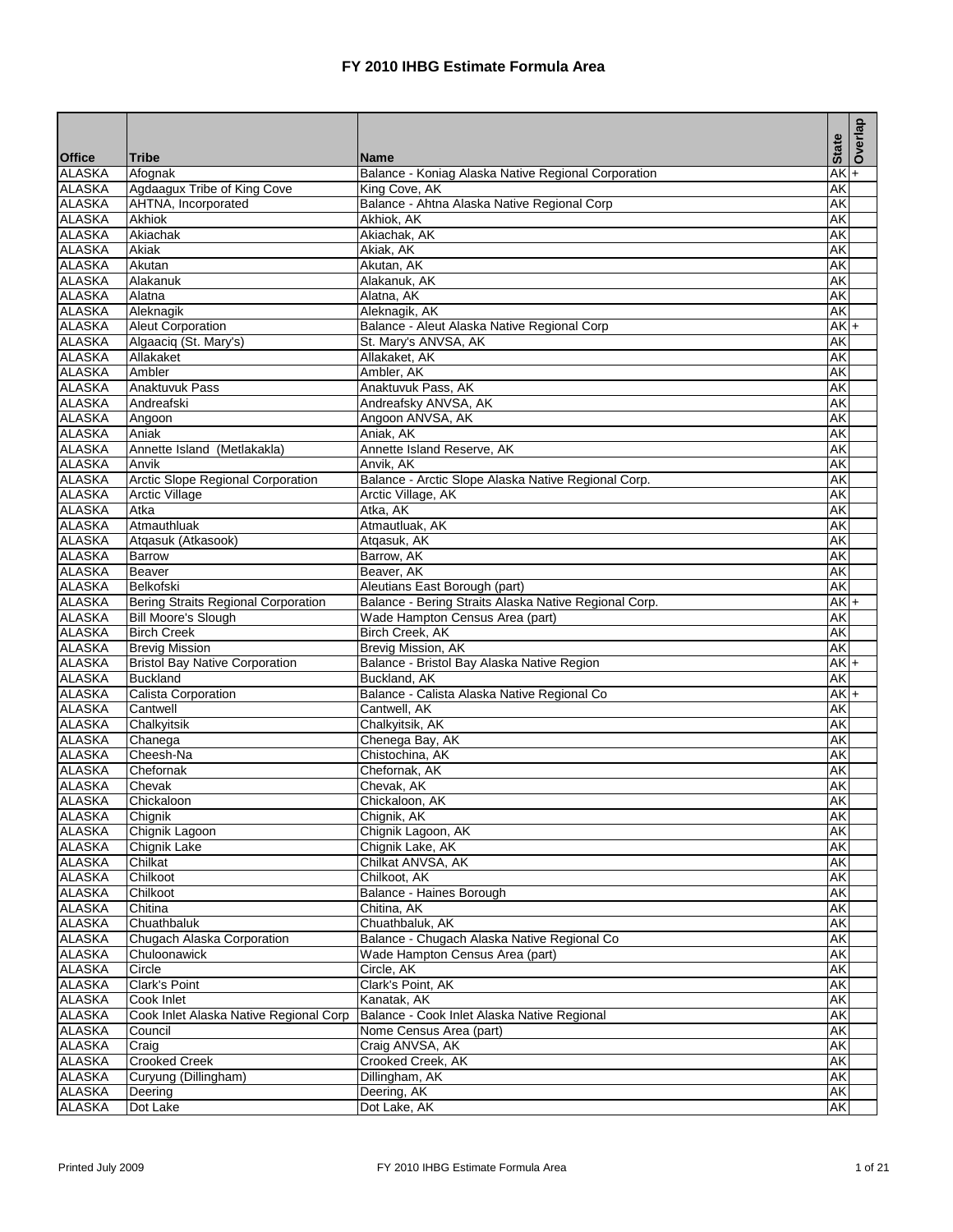|                                |                            |                                                          | <b>State</b> |           | Overlap |
|--------------------------------|----------------------------|----------------------------------------------------------|--------------|-----------|---------|
| <b>Office</b>                  | <b>Tribe</b>               | <b>Name</b>                                              |              |           |         |
| <b>ALASKA</b>                  | Douglas                    | Douglas City                                             |              | <b>AK</b> |         |
| <b>ALASKA</b>                  | Doyon, Ltd.                | Balance - Doyon Alaska Native Regional Corp              |              | $AK +$    |         |
| <b>ALASKA</b><br><b>ALASKA</b> | Eagle                      | Eagle, AK                                                |              | AK        |         |
| <b>ALASKA</b>                  | Eek                        | Eek, AK<br>Egegik, AK                                    | AK           |           |         |
| <b>ALASKA</b>                  | Egegik<br>Eklutna          | Eklutna, AK                                              | AK           | AΚ        |         |
| <b>ALASKA</b>                  | Ekuk                       | Dillingham Census Area (part)                            | AK           |           |         |
| <b>ALASKA</b>                  | Ekwok                      | Ekwok, AK                                                |              | AK        |         |
| <b>ALASKA</b>                  | Elim                       | Balance - Nome Census Area                               |              | $AK +$    |         |
| <b>ALASKA</b>                  | Emmonak                    | Emmonak, AK                                              | AK           |           |         |
| <b>ALASKA</b>                  | Evansville (Bettles Field) | Evansville, AK                                           |              | AK        |         |
| <b>ALASKA</b>                  | Eyak                       | City of Cordova                                          | AK           |           |         |
| <b>ALASKA</b>                  | Evak                       | Eyak ANVSA, AK                                           | AK           |           |         |
| <b>ALASKA</b>                  | <b>False Pass</b>          | False Pass, AK                                           |              | AΚ        |         |
| <b>ALASKA</b>                  | Fort Yukon                 | Fort Yukon, AK                                           | AK           |           |         |
| <b>ALASKA</b>                  | Gakona                     | Gakona ANVSA, AK                                         | AK           |           |         |
| <b>ALASKA</b>                  | Galena                     | Galena, AK                                               | AK           |           |         |
| <b>ALASKA</b>                  | Gambell                    | Gambell, AK                                              | AK           |           |         |
| <b>ALASKA</b>                  | Georgetown                 | Georgetown, AK                                           | AK           |           |         |
| <b>ALASKA</b>                  | Golovin (Chinik)           | Golovin, AK                                              | AK           |           |         |
| <b>ALASKA</b>                  | Goodnews Bay               | Goodnews Bay, AK                                         | AK           |           |         |
| <b>ALASKA</b>                  | Grayling                   | Grayling, AK                                             |              | AΚ        |         |
| <b>ALASKA</b>                  | Gulkana                    | Gulkana, AK                                              | AK           |           |         |
| <b>ALASKA</b>                  | <b>Hamilton</b>            | Wade Hampton Census Area (part)                          | AK           |           |         |
| <b>ALASKA</b>                  | <b>Healy Lake</b>          | Healy Lake, AK                                           | AK           |           |         |
| <b>ALASKA</b>                  | <b>Holy Cross</b>          | Holy Cross, AK                                           | AK           |           |         |
| <b>ALASKA</b>                  | Hoonah                     | Hoonah, AK                                               | AK           |           |         |
| <b>ALASKA</b>                  | Hooper Bay                 | Hooper Bay, AK                                           | AK           |           |         |
| <b>ALASKA</b>                  | Hughes                     | Hughes, AK                                               | AK           |           |         |
| <b>ALASKA</b>                  | Huslia                     | Huslia, AK                                               | AK           |           |         |
| <b>ALASKA</b>                  | Hydaburg                   | Hydaburg, AK                                             |              | AΚ        |         |
| <b>ALASKA</b>                  | Igiugig                    | Igiugig, AK                                              | AK           |           |         |
| <b>ALASKA</b>                  | Iliamna                    | Iliamna, AK                                              | AK           |           |         |
| <b>ALASKA</b>                  | Inalik (Diomede)           | Inalik, AK                                               | AK           |           |         |
| <b>ALASKA</b>                  | lqurmuit                   | Russian Mission, AK                                      | AK           |           |         |
| <b>ALASKA</b>                  | <b>Ivanof Bay</b>          | Ivanof Bay, AK                                           |              | AK        |         |
| <b>ALASKA</b>                  | Kaguyak                    | Balance - Koniag Alaska Native Regional Corporation      |              | $AK +$    |         |
| <b>ALASKA</b>                  | Kake                       | Kake ANVSA, AK                                           | AK           |           |         |
| <b>ALASKA</b><br><b>ALASKA</b> | Kaktovik                   | Kaktovik, AK<br>Kalskag, AK                              | <b>AK</b>    | AΚ        |         |
| <b>ALASKA</b>                  | Kalskag                    |                                                          |              |           |         |
| <b>ALASKA</b>                  | Kaltag<br>Kanatak          | Kaltag, AK                                               | AK           | AK        |         |
| <b>ALASKA</b>                  | Karluk                     | Karluk, AK                                               |              | AK        |         |
| <b>ALASKA</b>                  | Kasigluk                   | Kasigluk, AK                                             |              | AK        |         |
| <b>ALASKA</b>                  | Kassan                     | Kasaan ANVSA, AK                                         |              | AK        |         |
| <b>ALASKA</b>                  | Kenaitze                   | Kenaitze, AK                                             | AK           |           |         |
| <b>ALASKA</b>                  | Ketchikan                  | Balance - Ketchikan Gateway Borough                      |              | AK        |         |
| <b>ALASKA</b>                  | Kiana                      | Kiana, AK                                                |              | AK        |         |
| <b>ALASKA</b>                  | King Island                | Balance - Nome Census Area                               |              | $AK +$    |         |
| <b>ALASKA</b>                  | King Salmon                | Balance - Bristol Bay Alaska Native Regional Corporation |              | $AK +$    |         |
| <b>ALASKA</b>                  | Kipnuk                     | Kipnuk, AK                                               |              | AK        |         |
| <b>ALASKA</b>                  | Kivalina                   | Kivalina, AK                                             |              | AK        |         |
| <b>ALASKA</b>                  | Klawock                    | Klawock ANVSA, AK                                        |              | AK        |         |
| <b>ALASKA</b>                  | Kluti Kaah (Copper Center) | Copper Center, AK                                        |              | AK        |         |
| <b>ALASKA</b>                  | Knik                       | Knik ANVSA, AK                                           | AK           |           |         |
| <b>ALASKA</b>                  | Kobuk                      | Kobuk, AK                                                |              | AΚ        |         |
| <b>ALASKA</b>                  | Kokhanok                   | Kokhanok, AK                                             |              | AK        |         |
| <b>ALASKA</b>                  | Koliganek                  | New Koliganek, AK                                        |              | AK        |         |
| <b>ALASKA</b>                  | Kongiganak                 | Kongiganak, AK                                           |              | AK        |         |
| <b>ALASKA</b>                  | Koniag, Incorporated       | Balance - Koniag Alaska Native Regional Cor              |              | $AK +$    |         |
| <b>ALASKA</b>                  | Kotlik                     | Kotlik, AK                                               |              | AK        |         |
| <b>ALASKA</b>                  | Kotzebue                   | Kotzebue, AK                                             |              | AK        |         |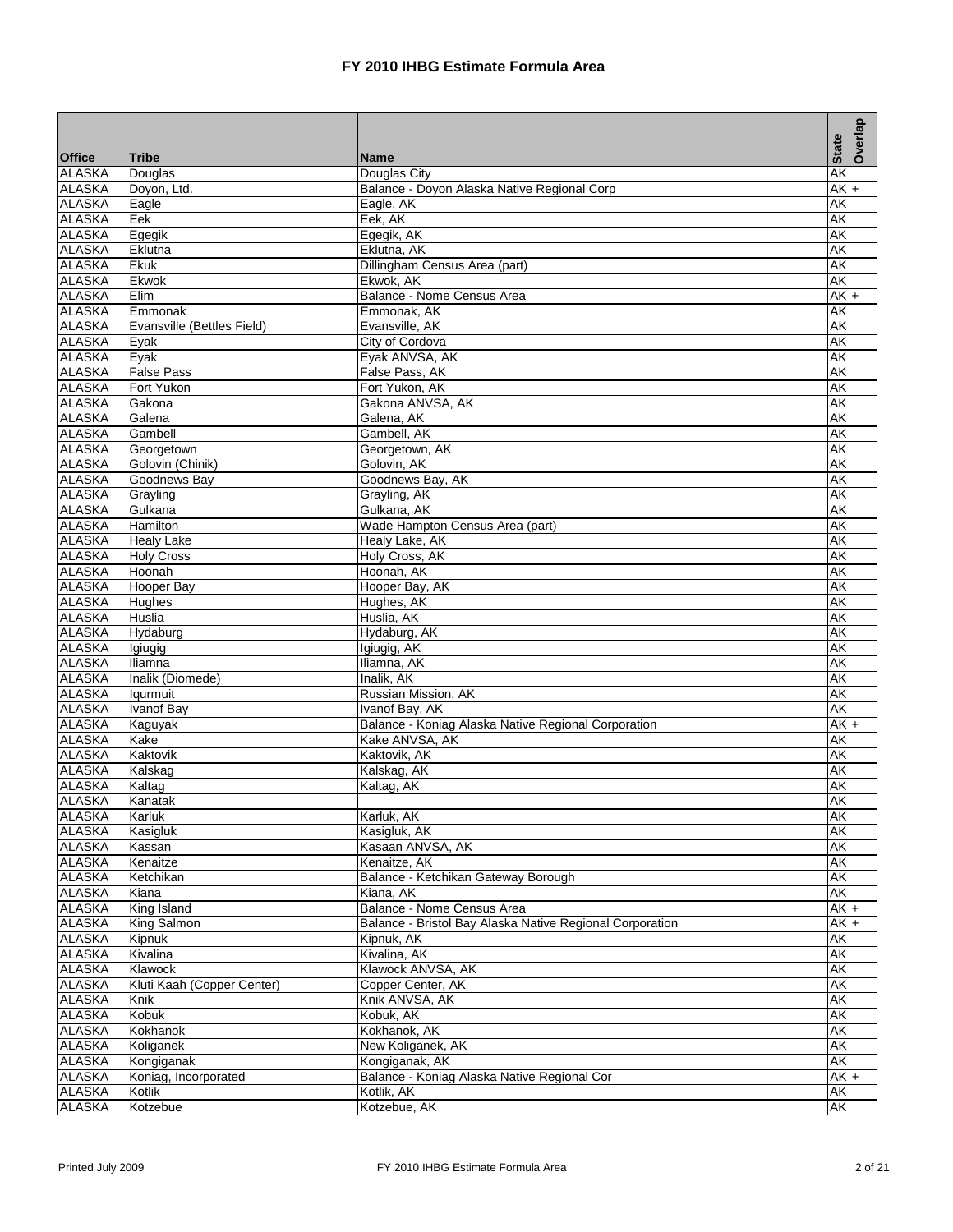|                                |                                            |                                                             | <b>State</b> | Overlap |
|--------------------------------|--------------------------------------------|-------------------------------------------------------------|--------------|---------|
| <b>Office</b>                  | <b>Tribe</b>                               | <b>Name</b>                                                 |              |         |
| <b>ALASKA</b>                  | Koyuk                                      | Koyuk, AK                                                   | AΚ           |         |
| <b>ALASKA</b>                  | Koyukuk                                    | Koyukuk, AK                                                 | AΚ           |         |
| <b>ALASKA</b>                  | Kwethluk                                   | Kwethluk, AK                                                | AK           |         |
| <b>ALASKA</b>                  | Kwigillingok                               | Kwigillingok, AK                                            | AK           |         |
| <b>ALASKA</b>                  | Kwinhagak (Quinhagak)                      | Kwinhagak, AK                                               | AK           |         |
| <b>ALASKA</b>                  | Larsen Bay                                 | Larsen Bay, AK                                              | AK           |         |
| <b>ALASKA</b>                  | Lesnoi (Woody Island)                      | Balance - Koniag Alaska Native Regional Corporation         | $AK +$       |         |
| <b>ALASKA</b>                  | Levelock                                   | Levelock, AK                                                | AK           |         |
| <b>ALASKA</b>                  | Lime Village                               | Bethel Census Area (part)                                   | AK           |         |
| <b>ALASKA</b>                  | Lower.Kalskag                              | Lower Kalskag, AK                                           | AK           |         |
| <b>ALASKA</b>                  | Manley Hot Springs                         | Manley Hot Springs, AK                                      | AK           |         |
| <b>ALASKA</b>                  | Manokotak                                  | Manokotak, AK                                               | AK           |         |
| <b>ALASKA</b>                  | Marshall                                   | Marshall, AK                                                | <b>AK</b>    |         |
| <b>ALASKA</b>                  | Mary's Igloo                               | Nome Census Area (part)                                     | AK           |         |
| <b>ALASKA</b>                  | <b>McGrath</b>                             | McGrath, AK                                                 | AK           |         |
| <b>ALASKA</b>                  | Mekoryuk                                   | Mekoryuk, AK                                                | AΚ           |         |
| <b>ALASKA</b><br><b>ALASKA</b> | Mentasta                                   | Mentasta Lake, AK                                           | AΚ           |         |
| <b>ALASKA</b>                  | Minto<br>Mountain Village (Asa'Carsarmiut) | Minto, AK<br>Mountain Village, AK                           | ΑK<br>AK     |         |
|                                | <b>Naknek</b>                              |                                                             |              |         |
| <b>ALASKA</b><br><b>ALASKA</b> | <b>NANA Corporation</b>                    | Naknek, AK                                                  | AK<br>AK     |         |
| <b>ALASKA</b>                  |                                            | Balance - NANA Alaska Native Regional Corpo<br>Nanwalek, AK | AK           |         |
| <b>ALASKA</b>                  | Nanwelek (English Bay)                     |                                                             |              |         |
| <b>ALASKA</b>                  | Napaimute<br>Napakiak                      | Bethel Census Area (part)<br>Napakiak, AK                   | ΑK<br>AK     |         |
| <b>ALASKA</b>                  | Napaskiak                                  | Napaskiak, AK                                               | AΚ           |         |
| <b>ALASKA</b>                  | Nelson Lagoon                              | Nelson Lagoon, AK                                           | AK           |         |
| <b>ALASKA</b>                  | Nenana                                     | Nenana, AK                                                  | AΚ           |         |
| <b>ALASKA</b>                  | <b>New Stuyahok</b>                        | New Stuyahok, AK                                            | AΚ           |         |
| <b>ALASKA</b>                  | Newhalen                                   | Newhalen, AK                                                | AK           |         |
| <b>ALASKA</b>                  | <b>Newtok</b>                              | Newtok, AK                                                  | AK           |         |
| <b>ALASKA</b>                  | Nightmute                                  | Nightmute, AK                                               | AK           |         |
| <b>ALASKA</b>                  | Nikolai                                    | Nikolai, AK                                                 | AK           |         |
| <b>ALASKA</b>                  | Nikolski                                   | Nikolski, AK                                                | AK           |         |
| <b>ALASKA</b>                  | Ninilchik                                  | Ninilchik, AK                                               | AK           |         |
| <b>ALASKA</b>                  | Noatak                                     | Noatak, AK                                                  | AΚ           |         |
| <b>ALASKA</b>                  | Nome                                       | Balance - Nome Census Area                                  | AK I+        |         |
| <b>ALASKA</b>                  | Nondalton                                  | Nondalton, AK                                               | AK           |         |
| <b>ALASKA</b>                  | Noorvik                                    | Noorvik, AK                                                 | AΚ           |         |
| <b>ALASKA</b>                  | Northway                                   | Balance - Doyon Alaska Native Regional Corp                 | $AK +$       |         |
| <b>ALASKA</b>                  | Northway                                   | Northway, AK                                                | $AK +$       |         |
| <b>ALASKA</b>                  | <b>Nuiqsut</b>                             | Nuiqsut, AK                                                 | AK           |         |
| <b>ALASKA</b>                  | Nulato                                     | Nulato, AK                                                  | AK           |         |
| <b>ALASKA</b>                  | Nunapitchuk                                | Nunapitchuk, AK                                             | AK           |         |
| <b>ALASKA</b>                  | Ohogamiut                                  | Wade Hampton Census Area (part)                             | AK           |         |
| <b>ALASKA</b>                  | Old Harbor                                 | Old Harbor, AK                                              | AΚ           |         |
| <b>ALASKA</b>                  | Orutsararmuit (Bethel)                     | Bethel, AK                                                  | AK           |         |
| <b>ALASKA</b>                  | Oscarville                                 | Oscarville, AK                                              | AK           |         |
| <b>ALASKA</b>                  | Ouzinkie                                   | Ouzinkie, AK                                                | AK           |         |
| <b>ALASKA</b>                  | Paimiut                                    | Wade Hampton Census Area (part)                             | AK           |         |
| <b>ALASKA</b>                  | Pauloff Harbor Village                     | Balance - Aleut Alaska Native Regional Corporation          | $AK +$       |         |
| <b>ALASKA</b>                  | Pedro Bay                                  | Pedro Bay, AK                                               | AK           |         |
| <b>ALASKA</b>                  | Perryville                                 | Perryville, AK                                              | AK           |         |
| <b>ALASKA</b>                  | Petersburg                                 | Petersburg Census Area                                      | AK           |         |
| <b>ALASKA</b>                  | <b>Pilot Point</b>                         | Pilot Point ANVSA, AK                                       | AK           |         |
| <b>ALASKA</b>                  | <b>Pilot Station</b>                       | Pilot Station, AK                                           | AΚ           |         |
| <b>ALASKA</b>                  | Pitka's Point                              | Pitkas Point, AK                                            | AΚ           |         |
| <b>ALASKA</b>                  | Platinum                                   | Platinum, AK                                                | AK           |         |
| <b>ALASKA</b>                  | Point Hope                                 | Point Hope, AK                                              | AK           |         |
| <b>ALASKA</b>                  | Point Lay                                  | Point Lay, AK                                               | AK           |         |
| <b>ALASKA</b>                  | Port Graham                                | Port Graham, AK                                             | <b>AK</b>    |         |
| <b>ALASKA</b>                  | Port Heiden                                | Port Heiden, AK                                             | AK           |         |
| <b>ALASKA</b>                  | Port Lions                                 | Port Lions, AK                                              | AK           |         |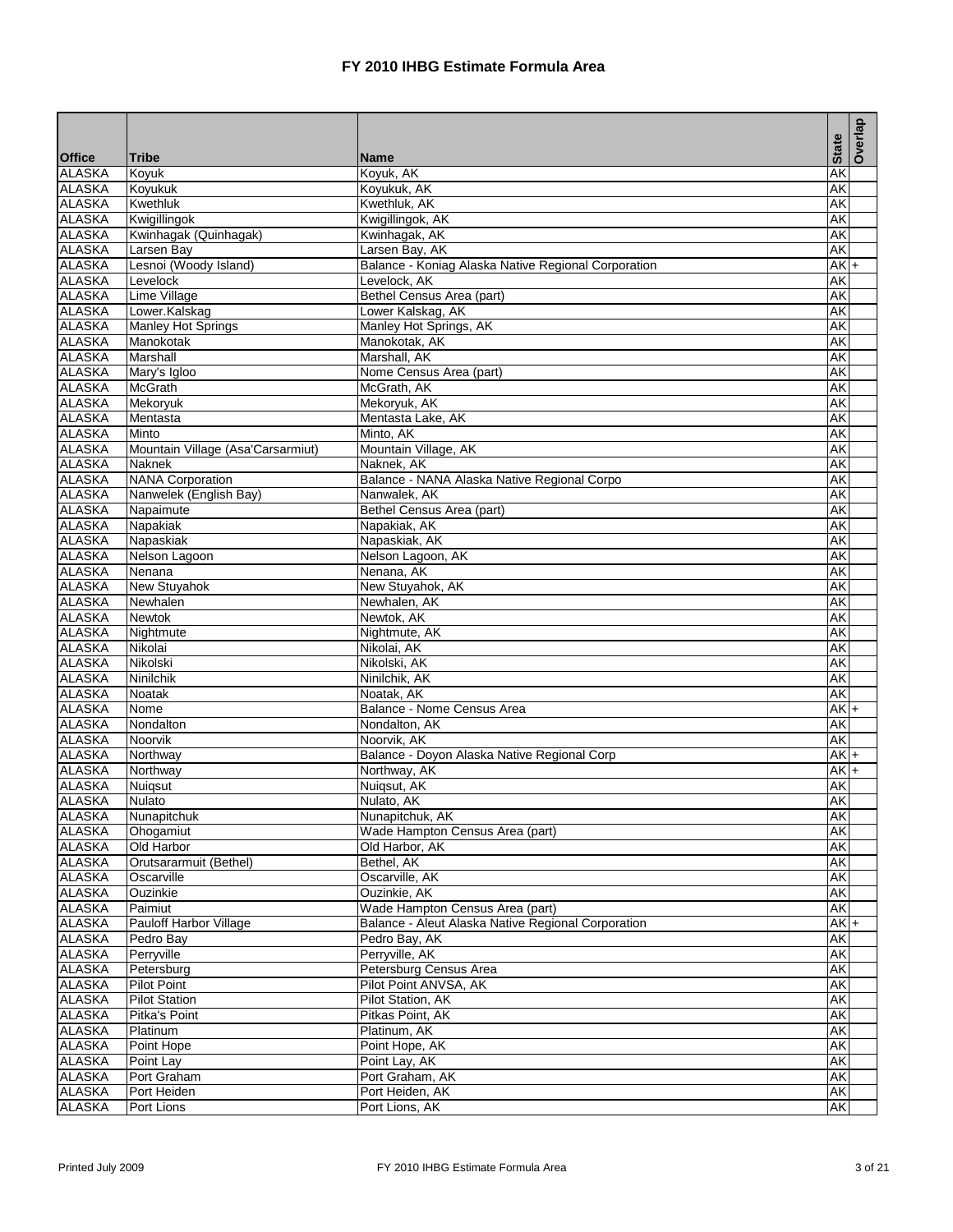|               |                                  |                                                      |              | Overlap |
|---------------|----------------------------------|------------------------------------------------------|--------------|---------|
| <b>Office</b> | <b>Tribe</b>                     | <b>Name</b>                                          | <b>State</b> |         |
| <b>ALASKA</b> | Portage Creek                    | Portage Creek, AK                                    | AK           |         |
| <b>ALASKA</b> | Qagan Tayagungin (Sand Point)    | Sand Point, AK                                       | AK           |         |
| <b>ALASKA</b> | Qawalangin (Unalaska)            | Unalaska, AK                                         | AK           |         |
| <b>ALASKA</b> | Rampart                          | Rampart, AK                                          | AK           |         |
| <b>ALASKA</b> | <b>Red Devil</b>                 | Red Devil, AK                                        | AΚ           |         |
| <b>ALASKA</b> | Ruby                             | Ruby, AK                                             | AK           |         |
| <b>ALASKA</b> | Saint George                     | St. George, AK                                       | AK           |         |
| <b>ALASKA</b> | Saint Michael                    | St. Michael, AK                                      | AK           |         |
| <b>ALASKA</b> | Saint Paul                       | St. Paul ANVSA, AK                                   | AK           |         |
| <b>ALASKA</b> | Salamatoff                       | Salamatof, AK                                        | AK           |         |
| <b>ALASKA</b> | Savoonga                         | Savoonga, AK                                         | AΚ           |         |
| <b>ALASKA</b> | Saxman                           | Saxman, AK                                           | AK           |         |
| <b>ALASKA</b> | Scammon Bay                      | Scammon Bay, AK                                      | AK           |         |
| <b>ALASKA</b> | Selawik                          | Selawik, AK                                          | AΚ           |         |
| <b>ALASKA</b> | Seldovia                         | Seldovia, AK                                         | AK           |         |
| <b>ALASKA</b> | Shageluk                         | Shageluk, AK                                         | AK           |         |
| <b>ALASKA</b> | Shaktoolik                       | Shaktoolik, AK                                       | AK           |         |
| <b>ALASKA</b> | Sheldon's Point                  | Nunam Iqua, AK                                       | AK           |         |
| <b>ALASKA</b> | Shishmaref                       | Shishmaref, AK                                       | AK           |         |
| <b>ALASKA</b> | Shungnak                         | Shungnak, AK                                         | AK           |         |
| <b>ALASKA</b> | Sitka Tribe (was Baranof Island) | Balance - Sitka City and Borough                     | AK           |         |
| <b>ALASKA</b> | Skagway                          | Balance - Skagway-Hoonah-Angoon Census Area          | AK           |         |
| <b>ALASKA</b> | Sleetmute                        | Sleetmute, AK                                        | AK           |         |
| <b>ALASKA</b> | Solomon                          | Solomon, AK                                          | AK           |         |
| <b>ALASKA</b> | South Naknek                     | South Naknek, AK                                     | AΚ           |         |
| <b>ALASKA</b> | <b>Stebbins</b>                  | Stebbins, AK                                         | AK           |         |
| <b>ALASKA</b> | <b>Stevens Village</b>           | Stevens Village, AK                                  | AK           |         |
| <b>ALASKA</b> | <b>Stony River</b>               | Stony River, AK                                      | AK           |         |
| <b>ALASKA</b> | Sun'aq Tribe of Kodiak           | Balance - Koniag Alaska Native Regional Corporation  | AK           |         |
| <b>ALASKA</b> | Takotna                          | Takotna, AK                                          | AΚ           |         |
| <b>ALASKA</b> | Tanacross                        | Tanacross, AK                                        | AK           |         |
| <b>ALASKA</b> | Tanana                           | Tanana, AK                                           | AK           |         |
| <b>ALASKA</b> | <b>Tatitlek</b>                  | Tatitlek, AK                                         | AK           |         |
| <b>ALASKA</b> | Tazlina                          | Tazlina, AK                                          | AK           |         |
| <b>ALASKA</b> | Telida                           | Telida, AK                                           | AK           |         |
| <b>ALASKA</b> | Teller                           | Teller, AK                                           | AK           |         |
| <b>ALASKA</b> | Tetlin                           | Tetlin, AK                                           | AK           |         |
| <b>ALASKA</b> | Tlingit-Haida Central Council    | Balance - Sealaska Alaska Native Regional C          | AK           |         |
| <b>ALASKA</b> | Togiak                           | Togiak, AK                                           | AΚ           |         |
| <b>ALASKA</b> | Toksook Bay-Nunakauyarmuit Tribe | Toksook Bay, AK                                      | AK           |         |
| <b>ALASKA</b> | Tuluksak                         | Tuluksak, AK                                         | AΚ           |         |
| <b>ALASKA</b> | Tuntutuliak                      | Tuntutuliak, AK                                      | <b>AK</b>    |         |
| <b>ALASKA</b> | Tununak                          | Tununak, AK                                          | AK           |         |
| <b>ALASKA</b> | <b>Twin Hills</b>                | Twin Hills, AK                                       | ΑK           |         |
| <b>ALASKA</b> | Tyonek                           | Tyonek, AK                                           | AK           |         |
| <b>ALASKA</b> | Ugashik                          | Ugashik, AK                                          | AK           |         |
| <b>ALASKA</b> | <b>Umkumiute</b>                 | Balance - Calista Alaska Native Regional Corporation | $AK +$       |         |
| <b>ALASKA</b> | <b>Unalakleet</b>                | Unalakleet, AK                                       | AK           |         |
| <b>ALASKA</b> | Unga                             | Balance - Aleut Alaska Native Regional Corporation   | $AK +$       |         |
| <b>ALASKA</b> | Venetie                          | Balance Doyon Alaska Native Regional Corporation     | $AK +$       |         |
| <b>ALASKA</b> | Wainwright                       | Wainwright, AK                                       | AK           |         |
| <b>ALASKA</b> | Wales                            | Wales, AK                                            | AK           |         |
| <b>ALASKA</b> | <b>White Mountain</b>            | White Mountain, AK                                   | AK           |         |
| <b>ALASKA</b> | Wrangell                         | Wrangell Census Area                                 | AK           |         |
| <b>ALASKA</b> | Yakutat                          | Yakutat ANVSA, AK                                    | AK           |         |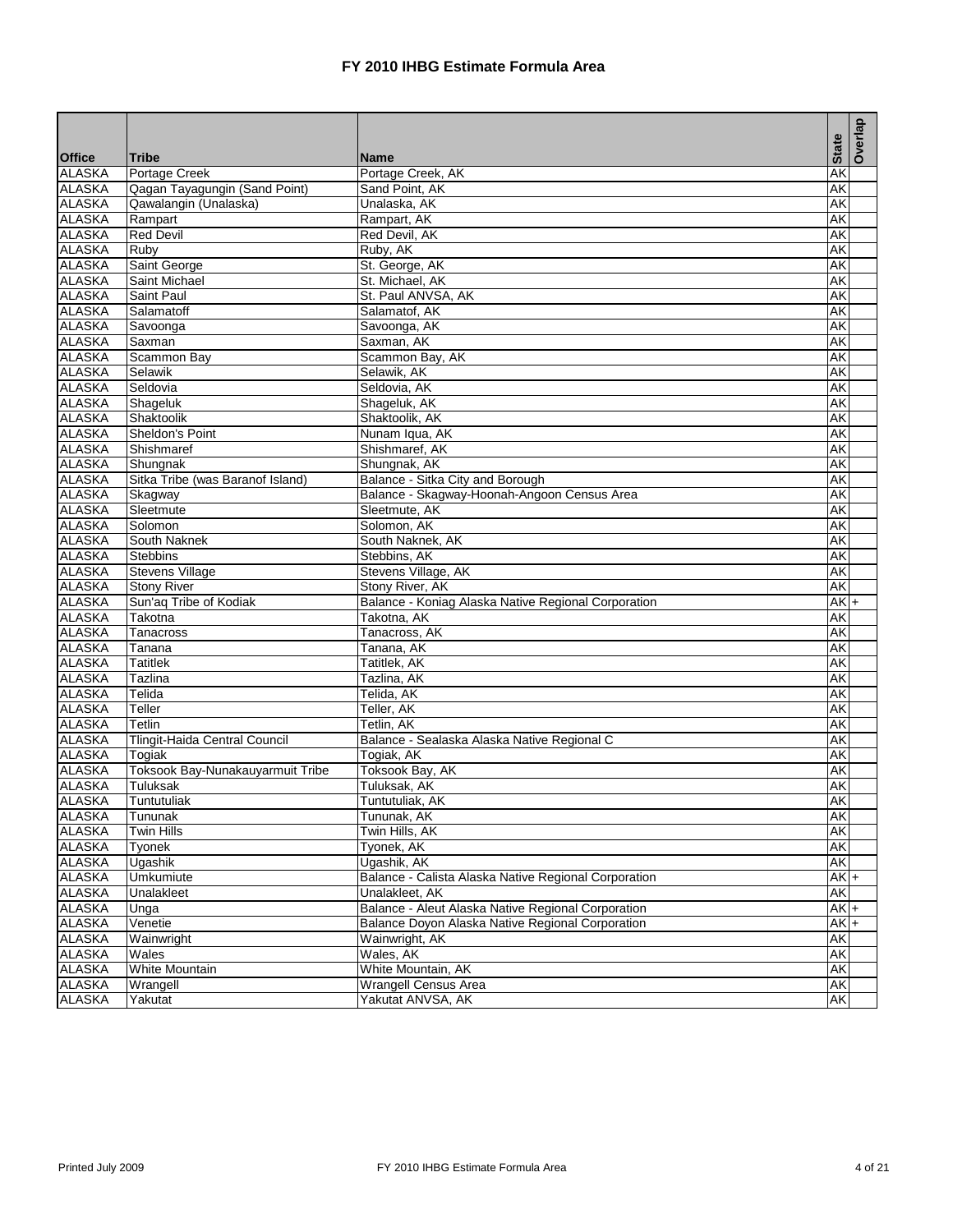|                |                                                                   |                                                          | <b>State</b>                      | Overlap   |
|----------------|-------------------------------------------------------------------|----------------------------------------------------------|-----------------------------------|-----------|
| <b>Office</b>  | <b>Tribe</b>                                                      | <b>Name</b>                                              |                                   |           |
| <b>CHICAGO</b> | Aroostook Band of Micmac                                          | Aroostook Band of Micmac, ME                             | ME                                | $\ddot{}$ |
| <b>CHICAGO</b> | Aroostook Band of Micmac                                          | Balance - Aroostook County                               | $ME +$<br>$\overline{\mathsf{W}}$ |           |
|                | CHICAGO Bad River Band                                            | <b>Bad River Reservation, WI</b>                         |                                   |           |
| <b>CHICAGO</b> | CHICAGO Bad River Band<br><b>Bad River Band</b>                   | <b>Balance - Ashland County</b><br>Balance - Iron County | W١<br>W١                          |           |
|                | CHICAGO   Bay Mills Indian Community                              | Bay Mills Reservation and Off-Reservation Trust Land, MI | MI +                              |           |
|                | CHICAGO   Bay Mills Indian Community                              | Balance - Chippewa County                                | MI                                | $+$       |
| <b>CHICAGO</b> | Boise Forte Band of Minnesota Chippewa Bois Forte Reservation, MN |                                                          | <b>MN</b>                         |           |
| <b>CHICAGO</b> | Catawba Indian Tribe                                              | Balance - Cabarrus County                                | <b>NC</b>                         |           |
|                | CHICAGO Catawba Indian Tribe                                      | <b>Balance - Cleveland County</b>                        | ΝC                                |           |
| <b>CHICAGO</b> | Catawba Indian Tribe                                              | <b>Balance - Gaston County</b>                           | <b>NC</b>                         |           |
| <b>CHICAGO</b> | Catawba Indian Tribe                                              | Balance - Mecklenburg County                             | <b>NC</b>                         |           |
| <b>CHICAGO</b> | Catawba Indian Tribe                                              | Balance - Rutherford County                              | ΝC                                |           |
|                | CHICAGO Catawba Indian Tribe                                      | <b>Balance - Union County</b>                            | <b>NC</b>                         |           |
|                | CHICAGO Catawba Indian Tribe                                      | Balance - Abbeville County                               | SC                                |           |
| <b>CHICAGO</b> | Catawba Indian Tribe                                              | Balance - Aiken County                                   | SC                                |           |
|                | CHICAGO Catawba Indian Tribe                                      | Balance - Allendale County                               | SC                                |           |
| <b>CHICAGO</b> | Catawba Indian Tribe                                              | Balance - Anderson County                                | SC                                |           |
| <b>CHICAGO</b> | Catawba Indian Tribe                                              | Balance - Bamberg County                                 | SC                                |           |
| <b>CHICAGO</b> | Catawba Indian Tribe                                              | <b>Balance - Barnwell County</b>                         | SC                                |           |
| <b>CHICAGO</b> | Catawba Indian Tribe                                              | <b>Balance - Beaufort County</b>                         | SC                                |           |
| <b>CHICAGO</b> | Catawba Indian Tribe                                              | <b>Balance - Berkeley County</b>                         | $\overline{\text{sc}}$            |           |
| <b>CHICAGO</b> | Catawba Indian Tribe                                              | Balance - Calhoun County                                 | SC                                |           |
|                | CHICAGO Catawba Indian Tribe                                      | Balance - Charleston County                              | SC                                |           |
|                | CHICAGO Catawba Indian Tribe                                      | Balance - Cherokee County                                | SC                                |           |
|                | CHICAGO Catawba Indian Tribe                                      | <b>Balance - Chester County</b>                          | SC                                |           |
| <b>CHICAGO</b> | Catawba Indian Tribe                                              | Balance - Chesterfield County                            | SC                                |           |
|                | CHICAGO Catawba Indian Tribe                                      | <b>Balance - Clarendon County</b>                        | SC                                |           |
| <b>CHICAGO</b> | Catawba Indian Tribe                                              | <b>Balance - Colleton County</b>                         | SC                                |           |
| <b>CHICAGO</b> | Catawba Indian Tribe                                              | <b>Balance - Darlington County</b>                       | SC                                |           |
|                | CHICAGO Catawba Indian Tribe                                      | Balance - Dillon County                                  | SC                                |           |
| <b>CHICAGO</b> | Catawba Indian Tribe                                              | <b>Balance - Dorchester County</b>                       | SC                                |           |
| <b>CHICAGO</b> | Catawba Indian Tribe                                              | Balance - Edgefield County                               | SC                                |           |
| <b>CHICAGO</b> | Catawba Indian Tribe                                              | <b>Balance - Fairfield County</b>                        | SC                                |           |
|                | CHICAGO Catawba Indian Tribe                                      | <b>Balance - Florence County</b>                         | SC                                |           |
| <b>CHICAGO</b> | Catawba Indian Tribe                                              | Balance - Georgetown County                              | SC                                |           |
|                | CHICAGO Catawba Indian Tribe<br>CHICAGO Catawba Indian Tribe      | <b>Balance - Greenville County</b>                       | SC                                |           |
|                |                                                                   | Balance - Greenwood County                               | SC                                |           |
|                | CHICAGO Catawba Indian Tribe<br>CHICAGO Catawba Indian Tribe      | Balance - Hampton County<br>Balance - Horry County       | SC<br>$\overline{\text{sc}}$      |           |
|                | CHICAGO Catawba Indian Tribe                                      | Balance - Jasper County                                  | SC                                |           |
|                | CHICAGO Catawba Indian Tribe                                      | Balance - Kershaw County                                 | SC                                |           |
|                | CHICAGO Catawba Indian Tribe                                      | Balance - Lancaster County                               | SC                                |           |
|                | CHICAGO Catawba Indian Tribe                                      | Balance - Laurens County                                 | SC                                |           |
|                | CHICAGO Catawba Indian Tribe                                      | Balance - Lee County                                     | SC                                |           |
|                | CHICAGO Catawba Indian Tribe                                      | Balance - Lexington County                               | $\overline{SC}$                   |           |
|                | CHICAGO Catawba Indian Tribe                                      | <b>Balance - McCormick County</b>                        | $\overline{SC}$                   |           |
|                | CHICAGO Catawba Indian Tribe                                      | <b>Balance - Marion County</b>                           | $\overline{\text{sc}}$            |           |
|                | CHICAGO Catawba Indian Tribe                                      | Balance - Marlboro County                                | SC                                |           |
|                | CHICAGO Catawba Indian Tribe                                      | <b>Balance - Newberry County</b>                         | SC                                |           |
|                | CHICAGO Catawba Indian Tribe                                      | Balance - Oconee County                                  | SC                                |           |
|                | CHICAGO Catawba Indian Tribe                                      | Balance - Orangeburg County                              | SC                                |           |
|                | CHICAGO Catawba Indian Tribe                                      | Balance - Pickens County                                 | <b>SC</b>                         |           |
| <b>CHICAGO</b> | Catawba Indian Tribe                                              | <b>Balance - Richland County</b>                         | $\overline{\text{sc}}$            |           |
|                | CHICAGO Catawba Indian Tribe                                      | Balance - Saluda County                                  | $\overline{\text{sc}}$            |           |
|                | CHICAGO Catawba Indian Tribe                                      | <b>Balance - Spartanburg County</b>                      | SC                                |           |
|                | CHICAGO Catawba Indian Tribe                                      | <b>Balance - Sumter County</b>                           | $\overline{SC}$                   |           |
| <b>CHICAGO</b> | Catawba Indian Tribe                                              | <b>Balance - Union County</b>                            | $\overline{SC}$                   |           |
|                | CHICAGO Catawba Indian Tribe                                      | Balance - Williamsburg County                            | SC                                |           |
|                | CHICAGO Catawba Indian Tribe                                      | Catawba Reservation, SC                                  | <b>SC</b>                         |           |
|                | CHICAGO Catawba Indian Tribe                                      | Balance - York County                                    | <b>SC</b>                         |           |
|                | CHICAGO Cayuga Nation                                             | Cayuga Nation, NY                                        | <b>NY</b>                         |           |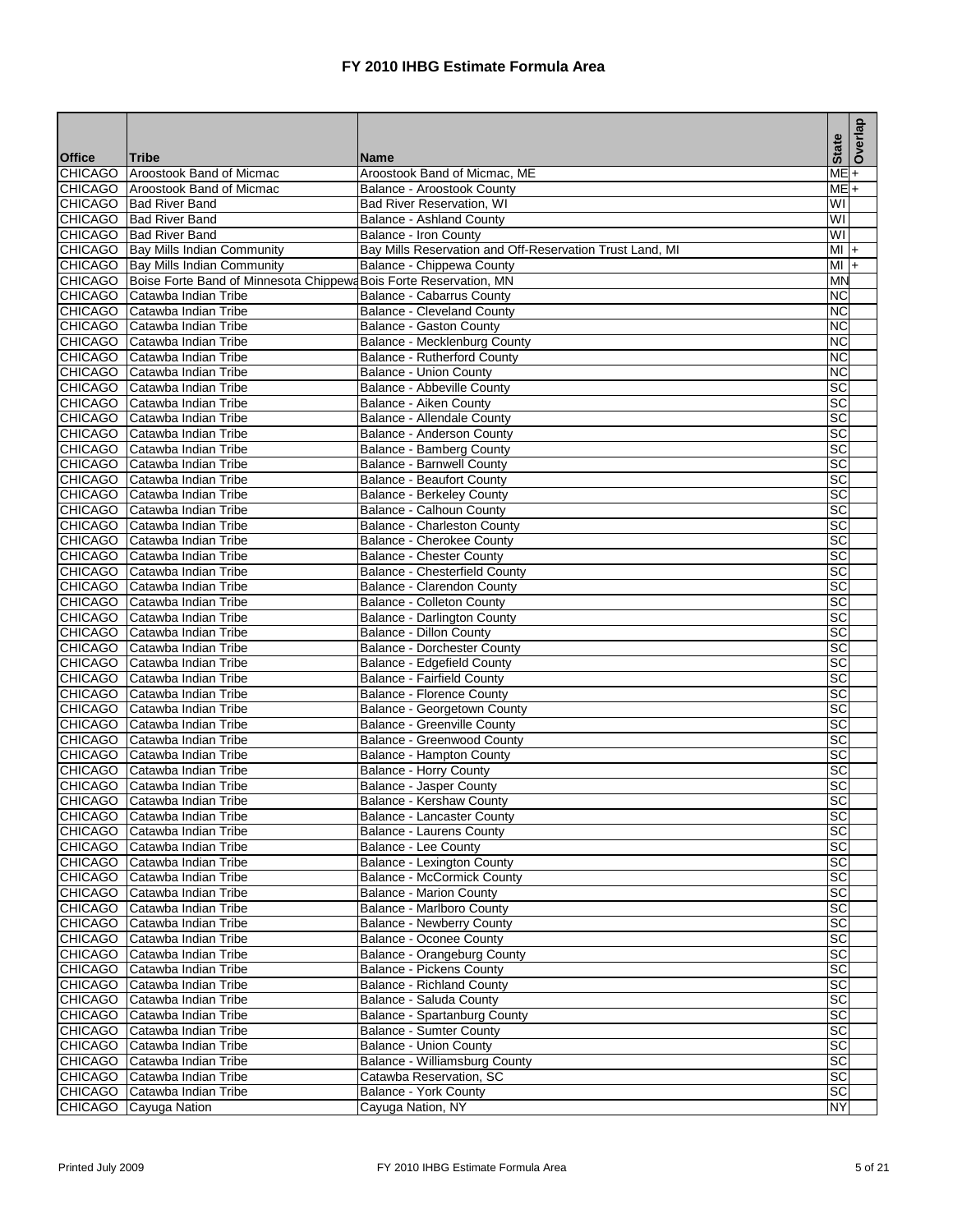|                                 |                                                                            |                                                                                                               | <b>State</b>    | Overlap            |
|---------------------------------|----------------------------------------------------------------------------|---------------------------------------------------------------------------------------------------------------|-----------------|--------------------|
| <b>Office</b><br><b>CHICAGO</b> | <b>Tribe</b>                                                               | <b>Name</b>                                                                                                   | NY              |                    |
|                                 | Cayuga Nation<br>CHICAGO Coharie State Tribe                               | Balance - Erie County<br>Coharie, NC                                                                          | $\overline{NC}$ |                    |
|                                 | CHICAGO Eastern Cherokee                                                   | Eastern Cherokee Reservation, NC                                                                              | ΝC              |                    |
|                                 |                                                                            | CHICAGO Fond Du Lac Band of Minnesota Chippew Fond du Lac Reservation and Off-Reservation Trust Land, MN-WI   | <b>MN</b>       |                    |
|                                 | CHICAGO   Fond Du Lac Band of Minnesota Chippev Balance - Carlton County   |                                                                                                               | MN              |                    |
|                                 | CHICAGO   Fond Du Lac Band of Minnesota Chippev Balance - St. Louis County |                                                                                                               | ΜN              |                    |
|                                 |                                                                            | CHICAGO   Fond Du Lac Band of Minnesota Chippey Fond du Lac Reservation and Off-Reservation Trust Land, MN-WI | WI              |                    |
|                                 | CHICAGO Forest County Potawatami                                           | Forest County Potawatomi Community and Off-Reservation Trust Land, WI                                         | $WI +$          |                    |
|                                 | CHICAGO   Forest County Potawatami                                         | <b>Balance - Forest County</b>                                                                                | $WI +$          |                    |
|                                 | CHICAGO Grand Portage Band of Minn. Chippewa                               | Grand Portage Reservation and Off-Reservation Trust Land, MN.                                                 | <b>MN</b>       |                    |
|                                 | CHICAGO Grand Portage Band of Minn. Chippewa                               | Balance - Cook County                                                                                         | <b>MN</b>       |                    |
| <b>CHICAGO</b>                  | <b>Grand Traverse Band</b>                                                 | Grand Traverse Reservation and Off-Reservation Trust Land, MI                                                 | MI              | l+                 |
| <b>CHICAGO</b>                  | <b>Grand Traverse Band</b>                                                 | <b>Balance - Antrim County</b>                                                                                | $MI +$          |                    |
|                                 | CHICAGO Grand Traverse Band                                                | <b>Balance - Benzie County</b>                                                                                | $MI +$          |                    |
|                                 | <b>CHICAGO</b> Grand Traverse Band                                         | Balance - Charlevoix County                                                                                   | MI              | $\left  + \right $ |
| <b>CHICAGO</b>                  | <b>Grand Traverse Band</b>                                                 | Balance - Grand Traverse County                                                                               | MI              | $+$                |
|                                 | CHICAGO Grand Traverse Band                                                | Balance - Leelanau County                                                                                     | MI              | $+$                |
|                                 | CHICAGO Grand Traverse Band                                                | <b>Balance - Manistee County</b>                                                                              | MI              | $+$                |
|                                 | CHICAGO   Haliwa-Saponi State Tribe                                        | Haliwa-Saponi, NC                                                                                             | ΝC              |                    |
|                                 | CHICAGO Hannahville Community                                              | Hannahville Community and Off-Reservation Trust Land, MI                                                      | MI              |                    |
|                                 | CHICAGO Ho-Chunk Nation                                                    | Houston County Trust Lands                                                                                    | MN              |                    |
|                                 | CHICAGO Ho-Chunk Nation                                                    | Ho-Chunk Reservation and Off-Reservation Trust Land, MN-WI                                                    | WI              |                    |
|                                 | CHICAGO Ho-Chunk Nation                                                    | <b>Balance - Adams County</b>                                                                                 | WI              |                    |
|                                 | CHICAGO Ho-Chunk Nation                                                    | <b>Balance - Clark County</b>                                                                                 | WI              |                    |
|                                 | CHICAGO Ho-Chunk Nation                                                    | Balance - Columbia County                                                                                     | WI              |                    |
|                                 | CHICAGO Ho-Chunk Nation                                                    | <b>Balance - Crawford County</b>                                                                              | WI              |                    |
|                                 | CHICAGO Ho-Chunk Nation                                                    | Balance - Dane County                                                                                         | W١              |                    |
|                                 | CHICAGO Ho-Chunk Nation                                                    | Balance - Eau Claire County                                                                                   | WI              |                    |
|                                 | CHICAGO Ho-Chunk Nation                                                    | Balance - Jackson County                                                                                      | WI              |                    |
|                                 | CHICAGO Ho-Chunk Nation                                                    | Balance - Juneau County                                                                                       | WI              |                    |
|                                 | CHICAGO   Ho-Chunk Nation                                                  | Balance - La Crosse County                                                                                    | WI              |                    |
|                                 | CHICAGO Ho-Chunk Nation                                                    | Balance - Monroe County                                                                                       | WI              |                    |
| <b>CHICAGO</b>                  | <b>Ho-Chunk Nation</b>                                                     | <b>Balance - Sauk County</b>                                                                                  | WI              |                    |
|                                 | CHICAGO Ho-Chunk Nation                                                    | Balance - Shawano County                                                                                      | WI              |                    |
|                                 | CHICAGO Ho-Chunk Nation                                                    | Balance - Trempealeau County                                                                                  | WI              |                    |
|                                 | CHICAGO Ho-Chunk Nation                                                    | <b>Balance - Vernon County</b>                                                                                | WI              |                    |
|                                 | CHICAGO Ho-Chunk Nation                                                    | Balance - Wood County                                                                                         | WI              |                    |
|                                 | <b>CHICAGO</b> Houlton Band of Maliseets                                   | Houlton Maliseets Trust Land, ME                                                                              | $ME +$          |                    |
|                                 | CHICAGO Houlton Band of Maliseets                                          | Balance - Aroostook County                                                                                    | $ME +$          |                    |
|                                 | CHICAGO Huron Band of Potawatomi                                           | Huron Potawatomi Reservation, MI                                                                              | MI              |                    |
|                                 | CHICAGO Huron Band of Potawatomi                                           | Balance - Calhoun County                                                                                      | MI              |                    |
|                                 | CHICAGO   Keweenaw Bay Indian Community                                    | L'Anse Reservation and Off-Reservation Trust Land, MI                                                         | $MI +$          |                    |
|                                 | CHICAGO Keweenaw Bay Indian Community                                      | Balance - Baraga County                                                                                       | $MI +$          |                    |
|                                 | CHICAGO   Keweenaw Bay Indian Community                                    | <b>Balance - Marquette County</b>                                                                             | $MI +$          |                    |
|                                 | CHICAGO   Keweenaw Bay Indian Community                                    | Ontonagon County (part)                                                                                       | MI I+           |                    |
|                                 | CHICAGO   Lac Courte Oreilles                                              | Lac Courte Oreilles Reservation and Off-Reservation Trust Land, WI                                            | WI              |                    |
| <b>CHICAGO</b>                  | Lac Courte Oreilles                                                        | <b>Balance - Sawyer County</b>                                                                                | WI              |                    |
| <b>CHICAGO</b>                  | Lac Du Flambeau Band                                                       | Lac du Flambeau Reservation, WI                                                                               | WI              |                    |
| <b>CHICAGO</b>                  | Lac Du Flambeau Band                                                       | Balance -- Vilas County                                                                                       | WI              |                    |
|                                 | CHICAGO Lac Vieux Desert Band                                              | Lac Vieux Desert Reservation, MI                                                                              | MI              |                    |
| <b>CHICAGO</b>                  | Leech Lake Band of Minnesota Chippewa Balance - Beltrami County            |                                                                                                               | M٨              |                    |
|                                 | CHICAGO Little River Band of Ottawa                                        | CHICAGO   Leech Lake Band of Minnesota Chippewa Leech Lake Reservation and Off-Reservation Trust Land, MN     | M٨              |                    |
| <b>CHICAGO</b>                  | Little River Band of Ottawa                                                | Balance - Lake County                                                                                         | MI<br>MI        |                    |
|                                 | Little River Band of Ottawa                                                | Manistee County (part)                                                                                        |                 |                    |
| <b>CHICAGO</b>                  |                                                                            | Balance - Mason County                                                                                        | MI<br>MI        |                    |
| CHICAGO                         | Little River Band of Ottawa<br>CHICAGO Little Traverse Bay Band            | <b>Balance - Wexford County</b><br>Balance - Charlevoix County                                                | $MI +$          |                    |
| <b>CHICAGO</b>                  | Little Traverse Bay Band                                                   | Balance - Cheboygan County                                                                                    | MI              |                    |
| <b>CHICAGO</b>                  | Little Traverse Bay Band                                                   | <b>Emmet County</b>                                                                                           | $M$ +           | l+                 |
|                                 | CHICAGO Little Traverse Bay Band                                           | <b>Balance - Emmet County</b>                                                                                 | MI +            |                    |
|                                 | <b>Lower Sioux</b>                                                         | Lower Sioux Reservation, MN                                                                                   | MN              |                    |
| CHICAGO                         |                                                                            |                                                                                                               |                 |                    |
| CHICAGO                         | Lower Sioux                                                                | Balance - Redwood County                                                                                      | MN              |                    |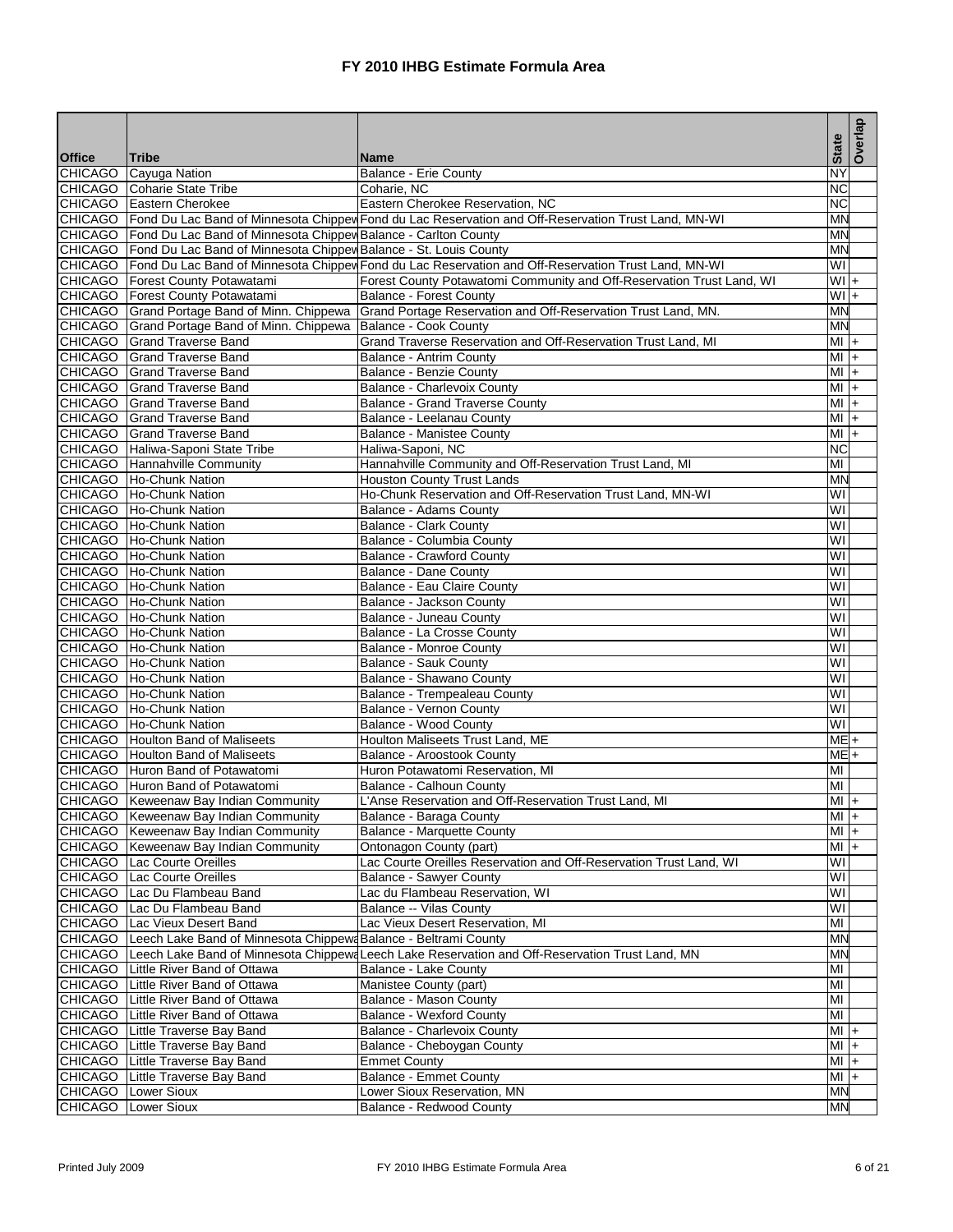|                                 |                                                                             |                                                                                                             | <b>State</b>             | Overlap |
|---------------------------------|-----------------------------------------------------------------------------|-------------------------------------------------------------------------------------------------------------|--------------------------|---------|
| <b>Office</b><br><b>CHICAGO</b> | <b>Tribe</b><br>Lumbee State Tribe                                          | <b>Name</b><br>Lumbee, NC                                                                                   | $\overline{\text{NC}}$   |         |
|                                 | CHICAGO Lumbee State Tribe                                                  | <b>Balance - Cumberland County</b>                                                                          | $\overline{\text{NC}}$   |         |
|                                 | CHICAGO Mashpee Wampanoag                                                   | Balance - Barnstable County                                                                                 | MA                       |         |
|                                 | CHICAGO Match-e-be-nash-she-wish Band of Potta Balance - Allegan County     |                                                                                                             | $Ml +$                   |         |
|                                 | CHICAGO Match-e-be-nash-she-wish Band of Potta Balance - Barry County       |                                                                                                             | ΜI                       | $+$     |
|                                 | CHICAGO Match-e-be-nash-she-wish Band of Potta Balance - Kalamazoo County   |                                                                                                             | MI I+                    |         |
|                                 | CHICAGO Match-e-be-nash-she-wish Band of Potta Balance - Kent County        |                                                                                                             | MI                       | $+$     |
|                                 | CHICAGO Match-e-be-nash-she-wish Band of Potta Balance - Ottawa County      |                                                                                                             | MI                       | $+$     |
|                                 | CHICAGO Menominee Indian Tribe                                              | Menominee Reservation and Off-Reservation Trust Land, WI                                                    | WI                       |         |
|                                 | CHICAGO Miccosukee Tribe                                                    | <b>Broward County (part)</b>                                                                                | FL                       |         |
|                                 | CHICAGO Miccosukee Tribe                                                    | Miami-Dade County (part)                                                                                    | FL                       |         |
|                                 |                                                                             | CHICAGO   Mille Lacs Band of Minnesota Chippewa   Mille Lacs Reservation and Off-Reservation Trust Land, MN | <b>MN</b>                |         |
|                                 | CHICAGO Mille Lacs Band of Minnesota Chippewa Balance - Crow Wing County    |                                                                                                             | MN                       |         |
|                                 | CHICAGO Mille Lacs Band of Minnesota Chippewa   Balance - Mille Lacs County |                                                                                                             | <b>MN</b>                |         |
|                                 | CHICAGO Mille Lacs Band of Minnesota Chippewa Balance - Pine County         |                                                                                                             | <b>MN</b>                |         |
|                                 | CHICAGO Mississippi Choctaw Tribe                                           | Mississippi Choctaw Reservation and Off-Reservation Trust Land, MS                                          | <b>MS</b>                |         |
|                                 | CHICAGO Mississippi Choctaw Tribe                                           | Balance - Jackson County                                                                                    | $\overline{\text{MS}}$   |         |
|                                 | CHICAGO Mississippi Choctaw Tribe                                           | Balance - Jasper County                                                                                     | $\overline{\mathsf{MS}}$ |         |
|                                 | CHICAGO Mississippi Choctaw Tribe                                           | <b>Balance - Jones County</b>                                                                               | <b>MS</b>                |         |
|                                 | CHICAGO Mississippi Choctaw Tribe                                           | Balance - Kemper County                                                                                     | <b>MS</b>                |         |
|                                 | CHICAGO Mississippi Choctaw Tribe                                           | Balance - Leake County                                                                                      | $\overline{\text{MS}}$   |         |
|                                 | CHICAGO Mississippi Choctaw Tribe                                           | Balance - Neshoba County                                                                                    | <b>MS</b>                |         |
|                                 | CHICAGO Mississippi Choctaw Tribe                                           | <b>Balance - Newton County</b>                                                                              | <b>MS</b>                |         |
|                                 | CHICAGO Mississippi Choctaw Tribe                                           | <b>Balance - Scott County</b>                                                                               | <b>MS</b>                |         |
|                                 | CHICAGO Mississippi Choctaw Tribe                                           | <b>Balance - Winston County</b>                                                                             | MS                       |         |
|                                 | CHICAGO Mississippi Choctaw Tribe                                           | Balance - Lauderdale County                                                                                 | ΤN                       |         |
|                                 | CHICAGO   MOWA Band of Choctaw Indians                                      | MOWA Choctaw, AL                                                                                            | AL                       |         |
|                                 | CHICAGO   MOWA Band of Choctaw Indians                                      | Balance - Washington County                                                                                 | AL                       |         |
|                                 | <b>CHICAGO</b> Narragansett Tribe                                           | Narragansett Reservation, RI                                                                                | <b>RI</b>                |         |
|                                 | CHICAGO Narragansett Tribe                                                  | Balance - Washington County                                                                                 | <b>RI</b>                |         |
|                                 | CHICAGO Oneida Nation of New York                                           | Balance - Chenango County                                                                                   | NY                       |         |
|                                 | CHICAGO Oneida Nation of New York                                           | <b>Balance - Cortland County</b>                                                                            | NY                       |         |
|                                 | CHICAGO   Oneida Nation of New York                                         | <b>Balance - Herkimer County</b>                                                                            | NY                       |         |
|                                 | CHICAGO   Oneida Nation of New York                                         | Oneida (NY) Reservation, NY                                                                                 | NY                       |         |
|                                 | CHICAGO   Oneida Nation of New York                                         | <b>Balance - Madison County</b>                                                                             | NY                       |         |
|                                 | CHICAGO Oneida Nation of New York                                           | Balance - Oneida County                                                                                     | NY                       |         |
|                                 | CHICAGO Oneida Nation of New York                                           | Balance - Onondaga County                                                                                   | NY                       |         |
|                                 | CHICAGO Oneida Tribe                                                        | Oneida (WI) Reservation and Off-Reservation Trust Land, WI                                                  | W١                       |         |
|                                 | CHICAGO Oneida Tribe                                                        | Balance - Brown County                                                                                      | WI                       |         |
|                                 | CHICAGO Oneida Tribe                                                        | Balance - Outagamie County                                                                                  | W١                       |         |
|                                 | CHICAGO   Onondaga Nation                                                   | Onondaga Reservation, NY                                                                                    | NY                       |         |
|                                 | CHICAGO   Passamaquoddy Indian Tribe                                        | Indian Township Reservation, ME                                                                             | ME                       |         |
|                                 | CHICAGO Penobscot Tribe                                                     | Penobscot Reservation and Off-Reservation Trust Land, ME                                                    | ME                       |         |
|                                 | CHICAGO   Penobscot Tribe                                                   | Balance - Penobscot County                                                                                  | ME                       |         |
|                                 | CHICAGO   Pleasant Point                                                    | Franklin County (part)                                                                                      | ME<br><b>ME</b>          |         |
|                                 | CHICAGO Pleasant Point<br>CHICAGO   Pleasant Point                          | Hancock County (part)<br>Penobscot County (part)                                                            | <b>ME</b>                |         |
|                                 | CHICAGO   Pleasant Point                                                    | Somerset County (part)                                                                                      | МE                       |         |
|                                 | CHICAGO Pleasant Point                                                      | Pleasant Point Reservation, ME                                                                              | ME                       |         |
|                                 | CHICAGO Pleasant Point                                                      | Washington County (part)                                                                                    | <b>ME</b>                |         |
|                                 | CHICAGO   Pleasant Point                                                    | Balance - Washington County                                                                                 | МE                       |         |
|                                 | CHICAGO Poarch Band of Creek Indians                                        | Balance - Baldwin County                                                                                    | AL                       |         |
|                                 | CHICAGO   Poarch Band of Creek Indians                                      | Poarch Creek Reservation and Off-Reservation Trust Land, AL                                                 | AL                       |         |
|                                 | CHICAGO Poarch Band of Creek Indians                                        | Balance - Escambia County                                                                                   | AL                       |         |
|                                 | CHICAGO   Poarch Band of Creek Indians                                      | <b>Balance - Mobile County</b>                                                                              | AL                       |         |
|                                 | CHICAGO Poarch Band of Creek Indians                                        | <b>Balance - Monroe County</b>                                                                              | AL                       |         |
|                                 | CHICAGO   Poarch Band of Creek Indians                                      | Poarch Creek Reservation and Off-Reservation Trust Land, AL                                                 | FL                       |         |
|                                 | CHICAGO   Poarch Band of Creek Indians                                      | Balance - Escambia County                                                                                   | FL.                      |         |
|                                 | CHICAGO   Pokagon Band of Potawatomi                                        | <b>Balance - Elkhart County</b>                                                                             | IN 1+                    |         |
|                                 | CHICAGO Pokagon Band of Potawatomi                                          | Balance - Kosciusko County                                                                                  | IN I+                    |         |
|                                 | CHICAGO Pokagon Band of Potawatomi                                          | Balance - LaPorte County                                                                                    | $IN +$                   |         |
|                                 | CHICAGO   Pokagon Band of Potawatomi                                        | <b>Balance - Marshall County</b>                                                                            | $\frac{1}{1}$            |         |
|                                 |                                                                             |                                                                                                             |                          |         |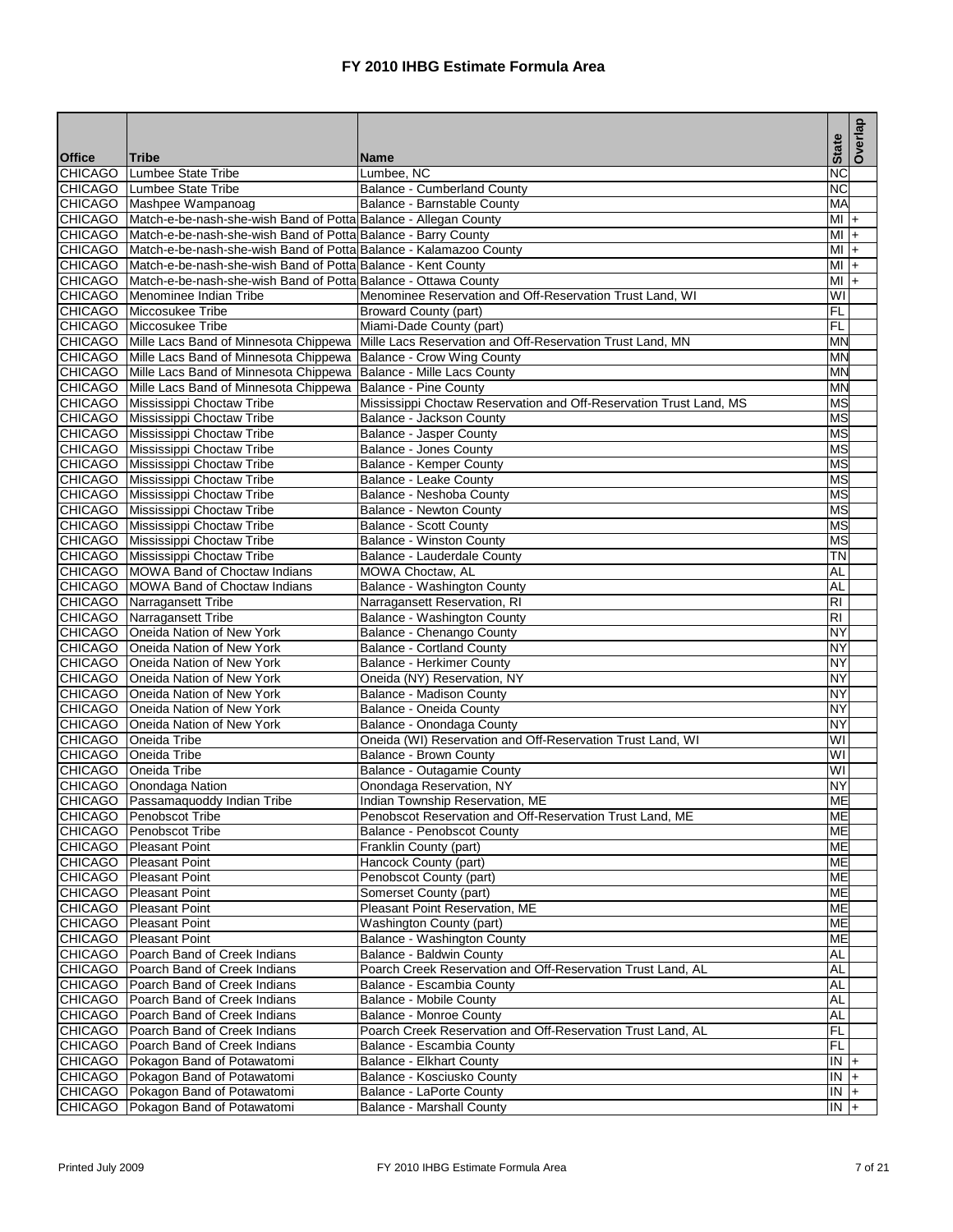|                |                                                                          |                                                                                                          | <b>State</b>  | Overlap                           |
|----------------|--------------------------------------------------------------------------|----------------------------------------------------------------------------------------------------------|---------------|-----------------------------------|
| <b>Office</b>  | <b>Tribe</b>                                                             | <b>Name</b>                                                                                              |               |                                   |
| <b>CHICAGO</b> | Pokagon Band of Potawatomi                                               | Pokagon Band of Potawatomi, IN-MI                                                                        | ĪŃ<br>IN      | $\ddot{}$<br>$\ddot{\phantom{1}}$ |
|                | CHICAGO Pokagon Band of Potawatomi<br>CHICAGO Pokagon Band of Potawatomi | Balance - St. Joseph County<br><b>Balance - Starke County</b>                                            | IN            | $+$                               |
|                | CHICAGO Pokagon Band of Potawatomi                                       | Pokagon Band of Potawatomi, IN-MI                                                                        | MI            |                                   |
|                | CHICAGO Pokagon Band of Potawatomi                                       | Balance - Allegan County                                                                                 | MI            | $+$                               |
|                |                                                                          |                                                                                                          | MI            | $+$                               |
|                | CHICAGO Pokagon Band of Potawatomi<br>CHICAGO Pokagon Band of Potawatomi | Balance - Berrien County<br><b>Balance - Cass County</b>                                                 | MI            | $+$<br>$+$                        |
|                | CHICAGO Pokagon Band of Potawatomi                                       | Balance - Van Buren County                                                                               | MI            | $\ddot{}$                         |
|                | CHICAGO Red Cliff Band of Lake Superior Chippe                           | Red Cliff Reservation and Off-Reservation Trust Land, WI                                                 | WI            |                                   |
|                | CHICAGO Red Lake Band of Chippewa                                        | Balance - Beltrami County                                                                                | <b>MN</b>     |                                   |
|                | CHICAGO Red Lake Band of Chippewa                                        | Red Lake Reservation, MN                                                                                 | MN            |                                   |
|                | CHICAGO Sac & Fox Tribe                                                  | Sac and Fox/Meskwaki Reservation and Off-Reservation Trust Land, IA                                      | ΙA            |                                   |
|                | CHICAGO Saginaw Chippewa                                                 | Isabella Reservation and Trust Lands, MI                                                                 | MI            |                                   |
|                | CHICAGO Saginaw Chippewa                                                 | <b>Balance-Arenac County</b>                                                                             | MI            |                                   |
|                | CHICAGO Saginaw Chippewa                                                 | <b>Balance-Gladwin County</b>                                                                            | MI            |                                   |
|                | CHICAGO Saginaw Chippewa                                                 | <b>Balance-Gratiot County</b>                                                                            | MI            |                                   |
|                | CHICAGO Saginaw Chippewa                                                 | Balance-Isabella County                                                                                  | MI            |                                   |
|                | CHICAGO Saginaw Chippewa                                                 | <b>Balance-Mecosta County</b>                                                                            | MI            |                                   |
|                | CHICAGO Saginaw Chippewa                                                 | <b>Balance-Midland County</b>                                                                            | MI            |                                   |
|                | CHICAGO Saginaw Chippewa                                                 | <b>Balance-Montcalm County</b>                                                                           | MI            |                                   |
|                | CHICAGO Saginaw Chippewa                                                 | <b>Balance-Osceola County</b>                                                                            | MI            |                                   |
|                | CHICAGO Saint Croix Chippewa                                             | St. Croix Reservation and Off-Reservation Trust Land, WI                                                 | W١            |                                   |
|                | CHICAGO Sault Ste. Marie Tribe                                           | Sault Ste. Marie Reservation and Off-Reservation Trust Land                                              | MI            | $+$                               |
|                | CHICAGO Sault Ste. Marie Tribe                                           | Balance - Alger County                                                                                   | MI            | $+$                               |
|                | CHICAGO Sault Ste. Marie Tribe                                           | Sault Ste. Marie Reservation and Off-Reservation Trust Land, WA                                          | $Ml +$        |                                   |
|                | CHICAGO Sault Ste. Marie Tribe                                           | <b>Balance - Chippewa County</b>                                                                         | MI            | $\left  + \right $                |
|                | CHICAGO Sault Ste. Marie Tribe                                           | Balance - Delta County                                                                                   | MI            | $+$                               |
|                | CHICAGO Sault Ste. Marie Tribe                                           | <b>Balance - Luce County</b>                                                                             | $MI +$        |                                   |
|                | CHICAGO Sault Ste. Marie Tribe                                           | <b>Balance - Mackinac County</b>                                                                         | MI            | $+$                               |
|                | CHICAGO Sault Ste. Marie Tribe                                           | Balance - Marquette County                                                                               | MI            | $+$                               |
|                | CHICAGO Sault Ste. Marie Tribe                                           | Balance - Schoolcraft County                                                                             | MI            | $+$                               |
|                | <b>CHICAGO</b> Seminole Tribe                                            | Big Cypress Reservation, FL                                                                              | FL            |                                   |
|                | CHICAGO Seminole Tribe                                                   | <b>Broward County (part)</b>                                                                             | FL            |                                   |
|                | CHICAGO Seminole Tribe                                                   | Hollywood Reservation, FL                                                                                | FL            |                                   |
|                | CHICAGO Seminole Tribe                                                   | Immokalee Reservation, FL                                                                                | FL            |                                   |
|                | CHICAGO Seminole Tribe                                                   | Brighton Reservation, FL                                                                                 | FL            |                                   |
|                | CHICAGO Seminole Tribe                                                   | Hillsborough County (part)                                                                               | FL            |                                   |
|                | CHICAGO Seminole Tribe                                                   | St. Lucie County (part)                                                                                  | FL            |                                   |
|                | CHICAGO Seneca Nation of New York                                        | Oil Springs Reservation, NY                                                                              | NY            |                                   |
|                | CHICAGO Seneca Nation of New York                                        | Allegany Reservation, NY                                                                                 | NY            |                                   |
|                | CHICAGO Seneca Nation of New York                                        | Cattaraugus Reservation, NY                                                                              | NY            |                                   |
|                | CHICAGO Shakopee Sioux                                                   | Shakopee Mdewakanton Sioux Community and Off-Reservation Trust Land, MN                                  | <b>MN</b>     |                                   |
|                | CHICAGO Sokagoan Chippewa Tribe                                          | Sokaogon Chippewa Community and Off-Reservation Trust Land, WI                                           | $+ W $        |                                   |
|                | CHICAGO Sokagoan Chippewa Tribe                                          | <b>Balance - Forest County</b>                                                                           | $\frac{1}{2}$ |                                   |
|                | CHICAGO St. Regis Mohawk Tribe                                           | St. Regis Mohawk Reservation, NY                                                                         | <b>NY</b>     |                                   |
|                | CHICAGO St. Regis Mohawk Tribe                                           | Balance - Franklin County                                                                                | NY            |                                   |
|                | CHICAGO St. Regis Mohawk Tribe                                           | Balance - St. Lawrence County                                                                            | <b>NY</b>     |                                   |
|                | CHICAGO Stockbridge-Munsee Tribe                                         | Stockbridge-Munsee Community, WI                                                                         | W١            |                                   |
|                | CHICAGO   Tonawanda Band of Senecas                                      | Tonawanda Reservation, NY                                                                                | NY            |                                   |
|                | CHICAGO Tuscarora Nation                                                 | Tuscarora Reservation, NY                                                                                | NY            |                                   |
|                | <b>CHICAGO</b> Upper Sioux Indian Community                              | Balance - Chippewa County                                                                                | <b>MN</b>     |                                   |
|                | <b>CHICAGO</b> Upper Sioux Indian Community                              | <b>Balance - Renville County</b>                                                                         | ΜN            |                                   |
|                | CHICAGO Upper Sioux Indian Community                                     | Upper Sioux Reservation, MN                                                                              | <b>MN</b>     |                                   |
| <b>CHICAGO</b> | <b>Upper Sioux Indian Community</b>                                      | Balance - Yellow Medicine County                                                                         | MN            |                                   |
| <b>CHICAGO</b> | <b>Waccamaw Siouan State Tribe</b>                                       | Waccamaw-Siouan, NC                                                                                      | <b>NC</b>     |                                   |
| <b>CHICAGO</b> | Wampanoag Tribe                                                          | Wampanoag-Gay Head TDSA, MA                                                                              | MA            |                                   |
|                | CHICAGO Wampanoag Tribe                                                  | <b>Balance - Dukes County</b>                                                                            | MA            |                                   |
|                |                                                                          | CHICAGO White Earth Band of Minnesota Chippew White Earth Reservation and Off-Reservation Trust Land, MN | <b>MN</b>     |                                   |
|                | CHICAGO White Earth Band of Minnesota Chippew Balance - Becker County    |                                                                                                          | MN            |                                   |
| <b>CHICAGO</b> | White Earth Band of Minnesota Chippew Balance - Clearwater County        |                                                                                                          | <b>MN</b>     |                                   |
|                |                                                                          |                                                                                                          |               |                                   |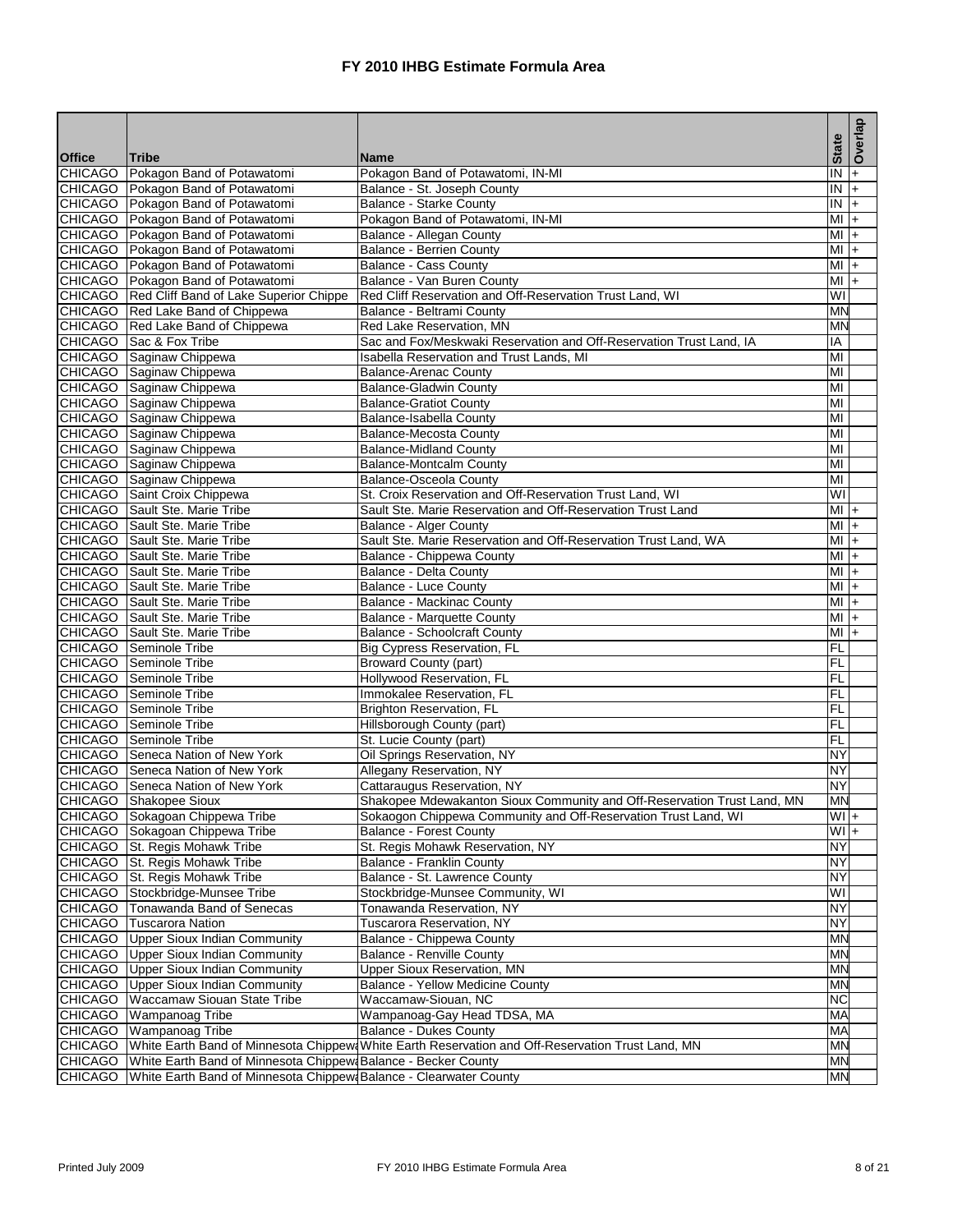|                                |                                                                                  |                                                                                                                        | <b>State</b>           | Overlap |
|--------------------------------|----------------------------------------------------------------------------------|------------------------------------------------------------------------------------------------------------------------|------------------------|---------|
| <b>Office</b><br><b>DENVER</b> | <b>Tribe</b><br><b>Blackfeet Tribe</b>                                           | <b>Name</b><br>Blackfeet Reservation and Off-Reservation Trust Land, MT                                                | MT                     |         |
| <b>DENVER</b>                  | <b>Cheyenne River Sioux</b>                                                      | Cheyenne River Reservation and Off-Reservation Trust Land, SD                                                          | $\overline{\text{SD}}$ |         |
| <b>DENVER</b>                  | <b>Crow Creek Sioux</b>                                                          | Crow Creek Reservation, SD                                                                                             | SD                     |         |
| <b>DENVER</b>                  | <b>Crow Tribe</b>                                                                | Crow Reservation and Off-Reservation Trust Land, MT                                                                    | MT                     |         |
| <b>DENVER</b>                  | <b>Crow Tribe</b>                                                                | Balance -- Big Horn County                                                                                             | МT                     |         |
| <b>DENVER</b>                  | <b>Flandreau Santee Sioux</b>                                                    | Flandreau Reservation, SD                                                                                              | SD                     |         |
| <b>DENVER</b>                  | Fort Belknap Indian Community                                                    | Fort Belknap Reservation and Off-Reservation Trust Land, MT                                                            | MT                     |         |
| <b>DENVER</b>                  | Fort Peck Assiniboine and Sioux                                                  | Fort Peck Reservation and Off-Reservation Trust Land, MT                                                               | MT                     |         |
| <b>DENVER</b>                  | Ft. Berthold Affiliated Tribes                                                   | Fort Berthold Reservation, ND                                                                                          | <b>ND</b>              |         |
| <b>DENVER</b>                  | Goshute Reservation                                                              | Balance - Ada County                                                                                                   | ID                     | $+$     |
| DENVER                         | <b>Goshute Reservation</b>                                                       | Balance - Canyon County                                                                                                | ID                     | $+$     |
| DENVER                         | <b>Goshute Reservation</b>                                                       | Balance - Elmore County                                                                                                | ID                     | $\ddag$ |
| <b>DENVER</b>                  | <b>Goshute Reservation</b>                                                       | Balance - Owyhee County                                                                                                | ĪD                     | $+$     |
| <b>DENVER</b>                  | <b>Goshute Reservation</b>                                                       | Balance - Elko County                                                                                                  | $NVI +$                |         |
| <b>DENVER</b>                  | <b>Goshute Reservation</b>                                                       | Balance - Eureka County                                                                                                | $NVI +$                |         |
| <b>DENVER</b>                  | <b>Goshute Reservation</b>                                                       | Community of Winnemucca                                                                                                | $\overline{NV}$ +      |         |
| <b>DENVER</b>                  | <b>Goshute Reservation</b>                                                       | <b>Balance - Lander County</b>                                                                                         | $NVI +$                |         |
| <b>DENVER</b>                  | <b>Goshute Reservation</b>                                                       | <b>Balance - Nye County</b>                                                                                            | $NVI +$                |         |
| <b>DENVER</b>                  | <b>Goshute Reservation</b>                                                       | Goshute Reservation, NV-UT                                                                                             | <b>NV</b>              | $+$     |
| <b>DENVER</b>                  | <b>Goshute Reservation</b>                                                       | Balance - White Pine County                                                                                            | $NVI +$                |         |
| <b>DENVER</b>                  | <b>Goshute Reservation</b>                                                       | Goshute Reservation, NV-UT                                                                                             | $U$ T $+$              |         |
| <b>DENVER</b>                  | <b>Goshute Reservation</b>                                                       | <b>Balance - Tooele County</b>                                                                                         | $NVI +$                |         |
| <b>DENVER</b>                  | <b>Lower Brule Sioux</b>                                                         | Lower Brule Reservation and Off-Reservation Trust Land, SD                                                             | $\overline{\text{SD}}$ |         |
| <b>DENVER</b>                  | Northern Arapahoe                                                                | Wind River Reservation and Off-Reservation Trust Land, WY                                                              | $WY +$                 |         |
| <b>DENVER</b>                  | Northern Arapahoe                                                                | Cities of Lander and Riverton                                                                                          | $WY +$                 |         |
| <b>DENVER</b>                  | Northern Cheyenne                                                                | Northern Cheyenne Reservation and Off-Reservation Trust Land, MT                                                       | МT                     |         |
| <b>DENVER</b>                  | Northern Cheyenne                                                                | Northern Cheyenne Reservation and Off-Reservation Trust Land, MT                                                       | SD                     |         |
| <b>DENVER</b>                  | NW Band of Shoshone Nation                                                       | <b>Balance - Power County</b>                                                                                          | ID                     |         |
| <b>DENVER</b>                  | NW Band of Shoshone Nation                                                       | <b>Box Elder County (part)</b>                                                                                         | UT                     |         |
| <b>DENVER</b>                  | NW Band of Shoshone Nation                                                       | Balance - Box Elder County                                                                                             | UT                     |         |
| <b>DENVER</b><br><b>DENVER</b> | Oglala Sioux of Pine Ridge Reservation<br>Oglala Sioux of Pine Ridge Reservation | Pine Ridge Reservation and Off-Reservation Trust Land, SD<br>Pine Ridge Reservation and Off-Reservation Trust Land, SD | <b>NE</b><br>SD        |         |
| <b>DENVER</b>                  | Omaha Tribe                                                                      | Omaha Reservation, IA-NE                                                                                               | ΙA                     |         |
| <b>DENVER</b>                  | Omaha Tribe                                                                      | Omaha Reservation, IA-NE                                                                                               | <b>NE</b>              |         |
| <b>DENVER</b>                  | Ponca Tribe of Nebraska                                                          | Balance - Pottawattamie County                                                                                         | ΙA                     |         |
| <b>DENVER</b>                  | Ponca Tribe of Nebraska                                                          | Balance - Woodbury County                                                                                              | ΙA                     |         |
| <b>DENVER</b>                  | Ponca Tribe of Nebraska                                                          | <b>Balance - Boyd County</b>                                                                                           | <b>NE</b>              |         |
| <b>DENVER</b>                  | Ponca Tribe of Nebraska                                                          | <b>Balance - Burt County</b>                                                                                           | NE                     |         |
| <b>DENVER</b>                  | Ponca Tribe of Nebraska                                                          | <b>Balance - Douglas County</b>                                                                                        | <b>NE</b>              |         |
| <b>DENVER</b>                  | Ponca Tribe of Nebraska                                                          | Balance - Hall County                                                                                                  | <b>NE</b>              |         |
| <b>DENVER</b>                  | Ponca Tribe of Nebraska                                                          | <b>Balance - Holt County</b>                                                                                           | <b>NE</b>              |         |
| <b>DENVER</b>                  | Ponca Tribe of Nebraska                                                          | Balance - Knox County                                                                                                  | <b>NE</b>              |         |
| <b>DENVER</b>                  | Ponca Tribe of Nebraska                                                          | Balance - Lancaster County                                                                                             | <b>NE</b>              |         |
| <b>DENVER</b>                  | Ponca Tribe of Nebraska                                                          | <b>Balance - Madison County</b>                                                                                        | NΕ                     |         |
| <b>DENVER</b>                  | Ponca Tribe of Nebraska                                                          | <b>Balance - Platte County</b>                                                                                         | <b>NE</b>              |         |
| <b>DENVER</b>                  | Ponca Tribe of Nebraska                                                          | Balance - Sarpy County                                                                                                 | <b>NE</b>              |         |
| <b>DENVER</b>                  | Ponca Tribe of Nebraska                                                          | <b>Balance - Stanton County</b>                                                                                        | <b>NE</b>              |         |
| <b>DENVER</b>                  | Ponca Tribe of Nebraska                                                          | Balance - Wayne County                                                                                                 | <b>NE</b>              |         |
| <b>DENVER</b>                  | Ponca Tribe of Nebraska                                                          | Balance - Charles Mix County                                                                                           | <b>SD</b>              |         |
| <b>DENVER</b>                  | Rocky Boy Chippewa-Cree                                                          | Rocky Boy's Reservation and Off-Reservation Trust Land, MT                                                             | МT                     |         |
| <b>DENVER</b>                  | Rocky Boy Chippewa-Cree                                                          | Rocky Boy's Reservation and Trust Lands, MT                                                                            | мт                     |         |
| <b>DENVER</b>                  | Rosebud Sioux                                                                    | Rosebud Reservation and Off-Reservation Trust Land, SD                                                                 | <b>SD</b>              |         |
| <b>DENVER</b>                  | <b>Rosebud Sioux</b>                                                             | Rosebud Reservation and Trust Lands, SD                                                                                | <b>SD</b>              |         |
| <b>DENVER</b>                  | Salish and Kootenai Tribes                                                       | <b>Flathead Reservation, MT</b>                                                                                        | MT                     |         |
| <b>DENVER</b>                  | Santee Sioux Tribe                                                               | Santee Reservation, NE                                                                                                 | <b>NE</b>              |         |
| <b>DENVER</b>                  |                                                                                  | Shoshone Tribe of the Wind River Reser Wind River Reservation and Off-Reservation Trust Land, WY                       | $WY +$                 |         |
| <b>DENVER</b>                  | Sisseton-Wahpeton Oyate                                                          | Lake Traverse Reservation, ND-SD                                                                                       | <b>ND</b>              |         |
| <b>DENVER</b>                  | Sisseton-Wahpeton Oyate                                                          | Lake Traverse Reservation, ND-SD                                                                                       | <b>SD</b>              |         |
| <b>DENVER</b>                  | Skull Valley Band of Goshute                                                     | Skull Valley Reservation, UT                                                                                           | UT                     |         |
| <b>DENVER</b>                  | Southern Ute Tribe                                                               | Southern Ute Reservation, CO                                                                                           | CO                     |         |
| <b>DENVER</b>                  | Spirit Lake Sioux Tribe                                                          | Spirit Lake Reservation, ND                                                                                            | <b>ND</b>              |         |
| <b>DENVER</b>                  | <b>Standing Rock Sioux</b>                                                       | Standing Rock Reservation, SD                                                                                          | <b>ND</b>              |         |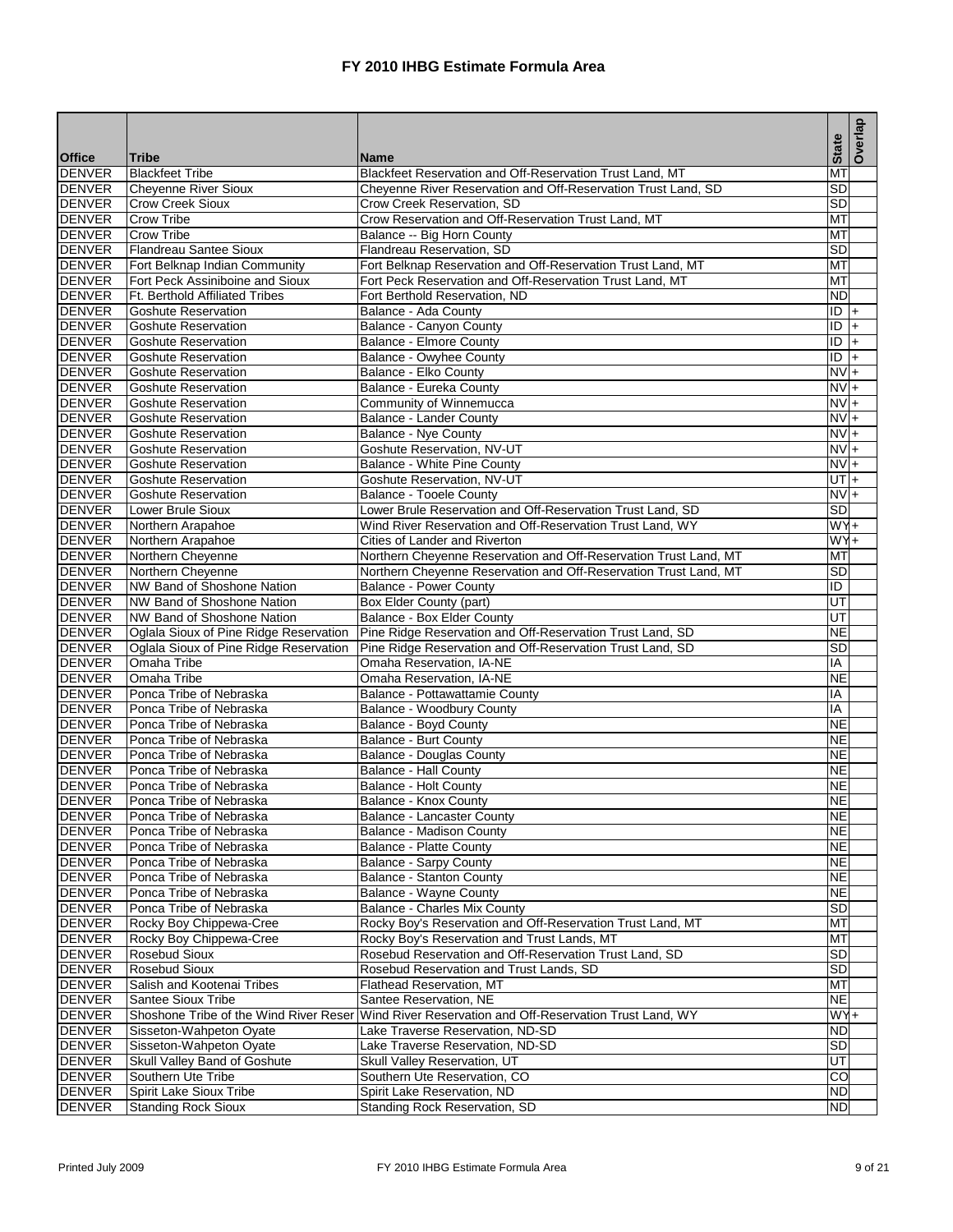|               |                                  |                                                                   |                   | Overlap |
|---------------|----------------------------------|-------------------------------------------------------------------|-------------------|---------|
| <b>Office</b> | <b>Tribe</b>                     | <b>Name</b>                                                       | <b>State</b>      |         |
| <b>DENVER</b> | <b>Standing Rock Sioux</b>       | <b>Standing Rock Reservation, SD</b>                              | SD                |         |
| <b>DENVER</b> | Turtle Mountain Band of Chippewa | Turtle Mountain Reservation and Off-Reservation Trust Land, ND    | M <sub>1</sub>    |         |
| <b>DENVER</b> | Turtle Mountain Band of Chippewa | <b>Balance - Richland County</b>                                  | <b>MT</b>         |         |
| <b>DENVER</b> | Turtle Mountain Band of Chippewa | <b>Balance - Roosevelt County</b>                                 | M <sub>1</sub>    |         |
| <b>DENVER</b> | Turtle Mountain Band of Chippewa | Balance - Sheridan County                                         | MT                |         |
| <b>DENVER</b> | Turtle Mountain Band of Chippewa | Turtle Mountain Reservation and Off-Reservation Trust Land, ND    | <b>ND</b>         |         |
| <b>DENVER</b> | Turtle Mountain Band of Chippewa | Balance - Divide County                                           | <b>ND</b>         |         |
| <b>DENVER</b> | Turtle Mountain Band of Chippewa | Balance - McKenzie County                                         | <b>ND</b>         |         |
| <b>DENVER</b> | Turtle Mountain Band of Chippewa | <b>Balance - Rolette County</b>                                   | <b>ND</b>         |         |
| <b>DENVER</b> | Turtle Mountain Band of Chippewa | <b>Balance - Williams County</b>                                  | <b>ND</b>         |         |
| <b>DENVER</b> | Turtle Mountain Band of Chippewa | Turtle Mountain Reservation and Off-Reservation Trust Land, ND    | <b>SD</b>         |         |
| <b>DENVER</b> | Uintah & Ouray Ute Indian Tribe  | Uintah and Ouray Reservation and Off-Reservation Trust Land, UT   | UT                |         |
| <b>DENVER</b> | <b>Utah Paiute Tribe</b>         | <b>Balance - Beaver County</b>                                    | $UT +$            |         |
| <b>DENVER</b> | <b>Utah Paiute Tribe</b>         | Paiute Reservation, UT                                            | UT $\overline{+}$ |         |
| <b>DENVER</b> | Utah Paiute Tribe                | Balance - Iron County                                             | $UT +$            |         |
| <b>DENVER</b> | Utah Paiute Tribe                | <b>Balance - Millard County</b>                                   | $UT +$            |         |
| <b>DENVER</b> | Utah Paiute Tribe                | <b>Balance - Sevier County</b>                                    | $UT +$            |         |
| <b>DENVER</b> | Utah Paiute Tribe                | Balance - Washington County                                       | $UTI +$           |         |
| <b>DENVER</b> | Ute Mountain Tribe               | Ute Mountain Reservation and Off-Reservation Trust Land, CO-NM-UT | CO                |         |
| <b>DENVER</b> | <b>Ute Mountain Tribe</b>        | Ute Mountain Reservation and Off-Reservation Trust Land, CO-NM-UT | <b>NM</b>         |         |
| <b>DENVER</b> | Ute Mountain Tribe               | Ute Mountain Reservation and Off-Reservation Trust Land, CO-NM-UT | UT                |         |
| <b>DENVER</b> | Winnebago Tribe                  | Winnebago Reservation and Off-Reservation Trust Land, NE-IA       | IA                |         |
| <b>DENVER</b> | Winnebago Tribe                  | Winnebago Reservation and Off-Reservation Trust Land, NE-IA       | <b>NE</b>         |         |
| <b>DENVER</b> | Winnebago Tribe                  | Winnebago Reservation, NE                                         | <b>NE</b>         |         |
| <b>DENVER</b> | <b>Yankton Sioux</b>             | Yankton Reservation, SD                                           | <b>SD</b>         |         |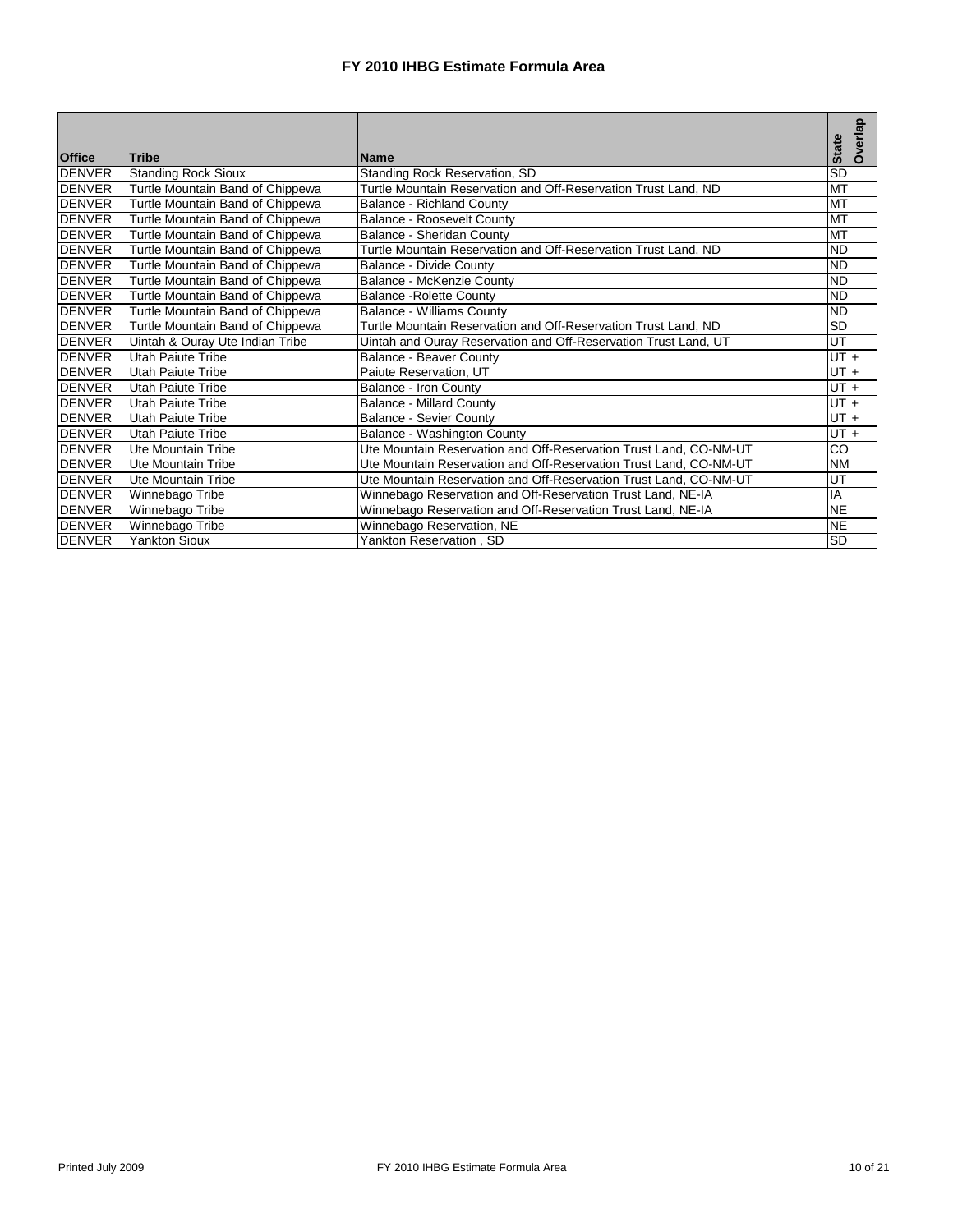|                   |                                                                     |                                                                          | <b>State</b>             | Overlap              |
|-------------------|---------------------------------------------------------------------|--------------------------------------------------------------------------|--------------------------|----------------------|
| <b>Office</b>     | <b>Tribe</b><br>OKLAHOMAAbsentee-Shawnee                            | <b>Name</b><br>Citizen Potawatomi Nation-Absentee Shawnee Tribe OTSA, OK | QK                       | $\ddot{}$            |
|                   | OKLAHOMAAbsentee-Shawnee                                            | <b>Balance-Cleveland County</b>                                          | $\overline{\mathsf{QK}}$ | $\ddot{\phantom{1}}$ |
|                   | OKLAHOM/Absentee-Shawnee                                            | Balance - Lincoln County                                                 | OKF                      |                      |
|                   | OKLAHOMAAlabama-Couchatta                                           | Alabama-Coushatta Reservation, TX                                        | ТX                       |                      |
|                   | OKLAHOMA Alabama-Quassarte Tribal Town                              | Creek OTSA, OK                                                           | $\overline{OK}$ +        |                      |
|                   | <b>OKLAHOMAApache Tribe</b>                                         | Kiowa-Comanche-Apache-Fort Sill Apache                                   | OKI+                     |                      |
|                   | OKLAHOM4Caddo Tribe                                                 | Caddo-Wichita-Delaware OTSA, OK                                          | OK +                     |                      |
|                   | OKLAHOMACaddo Tribe                                                 | Kiowa-Comanche-Apache-Fort Sill Apache-Caddo-Witchita-Delawa             | OK +                     |                      |
|                   | OKLAHOMA Cherokee Nation                                            | Cherokee OTSA, OK                                                        | OK                       |                      |
|                   | OKLAHOM/Cheyenne-Arapaho Tribes                                     | Cheyenne-Arapaho OTSA, OK                                                | ОK                       |                      |
|                   | OKLAHOM/Cheyenne-Arapaho Tribes                                     | Balance-Beckham County                                                   | OK                       |                      |
|                   | OKLAHOMA Cheyenne-Arapaho Tribes                                    | <b>Balance-Blaine County</b>                                             | ОK                       |                      |
|                   | OKLAHOM/Cheyenne-Arapaho Tribes                                     | <b>Balance-Canadian County</b>                                           | ОK                       |                      |
|                   | OKLAHOM4 Cheyenne-Arapaho Tribes                                    | <b>Balance-Custer County</b>                                             | ОK                       |                      |
|                   | OKLAHOM4 Cheyenne-Arapaho Tribes                                    | <b>Balance-Dewey County</b>                                              | ОK                       |                      |
|                   | OKLAHOM/Cheyenne-Arapaho Tribes                                     | <b>Balance-Kingfisher County</b>                                         | ОK                       |                      |
|                   | OKLAHOM/Cheyenne-Arapaho Tribes                                     | <b>Balance-Major County</b>                                              | ОΚ                       |                      |
|                   | OKLAHOM/Cheyenne-Arapaho Tribes<br>OKLAHOM4 Cheyenne-Arapaho Tribes | <b>Balance-Roger Mills County</b><br>Balance-Washita County              | ОK<br>ОK                 |                      |
|                   | OKLAHOM/Cheyenne-Arapaho Tribes                                     | <b>Balance-Woodward County</b>                                           | OK                       |                      |
| OKLAHOMAChickasaw |                                                                     | Chickasaw OTSA, OK                                                       | ОK                       |                      |
|                   | OKLAHOMAChitimacha Tribe                                            | Chitimacha Reservation, LA                                               | LA                       |                      |
|                   | OKLAHOMAChoctaw Nation                                              | Choctaw OTSA, OK                                                         | ОK                       |                      |
|                   | OKLAHOMA Citizen Band Potawatomi Tribe                              | Citizen Potawatomi Nation-Absentee Shawnee Tribe OTSA, OK                | OK +                     |                      |
|                   | OKLAHOMA Citizen Band Potawatomi Tribe                              | <b>Balance-Cleveland County</b>                                          | OK +                     |                      |
|                   | OKLAHOMACitizen Band Potawatomi Tribe                               | Balance - Lincoln County                                                 | $\overline{OK}$ +        |                      |
|                   | OKLAHOMA Citizen Band Potawatomi Tribe                              | Eastern Portion Oklahoma Co                                              | OK +                     |                      |
|                   | OKLAHOMAComanche Nation                                             | Kiowa-Comanche-Apache-Fort Sill Apache                                   | OKI+                     |                      |
|                   | OKLAHOMACoushatta Tribe                                             | Coushatta Reservation, LA                                                | LÄ                       |                      |
|                   | OKLAHOM4Delaware Nation of West Oklahoma                            | Caddo-Wichita-Delaware OTSA, OK                                          | OK +                     |                      |
|                   | OKLAHOMAEastern Shawnee Tribe                                       | Eastern Shawnee OTSA, OK                                                 | OK                       |                      |
|                   | OKLAHOM4Fort Sill Apache Tribe                                      | Kiowa-Comanche-Apache-Fort Sill Apache                                   | OKF                      |                      |
|                   | OKLAHOMAlowa Tribe of Kansas and Nebraska                           | Iowa Reservation and Off-Reservation Trust Land, KS-NE                   | ΚS                       |                      |
|                   | OKLAHOMAlowa Tribe of Kansas and Nebraska                           | Balance - Brown County                                                   | ΚS                       |                      |
|                   | OKLAHOMAIowa Tribe of Kansas and Nebraska                           | Balance - Doniphan County                                                | ΚS                       |                      |
|                   | OKLAHOMAlowa Tribe of Kansas and Nebraska                           | Iowa Reservation and Off-Reservation Trust Land, KS-NE                   | <b>NE</b>                |                      |
|                   | OKLAHOMAIowa Tribe of Kansas and Nebraska                           | Balance - Richardson County                                              | <b>NE</b>                |                      |
|                   | OKLAHOMA lowa Tribe of Oklahoma<br>OKLAHOMAJena Band of Choctaw     | lowa OTSA, OK<br>Jena Band of Choctaw, LA                                | ОK<br>LA                 |                      |
| OKLAHOMAKaw Tribe |                                                                     | Kaw OTSA, OK                                                             | OK +                     |                      |
|                   | OKLAHOMAKialegee Tribal Town                                        | Creek OTSA, OK                                                           | OK +                     |                      |
|                   | OKLAHOMAKickapoo Tribe                                              | Kickapoo Reservation, KS                                                 | <b>KS</b>                |                      |
|                   | <b>OKLAHOMAKickapoo Tribe of Oklahoma</b>                           | Kickapoo OTSA, OK                                                        | OK                       |                      |
|                   | <b>OKLAHOMAKiowa Tribe</b>                                          | Kiowa-Comanche-Apache-Fort Sill Apache OTSA                              | $\overline{OK}$ +        |                      |
|                   | OKLAHOMAMiami Tribe                                                 | Miami-Peoria Joint use area, OK                                          | OK +                     |                      |
|                   | <b>OKLAHOMAMiami Tribe</b>                                          | Miami OTSA, OK                                                           | OK +                     |                      |
|                   | OKLAHOM/Modoc Tribe                                                 | Modoc OTSA, OK                                                           | OK                       |                      |
|                   | OKLAHOM4 Muscogee (Creek) Nation                                    | Creek OTSA, OK                                                           | OK +                     |                      |
|                   | OKLAHOMAMuscogee (Creek) Nation                                     | Creek-Seminole Joint Area OTSA, OK                                       | OKI+.                    |                      |
|                   | OKLAHOM Osage Tribe                                                 | Osage Reservation, OK                                                    | ΟK                       |                      |
|                   | OKLAHOMAOtoe-Missouria Tribe                                        | Otoe-Missouria OTSA, OK                                                  | ОK                       |                      |
|                   | OKLAHOMA Ottawa Tribe                                               | Ottawa OTSA, OK                                                          | OK                       |                      |
|                   | OKLAHOMAPawnee Tribe                                                | Pawnee OTSA, OK                                                          | OK                       |                      |
|                   | OKLAHOMAPeoria Tribe                                                | Miami-Peoria Joint use area, OK                                          | OK +                     |                      |
|                   | OKLAHOM/Peoria Tribe                                                | Peoria OTSA, OK                                                          | OKI+                     |                      |
|                   | OKLAHOM4Ponca Tribe                                                 | Kaw-Ponca Joint OTSA, OK                                                 | OK <sub>+</sub>          |                      |
|                   | <b>OKLAHOMAPonca Tribe</b>                                          | Ponca OTSA, OK                                                           | OK +                     |                      |
|                   | OKLAHOMAPonca Tribe                                                 | Ponca, OK                                                                | OK +<br>KS               |                      |
|                   | OKLAHOMA Prairie Band of Potawatomi<br><b>OKLAHOMAQuapaw Tribe</b>  | Prairie Band Potawatomi Reservation, MN<br>Quapaw OTSA, OK               | ОK                       |                      |
|                   | OKLAHOMASac and Fox of Missouri                                     | Sac and Fox Reservation and Off-Reservation Trust Land, NE-KS            | KS                       |                      |
|                   | OKLAHOMASac and Fox of Missouri                                     | Sac and Fox Reservation and Off-Reservation Trust Land, NE-KS            | <b>NE</b>                |                      |
|                   |                                                                     |                                                                          |                          |                      |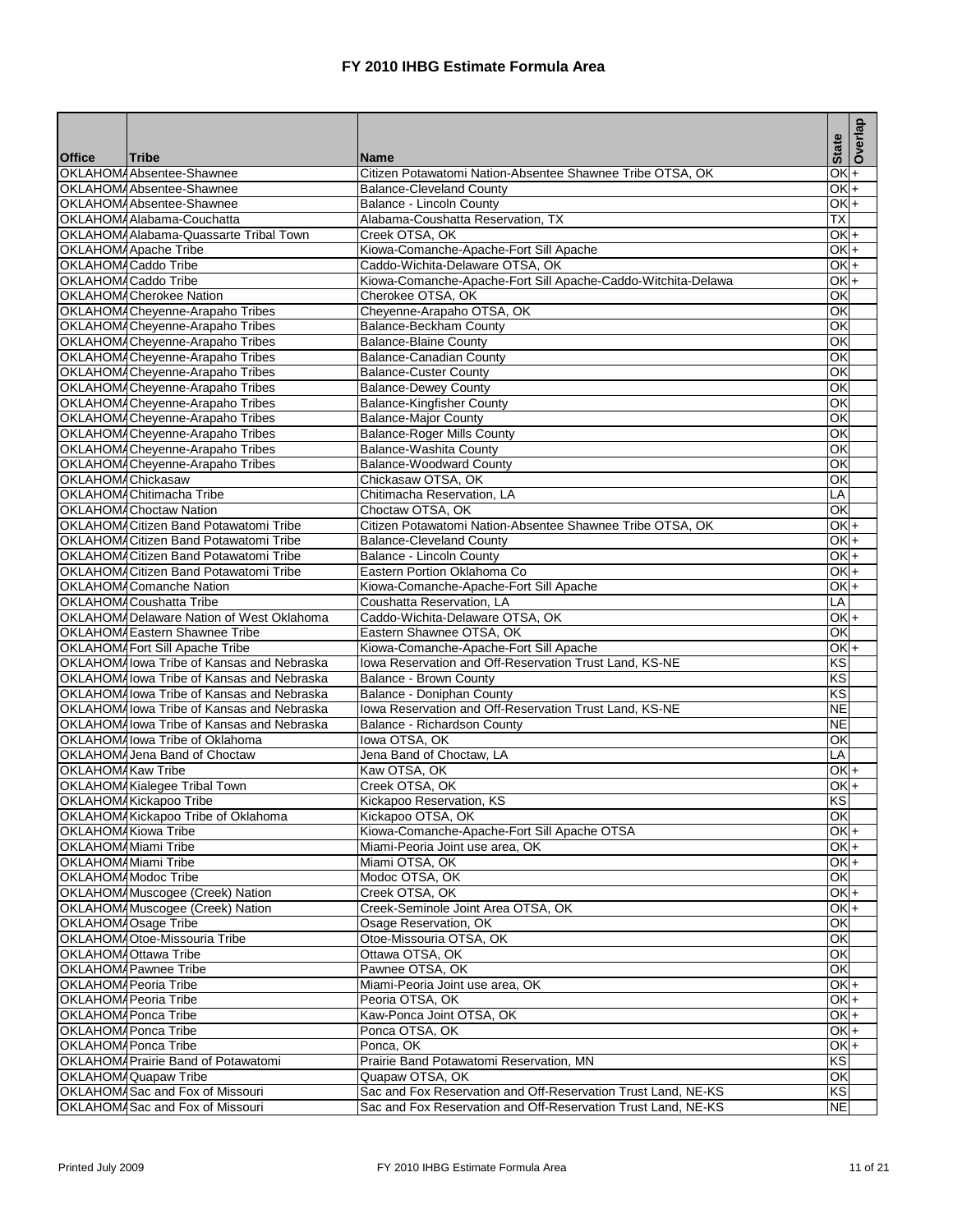|                 |                                               |                                                                                        |              | rlap           |
|-----------------|-----------------------------------------------|----------------------------------------------------------------------------------------|--------------|----------------|
| <b>Office</b>   | <b>Tribe</b>                                  | <b>Name</b>                                                                            | <b>State</b> | $\overline{5}$ |
|                 | <b>OKLAHOMASac and Fox Tribe</b>              | Sac and Fox OTSA, OK                                                                   | ОK           |                |
|                 | <b>OKLAHOMA</b> Seminole Nation               | See Creek-Seminole Joint Area OTSA, OK                                                 | OK +         |                |
|                 | <b>OKLAHOMASeminole Nation</b>                | Seminole OTSA, OK                                                                      | OK +         |                |
|                 | OKLAHOMASeneca-Cayuga                         | Seneca-Cayuga OTSA, OK                                                                 | ОK           |                |
|                 | OKLAHOMASeneca-Cayuga                         | Seneca-Cayuga, OK                                                                      | ОK           |                |
| OKLAHOMAShawnee |                                               |                                                                                        | ОK           |                |
|                 | <b>OKLAHOMATexas Band of Kickapoo Indians</b> | Kickapoo Reservation, TX                                                               | ТX           |                |
|                 | OKLAHOMATexas Band of Kickapoo Indians        | <b>Balance - Maverick County</b>                                                       | ТX           |                |
|                 | <b>OKLAHOM4Thlopthlocco Tribal Town</b>       | Creek OTSA, OK                                                                         | OKI+         |                |
|                 | OKLAHOMATonkawa Tribe                         | Tonkawa OTSA. OK                                                                       | ОК           |                |
|                 | OKLAHOMATunica-Biloxi Tribe                   | Tunica-Biloxi Reservation, LA                                                          | LA           |                |
|                 | OKLAHOMATunica-Biloxi Tribe                   | Balance - Avoyelles Parish                                                             | LA           |                |
|                 | OKLAHOMATunica-Biloxi Tribe                   | Balance - Rapides Parish                                                               | LA           |                |
|                 | OKLAHOMAUnited Keetoowah                      | To be determined in accordance with the opinion of the 10th Circuit Court of AppealsOK |              |                |
|                 | OKLAHOMAWichita Tribe                         | Caddo-Wichita-Delaware OTSA, OK                                                        | OK +         |                |
|                 | <b>OKLAHOMAWyandotte Nation</b>               | <b>Balance - Newton County</b>                                                         | MO           |                |
|                 | <b>OKLAHOMAWyandotte Nation</b>               | Wyandotte OTSA, OK                                                                     | OK           |                |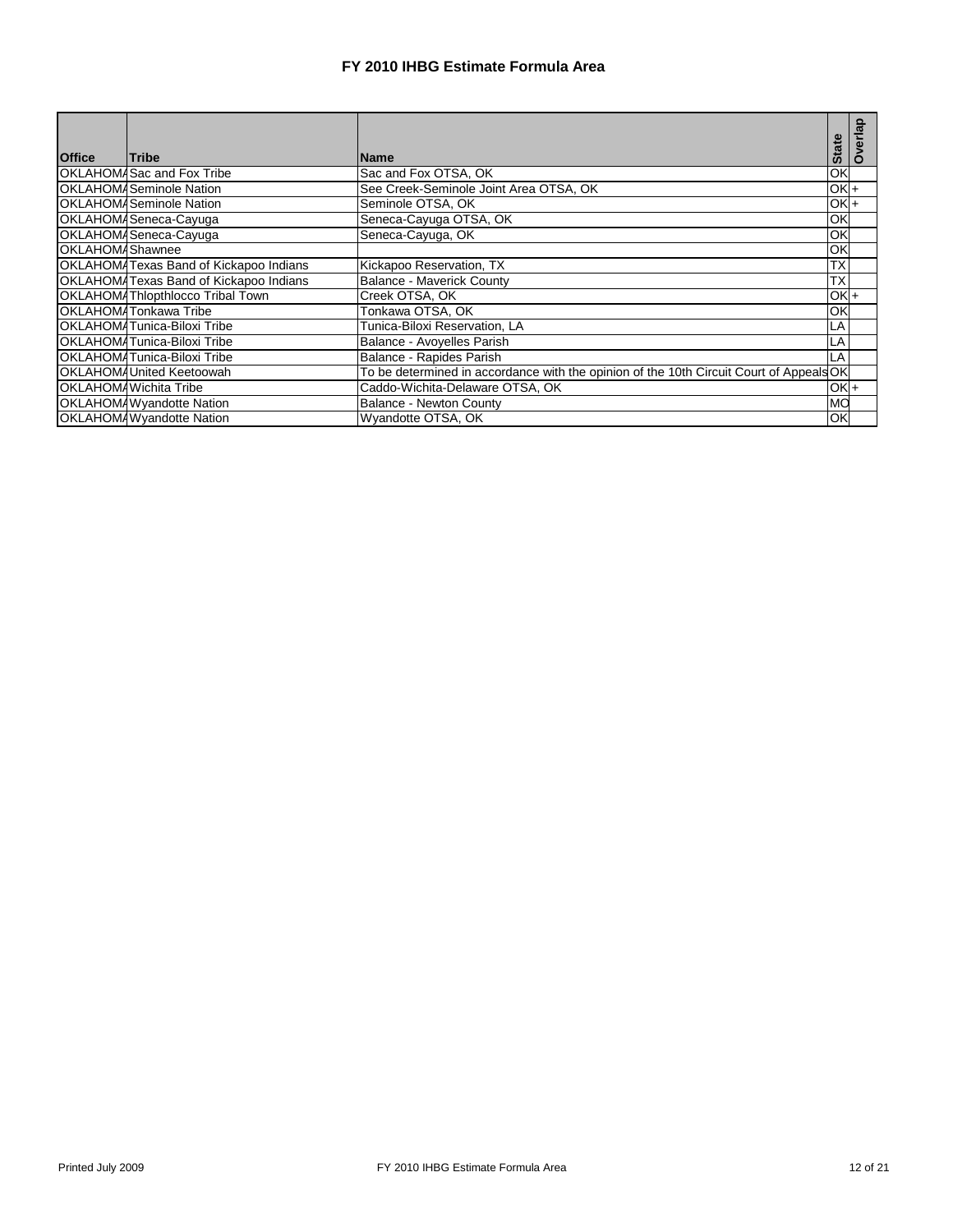|                           |                                                                      |                                                                     | <b>State</b>                              | Overlap         |
|---------------------------|----------------------------------------------------------------------|---------------------------------------------------------------------|-------------------------------------------|-----------------|
| <b>Office</b>             | Tribe                                                                | <b>Name</b>                                                         |                                           |                 |
| <b>PHOENIX</b>            | Acoma Pueblo<br>PHOENIX Agua Caliente Band of Cahuilla               | Acoma Pueblo and Off-Reservation Trust Land, NM                     | $\overline{\text{NM}}$<br>$\overline{CA}$ |                 |
| PHOENIX Ak-Chin           |                                                                      | Agua Caliente Reservation, CA<br>Maricopa (Ak Chin) Reservation, AZ | AZ                                        |                 |
|                           | PHOENIX Alturas Rancheria                                            | Alturas Rancheria, CA                                               | СA                                        |                 |
| PHOENIX                   | Auburn Rancheria                                                     | <b>Balance - Placer County</b>                                      | CA                                        |                 |
|                           | PHOENIX Augustine Band of Cahuilla                                   | Riverside County (part)                                             | CA                                        |                 |
|                           | PHOENIX Barona Group of Capitan Grande                               | Barona Rancheria, CA                                                | $\overline{CA}$                           |                 |
|                           | PHOENIX Berry Creek Rancheria                                        | Berry Creek Rancheria and Off-Reservation Trust Land, CA            | $CA +$                                    |                 |
|                           | PHOENIX Berry Creek Rancheria                                        | <b>Balance - Butte County</b>                                       | CA+                                       |                 |
|                           | PHOENIX Big Lagoon Rancheria                                         | Big Lagoon Rancheria, CA                                            | СA                                        |                 |
|                           | PHOENIX   Big Pine Band                                              | Big Pine Reservation, CA                                            | CA                                        |                 |
|                           | PHOENIX   Big Sandy Rancheria                                        | Big Sandy Rancheria, CA                                             | CA +                                      |                 |
|                           | PHOENIX Big Sandy Rancheria                                          | Balance - Fresno                                                    |                                           | CA +            |
|                           | PHOENIX   Big Sandy Rancheria                                        | Balance - Kings County                                              | $CA +$                                    |                 |
|                           | PHOENIX   Big Sandy Rancheria                                        | <b>Balance Madera County</b>                                        | CA +                                      |                 |
|                           | PHOENIX Big Valley Rancheria                                         | Big Valley Rancheria, CA                                            |                                           | CA <sup>+</sup> |
|                           | PHOENIX Big Valley Rancheria                                         | Balance - Lake County                                               | $CA +$                                    |                 |
|                           | PHOENIX Blue Lake Rancheria                                          | Blue Lake Rancheria, CA                                             | $\overline{CA}$                           |                 |
| PHOENIX                   | Bridgeport Paiute Indian Colony                                      | <b>Bridgeport Reservation, CA</b>                                   | CA                                        |                 |
|                           | PHOENIX Buena Vista Rancheria                                        | Balance - Amador County                                             |                                           | CA +            |
|                           | PHOENIX Cabazon Band                                                 | Cabazon Reservation, CA                                             | CA                                        |                 |
|                           | PHOENIX Cahuilla Band                                                | Cahuilla Reservation, CA                                            | CA                                        |                 |
| PHOENIX                   | California Valley Miwok Tribe                                        | <b>Calaveras County</b>                                             | CA                                        |                 |
|                           | PHOENIX Campo Band                                                   | Campo Reservation, CA                                               | CА                                        |                 |
|                           | PHOENIX Cedarville Rancheria                                         | Cedarville Rancheria, CA                                            | CA                                        |                 |
|                           | PHOENIX Chemehuevi                                                   | Chemehuevi Reservation, CA                                          | CA                                        |                 |
| <b>PHOENIX</b>            | Chicken Ranch Rancheria                                              | Tuolumne County (part)                                              | CA                                        |                 |
|                           | PHOENIX Chico Rancheria                                              | Mechoopda, CA                                                       | $CA +$                                    |                 |
| <b>PHOENIX</b>            | <b>IChico Rancheria</b>                                              | Balance - Butte County                                              | CAI                                       | $+$             |
| <b>PHOENIX</b>            | Cloverdale Rancheria                                                 | Balance - Sonoma County                                             | CA+                                       |                 |
|                           | PHOENIX Cochiti Pueblo                                               | Cochiti Pueblo, NM                                                  | <b>NM</b>                                 |                 |
|                           | PHOENIX Cocopah Tribe                                                | Cocopah Reservation, AZ                                             | $\overline{AZ}$                           |                 |
| PHOENIX                   | Cold Springs Rancheria                                               | Cold Springs Rancheria, CA                                          | CA                                        |                 |
| PHOENIX                   | Colorado River Indian Tribes                                         | Colorado River Reservation, AZ-CA                                   | AZ                                        |                 |
| <b>PHOENIX</b>            | Colorado River Indian Tribes                                         | Colorado River Reservation, AZ-CA                                   | СA                                        |                 |
|                           | PHOENIX Colusa Rancheria                                             | Colusa Rancheria, CA                                                | CA                                        |                 |
|                           | PHOENIX Cortina Rancheria                                            | Cortina Rancheria, CA                                               | CA +                                      |                 |
|                           | PHOENIX Cortina Rancheria                                            | Yolo County (part)                                                  |                                           | CA +            |
|                           | PHOENIX Coyote Valley Band                                           | Coyote Valley Reservation, CA                                       | $CA +$                                    |                 |
|                           | PHOENIX Coyote Valley Band                                           | Balance - Mendocino County                                          | CA +                                      |                 |
|                           | PHOENIX Coyote Valley Band                                           | Balance - Sonoma County                                             | CA <sub>+</sub>                           |                 |
|                           | PHOENIX Death Valley Timba-Sha                                       | Balance - Inyo County                                               | CA                                        |                 |
|                           | <b>PHOENIX Dry Creek Rancheria</b>                                   | Dry Creek Rancheria, CA                                             | $CA +$                                    |                 |
| PHOENIX                   | Dry Creek Rancheria                                                  | Balance - Sonoma County                                             |                                           | $CA +$          |
|                           | PHOENIX   Duck Valley Shoshone-Paiute                                | Balance - Ada County                                                |                                           | $ D $ +         |
|                           | PHOENIX   Duck Valley Shoshone-Paiute                                | Balance - Canyon County                                             | ID                                        | $\vert +$       |
|                           | PHOENIX   Duck Valley Shoshone-Paiute                                | Balance - Elmore County                                             | ID                                        | $+$             |
| <b>PHOENIX</b>            | Duck Valley Shoshone-Paiute                                          | Duck Valley Reservation, ID-NV                                      | $\overline{1D}$ +<br>$\frac{1}{2}$        |                 |
| PHOENIX                   | PHOENIX   Duck Valley Shoshone-Paiute                                | Balance - Owyhee County<br>Duck Valley Reservation, ID-NV           | $NVI +$                                   |                 |
|                           | Duck Valley Shoshone-Paiute                                          | Balance - Elko County                                               |                                           |                 |
| <b>PHOENIX</b>            | PHOENIX   Duck Valley Shoshone-Paiute<br>Duck Valley Shoshone-Paiute | Balance - Eureka County                                             | $NV +$<br>$NV +$                          |                 |
|                           |                                                                      |                                                                     | $NVI +$                                   |                 |
| <b>PHOENIX</b><br>PHOENIX | Duck Valley Shoshone-Paiute<br>Duck Valley Shoshone-Paiute           | Community of Winnemucca<br>Balance - Lander County                  | $NVI +$                                   |                 |
| PHOENIX                   | Duck Valley Shoshone-Paiute                                          | <b>Balance - Nye County</b>                                         | $NVI +$                                   |                 |
| PHOENIX                   | Duck Valley Shoshone-Paiute                                          | Balance - White Pine County                                         | $NV +$                                    |                 |
|                           | <b>PHOENIX</b> Duck Valley Shoshone-Paiute                           | <b>Balance - Tooele County</b>                                      | $U$ T $+$                                 |                 |
|                           | PHOENIX   Duckwater Shoshone                                         | Duckwater Reservation, NV                                           | <b>NV</b>                                 |                 |
| PHOENIX                   | <b>Elk Valley Rancheria</b>                                          | Elk Valley Rancheria, CA                                            | CA                                        |                 |
| <b>PHOENIX</b>            | <b>Ely Shoshone</b>                                                  | Balance - Ada County                                                | $\overline{ID}$ +                         |                 |
|                           | PHOENIX Ely Shoshone                                                 | Balance - Canyon County                                             | $ D $ +                                   |                 |
| PHOENIX                   | <b>Ely Shoshone</b>                                                  | <b>Balance - Elmore County</b>                                      | $\overline{ID}$ +                         |                 |
|                           |                                                                      |                                                                     |                                           |                 |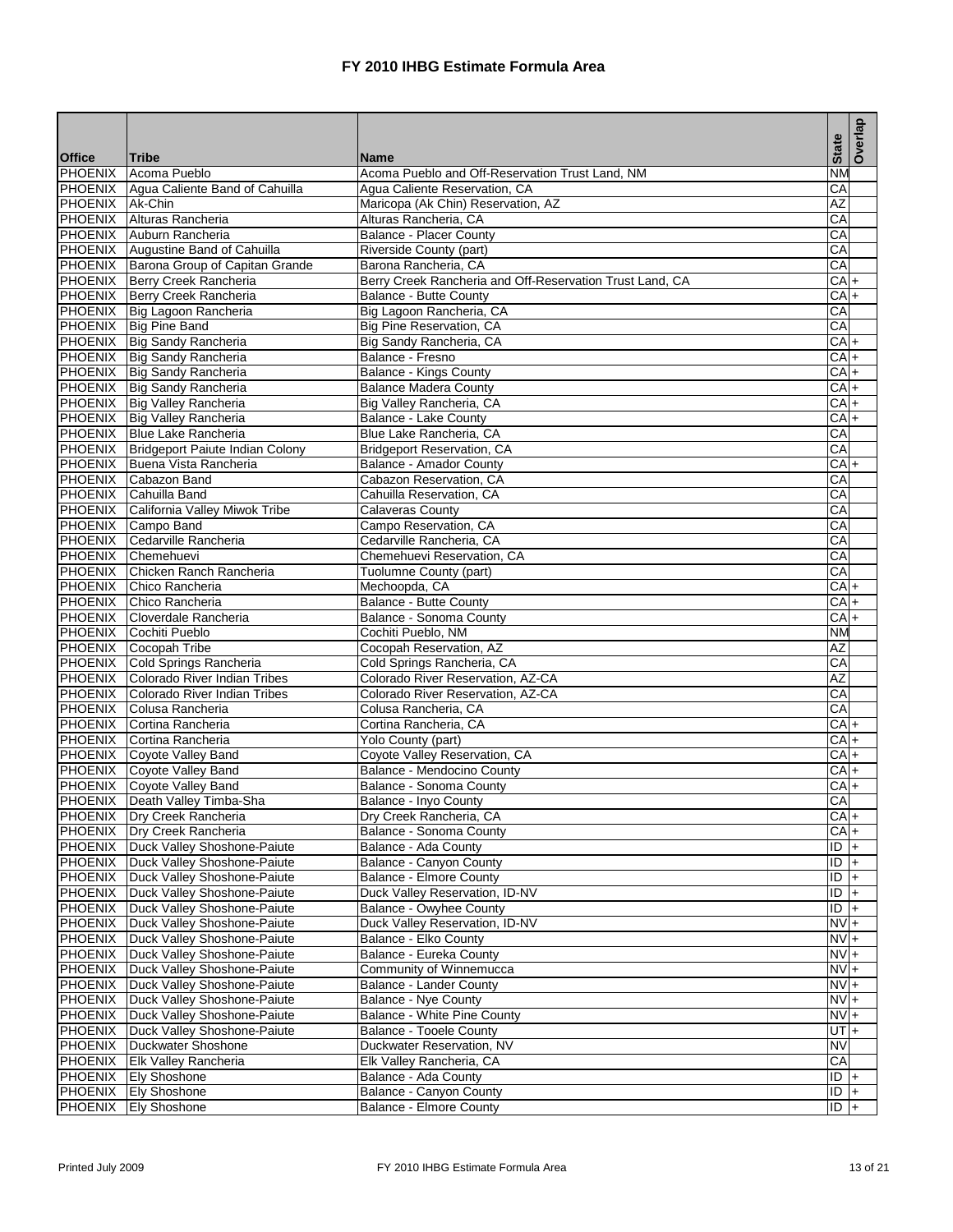|                    |                                                     |                                                                       | <b>State</b>           | Overlap   |
|--------------------|-----------------------------------------------------|-----------------------------------------------------------------------|------------------------|-----------|
| <b>Office</b>      | Tribe                                               | <b>Name</b>                                                           |                        |           |
| PHOENIX            | <b>Ely Shoshone</b>                                 | Balance - Owyhee County                                               | ĪD                     | $\ddot{}$ |
|                    | <b>PHOENIX</b> Ely Shoshone                         | Balance - Elko County                                                 | Ñ                      | $+$       |
|                    | <b>PHOENIX</b> Ely Shoshone                         | Balance - Eureka County                                               | $NVI +$                |           |
|                    | PHOENIX Ely Shoshone                                | Community of Winnemucca                                               | $NV +$                 |           |
|                    | <b>PHOENIX</b> Ely Shoshone                         | <b>Balance - Lander County</b>                                        | NV +                   |           |
|                    | PHOENIX Ely Shoshone<br><b>PHOENIX Ely Shoshone</b> | Balance - Nye County<br>Ely Reservation, NV                           | $NVI +$<br>$NVI +$     |           |
|                    | PHOENIX Ely Shoshone                                | Balance - White Pine County                                           | $NVI +$                |           |
|                    | PHOENIX Ely Shoshone                                | Balance - Tooele County                                               | UT I+                  |           |
|                    | PHOENIX Enterprise Rancheria                        | Enterprise Rancheria, CA                                              | CA +                   |           |
|                    | PHOENIX Enterprise Rancheria                        | <b>Balance - Butte County</b>                                         | CA+                    |           |
|                    | PHOENIX Ewiiaapaayp Band of Kumeyaay                | San Diego County (part)                                               | CA                     |           |
|                    | PHOENIX Fallon Paiute-Shoshone                      | Fallon Paiute-Shoshone Colony, NV                                     | $\overline{\text{NV}}$ |           |
|                    | PHOENIX Fallon Paiute-Shoshone                      | Fallon Paiute-Shoshone Reservation and Off-Reservation Trust Land, NV | <b>NV</b>              |           |
|                    | PHOENIX   Fort Bidwell                              | Fort Bidwell Reservation, CA                                          | $CA +$                 |           |
|                    | PHOENIX Fort Bidwell                                | Balance - Modoc County                                                | CAI+                   |           |
|                    | PHOENIX Fort Independence                           | Fort Independence Reservation, CA                                     | CA                     |           |
|                    | <b>PHOENIX</b> Fort McDermitt Paiute and Shoshone   | <b>Balance - Churchill County</b>                                     | $NVI +$                |           |
| PHOENIX            | Fort McDermitt Paiute and Shoshone                  | Balance - Clark County                                                | $NV +$                 |           |
|                    | <b>PHOENIX</b> Fort McDermitt Paiute and Shoshone   | <b>Balance - Douglas County</b>                                       | $NVI +$                |           |
|                    | <b>PHOENIX</b> Fort McDermitt Paiute and Shoshone   | Balance - Esmeralda County                                            | $NVI +$                |           |
|                    | <b>PHOENIX</b> Fort McDermitt Paiute and Shoshone   | Fort McDermitt Reservation, NV-OR                                     | $NVI +$                |           |
| <b>PHOENIX</b>     | Fort McDermitt Paiute and Shoshone                  | Balance - Humboldt County                                             | $NV +$                 |           |
|                    | <b>PHOENIX</b> Fort McDermitt Paiute and Shoshone   | Balance - Lyon County                                                 | NV +                   |           |
|                    | PHOENIX Fort McDermitt Paiute and Shoshone          | <b>Balance - Mineral County</b>                                       | $NVI +$                |           |
| <b>PHOENIX</b>     | Fort McDermitt Paiute and Shoshone                  | Balance - Nye County                                                  | $NV +$                 |           |
|                    | <b>PHOENIX</b> Fort McDermitt Paiute and Shoshone   | <b>Balance - Pershing County</b>                                      | NV +                   |           |
|                    | PHOENIX Fort McDermitt Paiute and Shoshone          | <b>Balance - Storey County</b>                                        | $NVI +$                |           |
|                    | <b>PHOENIX</b> Fort McDermitt Paiute and Shoshone   | Balance - Washoe County                                               | $NV +$                 |           |
|                    | <b>PHOENIX</b> Fort McDermitt Paiute and Shoshone   | Balance - Carson City                                                 | $NV +$                 |           |
|                    | PHOENIX Fort McDermitt Paiute and Shoshone          | Fort McDermitt Reservation, NV-OR                                     | OR <sup>+</sup>        |           |
|                    | PHOENIX Fort McDowell Yavapai Nation                | Fort McDowell Reservation, AZ                                         | AZ                     |           |
| PHOENIX            | Fort Mojave Tribe                                   | Fort Mojave Reservation and Off-Reservation Trust Land, AZ-CA-NV      | AZ                     |           |
| PHOENIX            | Fort Mojave Tribe                                   | Fort Mojave Reservation and Off-Reservation Trust Land, AZ-CA-NV      | СA                     |           |
| PHOENIX            | <b>Fort Mojave Tribe</b>                            | Fort Mojave Reservation and Off-Reservation Trust Land, AZ-CA-NV      | NV                     |           |
| PHOENIX            | Gila River                                          | Gila River Reservation, AZ                                            | AZ                     |           |
| PHOENIX            | Graton Rancheria<br>PHOENIX Graton Rancheria        | <b>Balance - Marin County</b><br>Balance - Sonoma County              | CA +<br>CA +           |           |
|                    | PHOENIX Greenville Rancheria                        | Greenville Rancheria, CA                                              | $CA +$                 |           |
|                    | PHOENIX Greenville Rancheria                        | Balance - Plumas County                                               | CA <sup>+</sup>        |           |
| <b>PHOENIX</b>     | Greenville Rancheria                                | <b>Balance - Sutter County</b>                                        | $CA +$                 |           |
|                    | PHOENIX Greenville Rancheria                        | Balance - Tehama County                                               | $CA +$                 |           |
|                    | PHOENIX Greenville Rancheria                        | Balance - Yuba County                                                 | CA +                   |           |
| PHOENIX            | Grindstone Rancheria                                | Grindstone Rancheria, CA                                              | CA                     |           |
|                    | PHOENIX Grindstone Rancheria                        | Balance - Glenn County                                                | CA                     |           |
|                    | PHOENIX Guidiville Rancheria                        | Guidiville Rancheria & Balance-Mendocino                              | CA                     |           |
| PHOENIX Havasupai  |                                                     | Havasupai Reservation, AZ                                             | AZ                     |           |
| <b>PHOENIX</b>     | Hoopa Valley                                        | Hoopa Valley Reservation, CA                                          | CA                     |           |
| <b>PHOENIX</b>     | Hopi                                                | Hopi Reservation and Off-Reservation Trust Land, AZ                   | AΖ                     |           |
|                    | PHOENIX Hopland Rancheria                           | Hopland Rancheria & Bal-Mendocino, CA                                 | $CA +$                 |           |
| PHOENIX            | Hopland Rancheria                                   | Balance - Sonoma Co                                                   | CA+                    |           |
| PHOENIX Hualapai   |                                                     | Hualapai Reservation and Trust Lands, AZ                              | AZ                     |           |
| PHOENIX Inaja Band |                                                     | San Diego County (part)                                               | CA                     |           |
| PHOENIX            | Ione Band of Miwok Indians                          | Balance - Amador County                                               | CA +                   |           |
| <b>PHOENIX</b>     | <b>Isleta Pueblo</b>                                | Isleta Pueblo, NM                                                     | NΜ                     |           |
|                    | PHOENIX Jackson Rancheria                           | Amador County (part)                                                  | CA                     |           |
|                    | PHOENIX Jamul Indian Village                        | Jamul Indian Village, CA                                              | CA                     |           |
| PHOENIX            | Jemez Pueblo                                        | Jemez Pueblo, NM                                                      | <b>NM</b>              |           |
| PHOENIX            | Jicarilla Reservation                               | Jicarilla Apache Reservation, NM                                      | NM                     |           |
|                    | PHOENIX Kaibab Band of Paiute                       | Kaibab Reservation, AZ                                                | $AZ +$                 |           |
|                    | PHOENIX Kaibab Band of Paiute                       | Fredonia                                                              | $AZ +$                 |           |
| PHOENIX            | Kaibab Band of Paiute                               | Cedar City                                                            | $UT +$                 |           |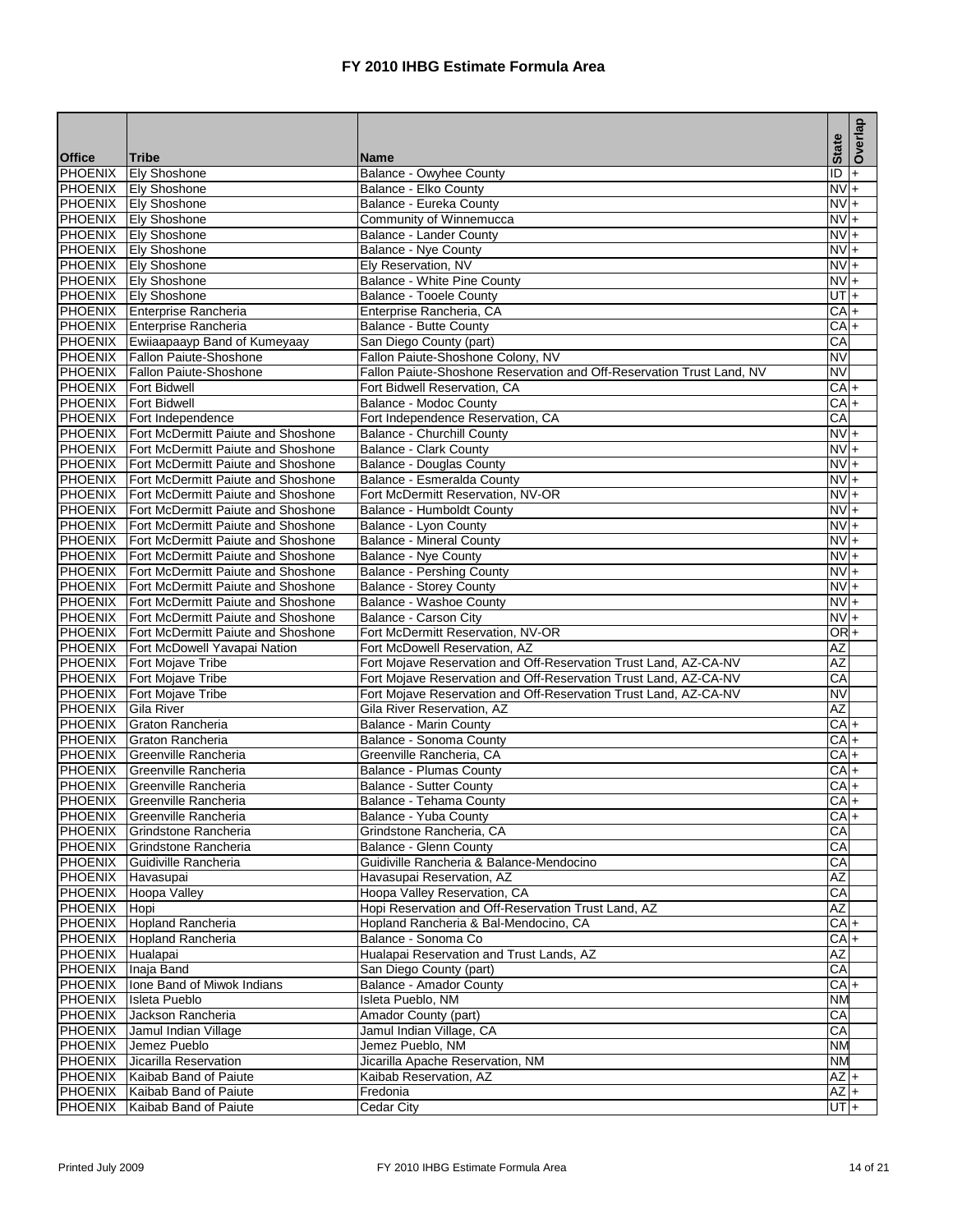|                           |                                                                        |                                                                    | <b>State</b>           | Overlap   |
|---------------------------|------------------------------------------------------------------------|--------------------------------------------------------------------|------------------------|-----------|
| <b>Office</b>             | <b>Tribe</b>                                                           | <b>Name</b>                                                        |                        |           |
| PHOENIX<br><b>PHOENIX</b> | Kaibab Band of Paiute<br>Kaibab Band of Paiute                         | Kanab<br>St. George                                                | $UT +$<br>UT           | $+$       |
| PHOENIX                   | Karuk                                                                  | Karuk Reservation and Off-Reservation Trust Land, CA               | $CA +$                 |           |
| <b>PHOENIX</b>            | Karuk                                                                  | <b>Balance - Humbolt County</b>                                    | $\overline{\text{CA}}$ | $+$       |
| <b>PHOENIX</b>            | Karuk                                                                  | Balance - Siskiyou County                                          | CA <sub>+</sub>        |           |
| <b>PHOENIX</b>            | La Jolla Band                                                          | La Jolla Reservation, CA                                           | CА                     |           |
|                           | PHOENIX La Posta Band                                                  | La Posta Reservation, CA                                           | $\overline{\text{CA}}$ |           |
|                           | PHOENIX Laguna Pueblo                                                  | Laguna Pueblo and Off-Reservation Trust Land, NM                   | NM                     |           |
|                           | PHOENIX Las Vegas Colony                                               | Las Vegas Colony, NV                                               | <b>NV</b>              |           |
|                           | PHOENIX Laytonville Rancheria                                          | Laytonville Rancheria, CA                                          | CAI+                   |           |
|                           | PHOENIX Laytonville Rancheria                                          | Balance - Mendocino County                                         | CA <sub>+</sub>        |           |
|                           | PHOENIX Lone Pine Paiute-Shoshone                                      | Lone Pine Reservation, CA                                          | CA                     |           |
| <b>PHOENIX</b>            | Lone Pine Paiute-Shoshone                                              | Balance - Mono County                                              | CА                     |           |
|                           | PHOENIX Los Coyotes Band of Cahuilla                                   | Los Coyotes Reservation, CA                                        | CA                     |           |
|                           | PHOENIX   Lovelock Colony                                              | <b>Balance - Churchill County</b>                                  | NVl                    | $+$       |
|                           | PHOENIX Lovelock Colony                                                | <b>Balance - Clark County</b>                                      | $NVI +$                |           |
|                           | PHOENIX   Lovelock Colony                                              | <b>Balance - Douglas County</b>                                    | $NV +$                 |           |
|                           | <b>PHOENIX</b> Lovelock Colony                                         | Balance - Esmeralda County                                         | $NVI +$                |           |
|                           | PHOENIX   Lovelock Colony                                              | Balance - Humboldt County                                          | $\overline{NV}$ +      |           |
|                           | PHOENIX   Lovelock Colony                                              | Balance - Lyon County                                              | $NV +$                 |           |
|                           | PHOENIX Lovelock Colony                                                | <b>Balance - Mineral County</b>                                    | $NVI +$                |           |
|                           | <b>PHOENIX</b> Lovelock Colony                                         | <b>Balance - Nve County</b>                                        | $NV +$                 |           |
| PHOENIX                   | Lovelock Colony                                                        | Lovelock Colony, NV                                                | $NV +$                 |           |
|                           | PHOENIX Lovelock Colony                                                | <b>Balance - Pershing County</b>                                   | NV +                   |           |
|                           | PHOENIX Lovelock Colony                                                | <b>Balance - Storey County</b>                                     | $NVI +$                |           |
|                           | PHOENIX   Lovelock Colony                                              | Balance - Washoe County                                            | $NVI +$                |           |
|                           | PHOENIX Lovelock Colony                                                | Balance - Carson City                                              |                        | NV +      |
|                           | PHOENIX Lower Lake Rancheria<br>PHOENIX Lytton Rancheria of California | Balance - Sonoma County                                            | $CA +$                 |           |
| PHOENIX                   | Manchester Point Arena Rancheria                                       | Balance - Sonoma County<br>Manchester Point Rancheria              | CA<br>CA +             | $\ddot{}$ |
|                           | PHOENIX Manchester Point Arena Rancheria                               | Balance - Mendocino County                                         | CA <sub>+</sub>        |           |
|                           | PHOENIX Manzanita Band                                                 | Manzanita Reservation, CA                                          | $\overline{\text{CA}}$ |           |
| <b>PHOENIX</b>            | Mesa Grande Band                                                       | Mesa Grande Reservation, CA                                        | CA                     |           |
| PHOENIX                   | Mescalero Reservation                                                  | Mescalero Reservation, NM                                          | <b>NM</b>              |           |
|                           | PHOENIX Middletown Rancheria                                           | Middletown Rancheria, CA                                           | CAI+                   |           |
|                           | PHOENIX Middletown Rancheria                                           | Balance - Lake County                                              | $CA +$                 |           |
|                           | PHOENIX Moapa Band of Paiute                                           | Moapa River Reservation, NV                                        | <b>NV</b>              |           |
|                           | PHOENIX Mooretown Rancheria                                            | Mooretown Rancheria, CA                                            |                        | CAI+      |
|                           | PHOENIX   Mooretown Rancheria                                          | Balance - Butte County                                             | $CA +$                 |           |
|                           | PHOENIX Morongo Band of Cahuilla                                       | Morongo Reservation, CA                                            | $\overline{CA}$        |           |
|                           | PHOENIX Nambe Pueblo                                                   | Nambe Pueblo and Off-Reservation Trust Land, NM                    | NΜ                     |           |
|                           | PHOENIX Navajo Nation                                                  | Navajo Nation Reservation and Off-Reservation Trust Land, NM-AZ-UT | AZ                     |           |
|                           | PHOENIX Navajo Nation                                                  | Navajo Nation Reservation and Off-Reservation Trust Land, NM-AZ-UT | <b>NM</b>              |           |
| PHOENIX                   | Navajo Nation                                                          | Navajo Nation Reservation and Off-Reservation Trust Land, NM-AZ-UT | UT                     |           |
| PHOENIX                   | North Fork Rancheria                                                   | <b>Balance Fresno</b>                                              | CA +                   |           |
|                           | PHOENIX North Fork Rancheria                                           | North Fork Rancheria, CA                                           | $CA +$                 |           |
| PHOENIX                   | North Fork Rancheria                                                   | <b>Balance Madera County</b>                                       | CA +                   |           |
| <b>PHOENIX</b>            | North Fork Rancheria                                                   | <b>Balance Mariposa</b>                                            | CA <sub>+</sub>        |           |
| PHOENIX                   | Ohkay Owingeh (was San Juan Pueblo)                                    | San Juan Pueblo, NM                                                | NΜ                     |           |
| PHOENIX                   | Ohkay Owingeh (was San Juan Pueblo)                                    | Balance - Rio Arriba County                                        | NM                     |           |
|                           | PHOENIX Paiute-Shoshone of Bishop Colony                               | Bishop Rancheria, CA                                               | CA                     |           |
| PHOENIX                   | Pala Bank                                                              | Pala Reservation, CA                                               | СA                     |           |
| PHOENIX                   | Pascua Yaqui Tribe                                                     | Guadalupe Town                                                     | AZ                     |           |
| PHOENIX                   | Pascua Yaqui Tribe                                                     | Pascua Yaqui Reservation, AZ                                       | AZ                     |           |
| PHOENIX                   | Paskenta Band of Nomlaki Indian                                        | Balance - Tehama County                                            |                        | CAI+      |
|                           | PHOENIX Pauma Band                                                     | Pauma and Yuima Reservation, CA                                    | СA                     |           |
|                           | PHOENIX Pechanga Band                                                  | Pechanga Reservation, CA                                           | $\overline{CA}$        |           |
|                           | PHOENIX Picayune Rancheria                                             | Balance - Fresno County                                            | CA <sub>+</sub>        |           |
| PHOENIX                   | Picayune Rancheria                                                     | Picayune Rancheria, CA                                             | CA +                   |           |
| PHOENIX                   | Picayune Rancheria                                                     | Balance - Madera County                                            | $CA +$                 |           |
|                           | PHOENIX Picayune Rancheria                                             | Balance - Mariposa County                                          | $CA +$<br><b>NM</b>    |           |
| PHOENIX                   | Picuris Pueblo                                                         | Picuris Pueblo, NM                                                 |                        |           |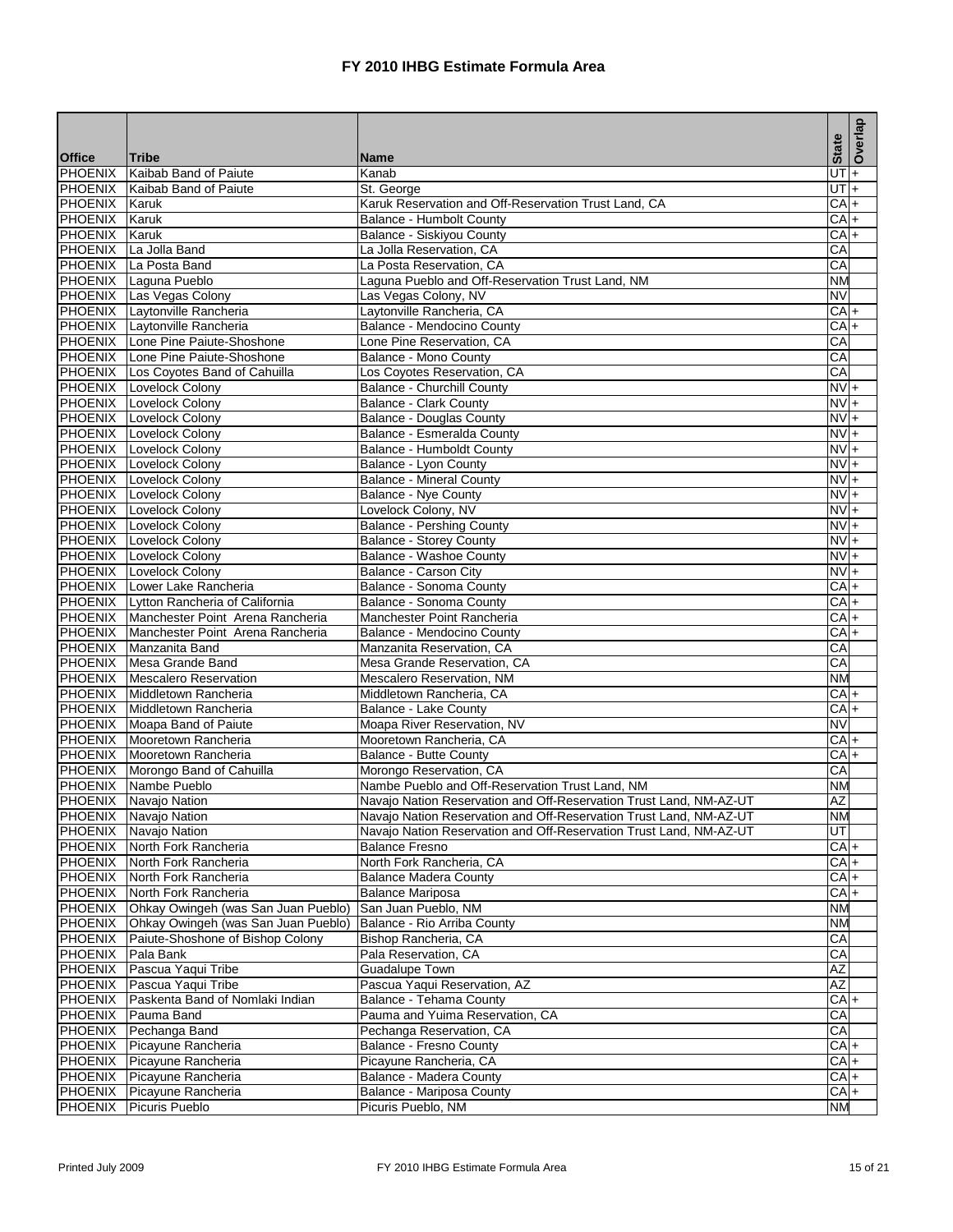|                                  |                                                            |                                                                    | <b>State</b>       | Overlap   |
|----------------------------------|------------------------------------------------------------|--------------------------------------------------------------------|--------------------|-----------|
| <b>Office</b>                    | <b>Tribe</b>                                               | <b>Name</b>                                                        |                    |           |
| <b>PHOENIX</b><br><b>PHOENIX</b> | Pinoleville Rancheria<br>Pinoleville Rancheria             | Pinoleville Rancheria, CA<br>Balance - Mendocino County            | $CA +$<br>$CA +$   |           |
|                                  | PHOENIX   Pit River Tribe                                  | Likely Rancheria, CA                                               | $CA +$             |           |
|                                  | <b>PHOENIX</b> Pit River Tribe                             | Lookout Rancheria, CA                                              | CA                 | $\ddot{}$ |
|                                  | <b>PHOENIX</b> Pit River Tribe                             | XL Ranch, CA                                                       | CA+                |           |
|                                  | PHOENIX Pit River Tribe                                    | <b>Balance - Modoc County</b>                                      | CA +               |           |
|                                  | <b>PHOENIX</b> Pit River Tribe                             | Big Bend Rancheria, CA                                             | $CA +$             |           |
|                                  | PHOENIX   Pit River Tribe                                  | Montgomery Creek Rancheria, CA                                     | $CA +$             |           |
|                                  | PHOENIX   Pit River Tribe                                  | Pit River Trust Lands, CA                                          | $CA +$             |           |
|                                  | <b>PHOENIX</b> Pit River Tribe                             | Roaring Creek Rancheria, CA                                        | CA +               |           |
|                                  | PHOENIX   Pit River Tribe                                  | Balance - Shasta County                                            | $CA +$             |           |
|                                  | PHOENIX Pojoaque Pueblo                                    | Pojoaque Pueblo, NM                                                | <b>NM</b>          |           |
|                                  | PHOENIX Potter Valley Rancheria                            | Balance - Mendocino County                                         | $CA +$             |           |
|                                  | PHOENIX Pyramid Lake Paiute<br>PHOENIX Pyramid Lake Paiute | <b>Balance - Churchill County</b>                                  | $NVI +$<br>$NVI +$ |           |
|                                  | PHOENIX Pyramid Lake Paiute                                | <b>Balance - Clark County</b><br><b>Balance - Douglas County</b>   | $NVI +$            |           |
|                                  | PHOENIX Pyramid Lake Paiute                                | Balance - Esmeralda County                                         | $NVI +$            |           |
|                                  | PHOENIX Pyramid Lake Paiute                                | Balance - Humboldt County                                          | $NVI +$            |           |
|                                  | PHOENIX Pyramid Lake Paiute                                | Pyramid Lake Reservation, NV                                       | $NVI +$            |           |
|                                  | PHOENIX Pyramid Lake Paiute                                | Balance - Lyon County                                              | $NV +$             |           |
|                                  | PHOENIX Pyramid Lake Paiute                                | <b>Balance - Mineral County</b>                                    | $NVI +$            |           |
|                                  | PHOENIX Pyramid Lake Paiute                                | <b>Balance - Nve County</b>                                        | $NVI +$            |           |
|                                  | PHOENIX Pyramid Lake Paiute                                | <b>Balance - Pershing County</b>                                   | $NV +$             |           |
|                                  | PHOENIX Pyramid Lake Paiute                                | <b>Balance - Storey County</b>                                     | $NVI +$            |           |
|                                  | PHOENIX Pyramid Lake Paiute                                | Balance - Washoe County                                            | $NVI +$            |           |
|                                  | PHOENIX Pyramid Lake Paiute                                | Balance - Carson City                                              | $\frac{1}{2}$      |           |
|                                  | <b>PHOENIX</b> Quartz Valley Reservation                   | Quartz Valley Reservation, CA                                      | $CA +$             |           |
|                                  | PHOENIX Quartz Valley Reservation                          | Balance - Siskiyou County                                          | $CA +$             |           |
|                                  | PHOENIX Quechan Tribe                                      | Fort Yuma Reservation, AZ-CA                                       | AZ                 |           |
| <b>PHOENIX</b>                   | Quechan Tribe                                              | Cities of Gadsen, Roll, San Luis, Somerton, Tacna, Yuma and Welton | $\overline{AZ}$    |           |
|                                  | PHOENIX Quechan Tribe                                      | Fort Yuma Reservation, AZ-CA                                       | CA                 |           |
|                                  | PHOENIX Ramona Band                                        | Riverside County (part)                                            | $\overline{CA}$    |           |
|                                  | PHOENIX Redding Rancheria                                  | Redding Rancheria, CA                                              | $CA +$             |           |
| PHOENIX                          | Redding Rancheria<br>PHOENIX Redwood Valley Rancheria      | Balance - Shasta County                                            | CA+<br>CAF         |           |
|                                  | PHOENIX Redwood Valley Rancheria                           | Redwood Valley Rancheria, CA<br>Balance - Mendocino County         | $CA +$             |           |
|                                  | PHOENIX Redwood Valley Rancheria                           | Balance - Sonoma Co                                                | $CA +$             |           |
|                                  | PHOENIX Reno-Sparks Colony                                 | Reno-Sparks Colony, NV                                             | NV                 |           |
|                                  | PHOENIX Resighini Rancheria                                | Resighini Rancheria, CA                                            | CA                 |           |
|                                  | <b>PHOENIX</b> Rincon Reservation                          | Rincon Reservation, CA                                             | $\overline{CA}$    |           |
|                                  | PHOENIX Robinson Rancheria                                 | Robinson Rancheria and Off-Reservation Trust Land, CA              | CA <sub>+</sub>    |           |
|                                  | PHOENIX Robinson Rancheria                                 | Balance - Lake County                                              | $CA +$             |           |
|                                  | PHOENIX Rohnerville Rancheria (Bear River Bd)              | Rohnerville Rancheria, CA                                          | CA                 |           |
| PHOENIX                          | Round Valley Reservation                                   | Round Valley Reservation and Off-Reservation Trust Land, CA        | CA+                |           |
|                                  | PHOENIX Round Valley Reservation                           | Balance - Mendocino County                                         | CAI+               |           |
|                                  | PHOENIX Round Valley Reservation                           | Balance - Sonoma County                                            | $CA +$             |           |
|                                  | PHOENIX Rumsey Rancheria                                   | Rumsey Rancheria, CA                                               | CA+                |           |
| <b>PHOENIX</b>                   | Rumsey Rancheria                                           | Balance - Yolo County                                              | CA +               |           |
|                                  | PHOENIX Salt River PIma-Maricopa                           | Salt River Reservation, AZ                                         | AZ                 |           |
|                                  | PHOENIX San Carlos Apache                                  | San Carlos Reservation, AZ                                         | AZ                 |           |
| <b>PHOENIX</b>                   | San Carlos Apache                                          | Cities of Hayden, Winkleman, Globe and Miami                       | AZ                 |           |
| <b>PHOENIX</b><br>PHOENIX        | San Carlos Apache                                          | Cities of Eden, Thatcher, Pima, Safford and Fort Thomas            | AZ<br>AZ           |           |
| <b>PHOENIX</b>                   | San Carlos Apache<br>San Carlos Apache                     | City of Showlow<br>City of Superior                                | AZ                 |           |
| <b>PHOENIX</b>                   | San Felipe Pueblo                                          | San Felipe Pueblo, NM                                              | NM                 |           |
| PHOENIX                          | San Ildefonso Pueblo                                       | San Ildefonso Pueblo, NM                                           | ΝM                 |           |
| PHOENIX                          | San Juan Southern Paiute Tribe                             | Balance - Coconino County                                          | $AZ +$             |           |
| PHOENIX                          | San Manuel Band                                            | San Manuel Reservation, CA                                         | CA                 |           |
| <b>PHOENIX</b>                   | San Pasqual Band                                           | San Pasqual Reservation, CA                                        | CA                 |           |
| PHOENIX                          | San Rosa Band of Cahuilla                                  | Santa Rosa Reservation, CA                                         | CA                 |           |
| PHOENIX                          | Sandia Pueblo                                              | Sandia Pueblo, NM                                                  | NΜ                 |           |
| <b>PHOENIX</b>                   | Santa Ana Pueblo                                           | Santa Ana Pueblo, NM                                               | <b>NM</b>          |           |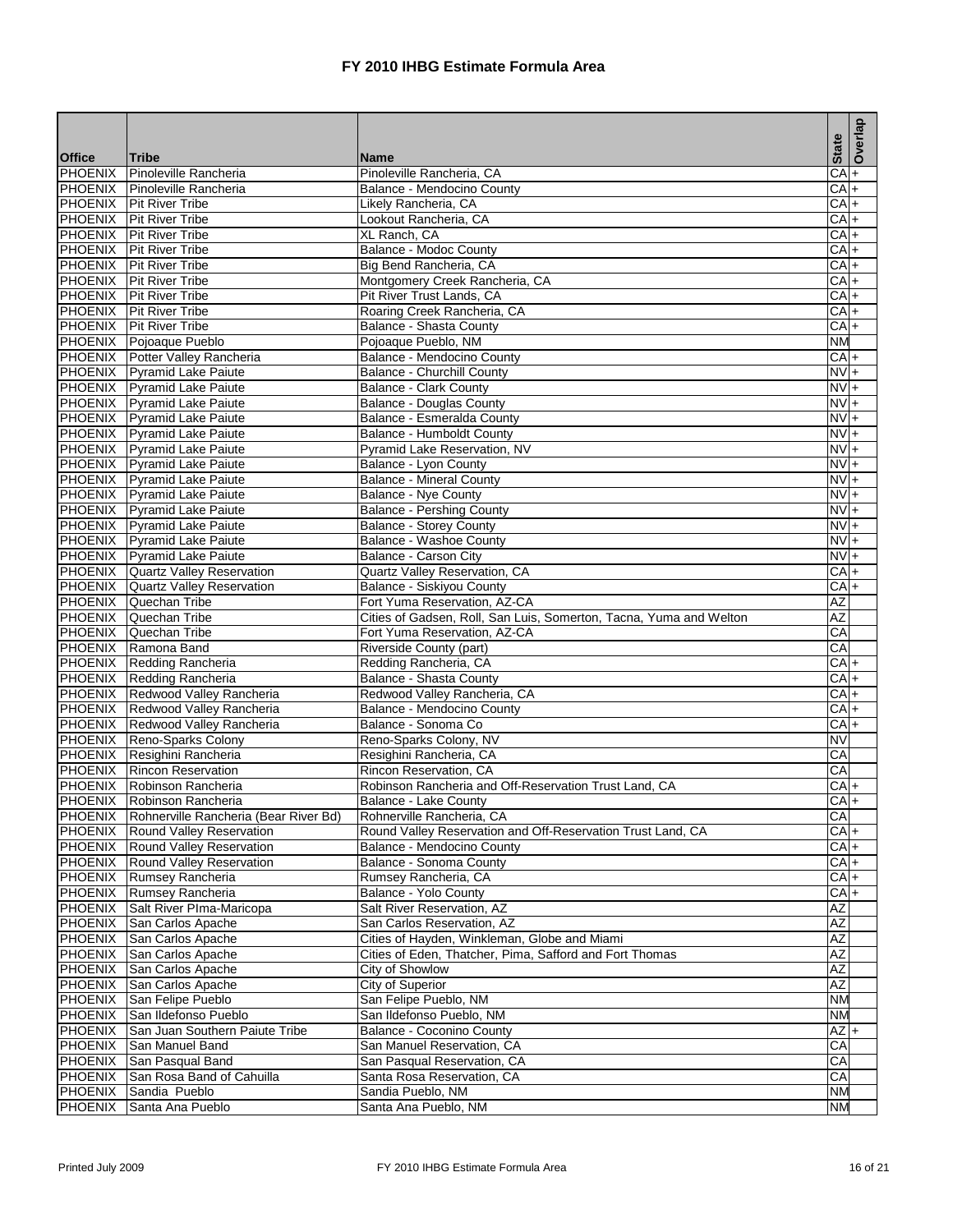|                           |                                                                              |                                                                  | <b>State</b>           | Overlap |
|---------------------------|------------------------------------------------------------------------------|------------------------------------------------------------------|------------------------|---------|
| <b>Office</b>             | <b>Tribe</b>                                                                 | <b>Name</b>                                                      |                        |         |
| PHOENIX<br><b>PHOENIX</b> | Santa Clara Pueblo<br>Santa Rosa Rancheria                                   | Santa Clara Pueblo, NM                                           | Ν<br>CA                |         |
|                           | PHOENIX Santa Ynez Band of Chumash                                           | Santa Rosa Rancheria, CA<br>Santa Ynez Reservation, CA           | CA                     |         |
|                           | PHOENIX Santa Ysabel Reservation                                             | Santa Ysabel Reservation, CA                                     | $\overline{CA}$        |         |
| PHOENIX                   | Santo Domingo Pueblo                                                         | Santo Domingo Pueblo, NM                                         | <b>NM</b>              |         |
|                           | PHOENIX Scotts Valley (Pomo)                                                 | Balance - Contra Costa County                                    | $CA +$                 |         |
|                           | PHOENIX Scotts Valley (Pomo)                                                 | Balance - Lake County                                            | $CA +$                 |         |
|                           | PHOENIX Scotts Valley (Pomo)                                                 | Balance - Mendocino County                                       | $CA +$                 |         |
| <b>PHOENIX</b>            | Scotts Valley (Pomo)                                                         | Balance - Sonoma County                                          | $CA +$                 |         |
|                           | PHOENIX Sherwood Valley Rancheria                                            | Balance - Lake Co                                                | $CA +$                 |         |
| PHOENIX                   | Sherwood Valley Rancheria                                                    | Sherwood Valley Rancheria, CA                                    | $CA +$                 |         |
|                           | PHOENIX Sherwood Valley Rancheria                                            | Balance - Mendocino County                                       | $CA +$                 |         |
| <b>PHOENIX</b>            | Sherwood Valley Rancheria                                                    | Balance - Sonoma Co                                              | $CA +$                 |         |
|                           | PHOENIX Shingle Springs Rancheria                                            | Shingle Springs Rancheria, CA                                    | CA                     |         |
|                           | PHOENIX Shingle Springs Rancheria                                            | Balance - El Dorado County                                       | $\overline{CA}$        |         |
| PHOENIX                   | Smith River Rancheria                                                        | Smith River Rancheria, CA                                        | $CA +$                 |         |
| PHOENIX                   | Smith River Rancheria                                                        | Balance - Del Norte County                                       | $CA +$                 |         |
| PHOENIX                   | Smith River Rancheria                                                        | <b>Balance - Humboldt County</b>                                 | $CA +$                 |         |
|                           | PHOENIX Smith River Rancheria                                                | Balance - Coos County                                            | $OR +$                 |         |
| <b>PHOENIX</b>            | Smith River Rancheria                                                        | <b>Balance - Curry County</b>                                    | $CA +$                 |         |
|                           | <b>PHOENIX</b> Smith River Rancheria                                         | Balance - Josephine County                                       | $OR +$                 |         |
|                           | PHOENIX Soboba Band                                                          | Soboba Reservation, CA                                           | CA                     |         |
| PHOENIX                   | Stewarts Point Rancheria                                                     | Stewarts Point Rancheria, CA                                     | $CA +$                 |         |
|                           | <b>PHOENIX</b> Stewarts Point Rancheria                                      | Balance - Sonoma County                                          | $CA +$                 |         |
|                           | PHOENIX Sulphur Bank Rancheria                                               | Sulphur Bank Rancheria, CA                                       | $CA +$                 |         |
|                           | PHOENIX Sulphur Bank Rancheria                                               | Balance - Lake County                                            | $CA +$                 |         |
| <b>PHOENIX</b>            | Summit Lake Paiute Tribe                                                     | Summit Lake Reservation, NV                                      | <b>NV</b>              |         |
|                           | PHOENIX Susanville Rancheria                                                 | Susanville Rancheria, CA                                         | CA                     |         |
|                           | PHOENIX Susanville Rancheria                                                 | Balance - Lassen County                                          | $\overline{CA}$        |         |
| PHOENIX                   | Sycuan Band of Kumeyaay Nation                                               | Sycuan Reservation, CA                                           | CA                     |         |
| PHOENIX                   | Table Bluff Rancheria, Wiyot Tribe                                           | Table Bluff Reservation and Off-Reservation Trust Land, CA       | СA                     |         |
|                           | PHOENIX Table Mountain Rancheria                                             | Table Mountain Rancheria, CA                                     | СA                     |         |
| PHOENIX                   | <b>Taos Pueblo</b>                                                           | Taos Pueblo and Off-Reservation Trust Land, NM                   | <b>NM</b>              |         |
| PHOENIX                   | Te-Moak                                                                      | Elko Colony, NV                                                  | <b>NV</b>              |         |
| <b>PHOENIX</b>            | Te-Moak                                                                      | South Fork Reservation and Off-Reservation Trust Land, NV        | $\overline{\text{NV}}$ |         |
| PHOENIX                   | Te-Moak                                                                      | Wells Colony, NV                                                 | <b>NV</b>              |         |
| PHOENIX Te-Moak           |                                                                              | Battle Mountain Reservation, NV                                  | <b>NV</b>              |         |
|                           | PHOENIX Tesuque Pueblo                                                       | Tesuque Pueblo and Off-Reservation Trust Land, NM                | NΜ                     |         |
|                           | PHOENIX   Tohono O'Odham Nation                                              | Tohono O'odham Reservation and Off-Reservation Trust Land, AZ    | AZ                     |         |
|                           | PHOENIX Tonto Apache of Arizona                                              | Payson (Yavapai-Apache) Community, AZ                            | $\overline{AZ}$        |         |
| <b>PHOENIX</b>            | Torres-Martinez Band of Cahuilla                                             | Torres-Martinez Reservation, CA                                  | CA                     |         |
|                           | PHOENIX Trinidad Rancheria                                                   | Trinidad Rancheria and Off-Reservation Trust Land, CA            | CA                     |         |
| PHOENIX                   | Tule River Indian Tribe                                                      | Tule River Reservation, CA                                       | CA                     |         |
| <b>PHOENIX</b>            | Tule River Indian Tribe                                                      | <b>Balance - Tulare County</b>                                   | CA                     |         |
| PHOENIX                   | Tulomne Rancheria                                                            | Tuolumne Rancheria and Off-Reservation Trust Land, CA            | CA                     |         |
|                           | PHOENIX Tulomne Rancheria                                                    | <b>Balance - Tuolumne County</b>                                 | CA                     |         |
| PHOENIX                   | Twenty Nine Palms Band                                                       | Riverside County (part)                                          | СA                     |         |
| PHOENIX                   | Twenty Nine Palms Band                                                       | San Bernardino County (part)                                     | CA                     |         |
| PHOENIX                   | Upper Lake Rancheria (Habematolel Pon Upper Lake Rancheria, CA               |                                                                  | $CA +$                 |         |
| PHOENIX                   | Upper Lake Rancheria (Habematolel Pon Balance - Lake County                  |                                                                  | $CA +$                 |         |
| PHOENIX                   | Utu Utu Gwaiti Paiute                                                        | Benton Paiute Reservation, CA                                    | CA                     |         |
| PHOENIX                   | Viejas Group of Capitan Grande                                               | Viejas Rancheria, CA                                             | CA                     |         |
| PHOENIX<br><b>PHOENIX</b> | <b>Walker River Paiute Tribe</b><br><b>Walker River Paiute Tribe</b>         | Walker River Reservation, NV                                     | $NVI +$<br>$NVI +$     |         |
|                           | <b>Walker River Paiute Tribe</b>                                             | Balance - Churchill County                                       | $NV +$                 |         |
| <b>PHOENIX</b><br>PHOENIX |                                                                              | <b>Balance - Clark County</b><br><b>Balance - Douglas County</b> | $NV +$                 |         |
|                           | <b>Walker River Paiute Tribe</b><br><b>PHOENIX</b> Walker River Paiute Tribe | Balance - Esmeralda County                                       | $NV +$                 |         |
| PHOENIX                   | <b>Walker River Paiute Tribe</b>                                             | Balance - Humboldt County                                        | $\overline{NV}$ +      |         |
| <b>PHOENIX</b>            | <b>Walker River Paiute Tribe</b>                                             | Balance - Lyon County                                            | $NV +$                 |         |
| PHOENIX                   | <b>Walker River Paiute Tribe</b>                                             | <b>Balance - Mineral County</b>                                  | $NVI +$                |         |
| PHOENIX                   | <b>Walker River Paiute Tribe</b>                                             | <b>Balance - Nye County</b>                                      | $NVI +$                |         |
| PHOENIX                   | <b>Walker River Paiute Tribe</b>                                             | <b>Balance - Pershing County</b>                                 | $NVI +$                |         |
|                           |                                                                              |                                                                  |                        |         |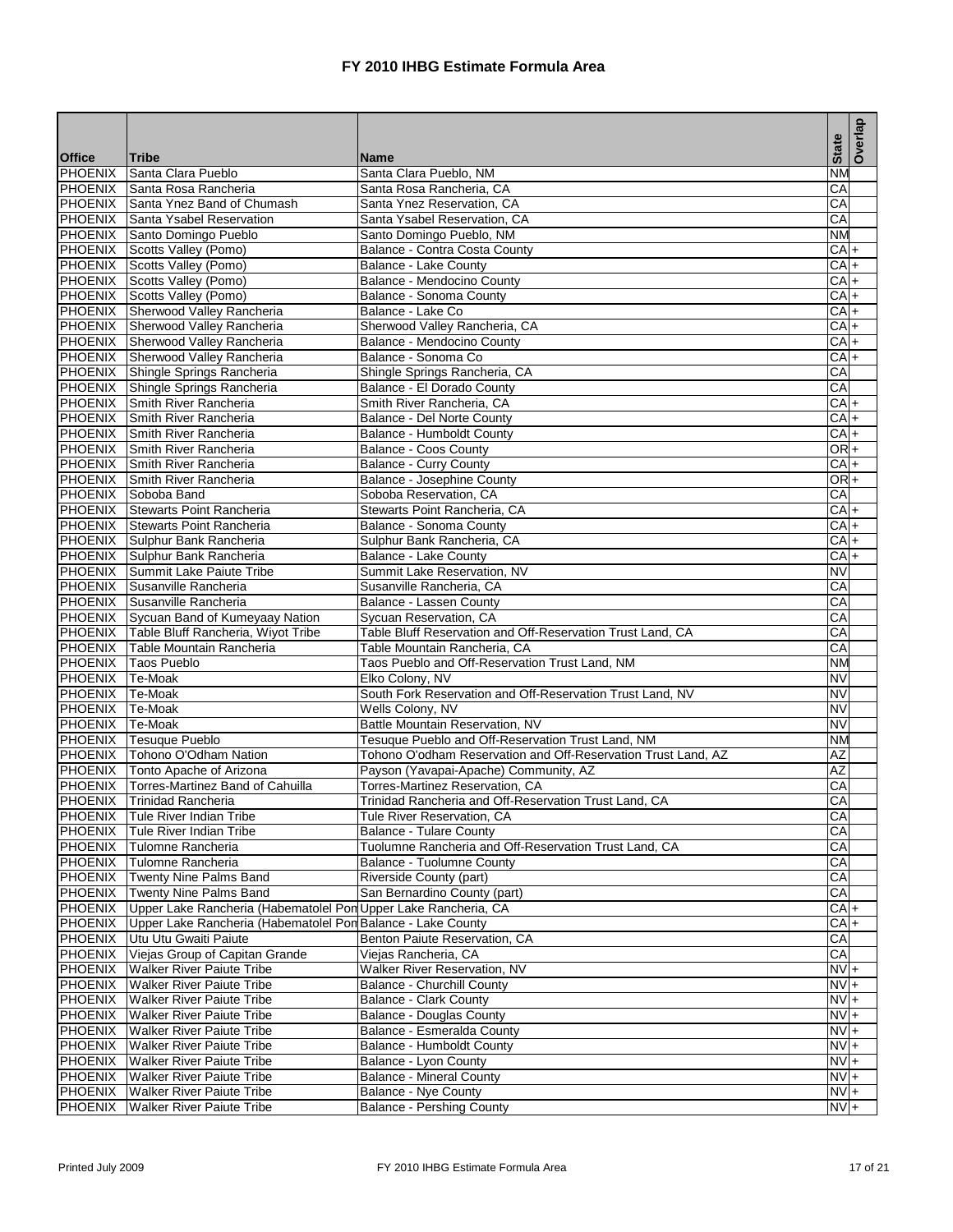|                |                                     |                                                          | <b>State</b>           | Overlap   |
|----------------|-------------------------------------|----------------------------------------------------------|------------------------|-----------|
| <b>Office</b>  | <b>Tribe</b>                        | <b>Name</b>                                              |                        |           |
| <b>PHOENIX</b> | <b>Walker River Paiute Tribe</b>    | <b>Balance - Storey County</b>                           | $\overline{NV}$ +      |           |
| <b>PHOENIX</b> | <b>Walker River Paiute Tribe</b>    | Balance - Washoe County                                  | $\overline{\text{NV}}$ | $\ddot{}$ |
| <b>PHOENIX</b> | <b>Walker River Paiute Tribe</b>    | Balance - Carson City                                    | $NVI +$                |           |
| <b>PHOENIX</b> | <b>Washoe Tribe</b>                 | Woodfords Community, CA                                  | CA                     | $+$       |
| <b>PHOENIX</b> | <b>Washoe Tribe</b>                 | Balance - Churchill County                               | <b>NV</b>              | $+$       |
| <b>PHOENIX</b> | <b>Washoe Tribe</b>                 | <b>Balance - Clark County</b>                            | $NVI +$                |           |
| <b>PHOENIX</b> | <b>Washoe Tribe</b>                 | Dresslerville Colony, NV                                 | $NV +$                 |           |
| <b>PHOENIX</b> | <b>Washoe Tribe</b>                 | <b>Stewart Community, NV</b>                             | $NVI +$                |           |
| PHOENIX        | <b>Washoe Tribe</b>                 | <b>Balance - Douglas County</b>                          | $NVI +$                |           |
| PHOENIX        | <b>Washoe Tribe</b>                 | Balance - Esmeralda County                               | $NV +$                 |           |
| <b>PHOENIX</b> | <b>Washoe Tribe</b>                 | Balance - Humboldt County                                | $NVI +$                |           |
| PHOENIX        | <b>Washoe Tribe</b>                 | Balance - Lyon County                                    | $NVI +$                |           |
| <b>PHOENIX</b> | Washoe Tribe                        | <b>Balance - Mineral County</b>                          | $NVI +$                |           |
| <b>PHOENIX</b> | <b>Washoe Tribe</b>                 | Balance - Nye County                                     | $NV +$                 |           |
| <b>PHOENIX</b> | <b>Washoe Tribe</b>                 | <b>Balance - Pershing County</b>                         | $NVI +$                |           |
| <b>PHOENIX</b> | <b>Washoe Tribe</b>                 | <b>Balance - Storey County</b>                           | $NVI +$                |           |
| <b>PHOENIX</b> | <b>Washoe Tribe</b>                 | <b>Balance - Washoe County</b>                           | $NVI +$                |           |
| <b>PHOENIX</b> | <b>Washoe Tribe</b>                 | Carson Colony, NV                                        | $NV +$                 |           |
| <b>PHOENIX</b> | <b>Washoe Tribe</b>                 | Balance - Carson City                                    | $NVI +$                |           |
| <b>PHOENIX</b> | White Mountain Apache (Fort Apache) | Fort Apache Reservation, AZ                              | AZ                     |           |
| <b>PHOENIX</b> | Winnemucca Colony                   | Winnemucca Colony, NV                                    | <b>NV</b>              |           |
| <b>PHOENIX</b> | Yavapai-Apache (Camp Verde)         | Camp Verde Reservation, AZ                               | AZ                     |           |
| <b>PHOENIX</b> | Yavapai-Prescott                    | Yavapai Reservation, AZ                                  | <b>AZ</b>              |           |
|                | PHOENIX Yerington Paiute Tribe      | Balance - Churchill County                               | $NVI +$                |           |
|                | PHOENIX Yerington Paiute Tribe      | <b>Balance - Clark County</b>                            | $NVI +$                |           |
|                | PHOENIX Yerington Paiute Tribe      | <b>Balance - Douglas County</b>                          | $NVI +$                |           |
|                | PHOENIX Yerington Paiute Tribe      | Balance - Esmeralda County                               | $NV +$                 |           |
|                | PHOENIX Yerington Paiute Tribe      | Balance - Humboldt County                                | $NVI +$                |           |
|                | PHOENIX Yerington Paiute Tribe      | Campbell Ranch, NV                                       | $NVI +$                |           |
| PHOENIX        | Yerington Paiute Tribe              | Yerington Colony, NV                                     | $NVI +$                |           |
| <b>PHOENIX</b> | Yerington Paiute Tribe              | <b>Balance - Lyon County</b>                             | $NV +$                 |           |
| PHOENIX        | <b>Yerington Paiute Tribe</b>       | <b>Balance - Mineral County</b>                          | $NVI +$                |           |
| <b>PHOENIX</b> | Yerington Paiute Tribe              | Balance - Nye County                                     | $NV +$                 |           |
| <b>PHOENIX</b> | Yerington Paiute Tribe              | <b>Balance - Pershing County</b>                         | $NVI +$                |           |
| <b>PHOENIX</b> | Yerington Paiute Tribe              | <b>Balance - Storey County</b>                           | $NVI +$                |           |
| <b>PHOENIX</b> | Yerington Paiute Tribe              | Balance - Washoe County                                  | <b>NV</b>              | $+$       |
| <b>PHOENIX</b> | Yerington Paiute Tribe              | Balance - Carson City                                    | $NV +$                 |           |
| <b>PHOENIX</b> | Yomba Shoshone Tribe                | Yomba Reservation, NV                                    | $\overline{\text{NV}}$ |           |
| <b>PHOENIX</b> | Ysleta Del Sur                      | Ysleta Del Sur Pueblo and Off-Reservation Trust Land, TX | ТX                     |           |
| <b>PHOENIX</b> | Ysleta Del Sur                      | Balance - El Paso County                                 | ТX                     |           |
| <b>PHOENIX</b> | <b>Ysleta Del Sur</b>               | Balance - Hudspeth County                                | ТX                     |           |
| <b>PHOENIX</b> | <b>Yurok Tribe</b>                  | Yurok Reservation, CA                                    | $CA +$                 |           |
| <b>PHOENIX</b> | Yurok Tribe                         | Balance - Del Norte County                               | $CA +$                 |           |
| <b>PHOENIX</b> | <b>Yurok Tribe</b>                  | Balance - Humboldt County                                | $CA +$                 |           |
| <b>PHOENIX</b> | Zia Pueblo                          | Zia Pueblo and Off-Reservation Trust Land, NM            | <b>NM</b>              |           |
| PHOENIX        | <b>Zuni Tribe</b>                   | Zuni Reservation and Off-Reservation Trust Land, AZ-NM   | AΖ                     |           |
| <b>PHOENIX</b> | Zuni Tribe                          | Zuni Reservation and Off-Reservation Trust Land, AZ-NM   | <b>NM</b>              |           |
|                |                                     |                                                          |                        |           |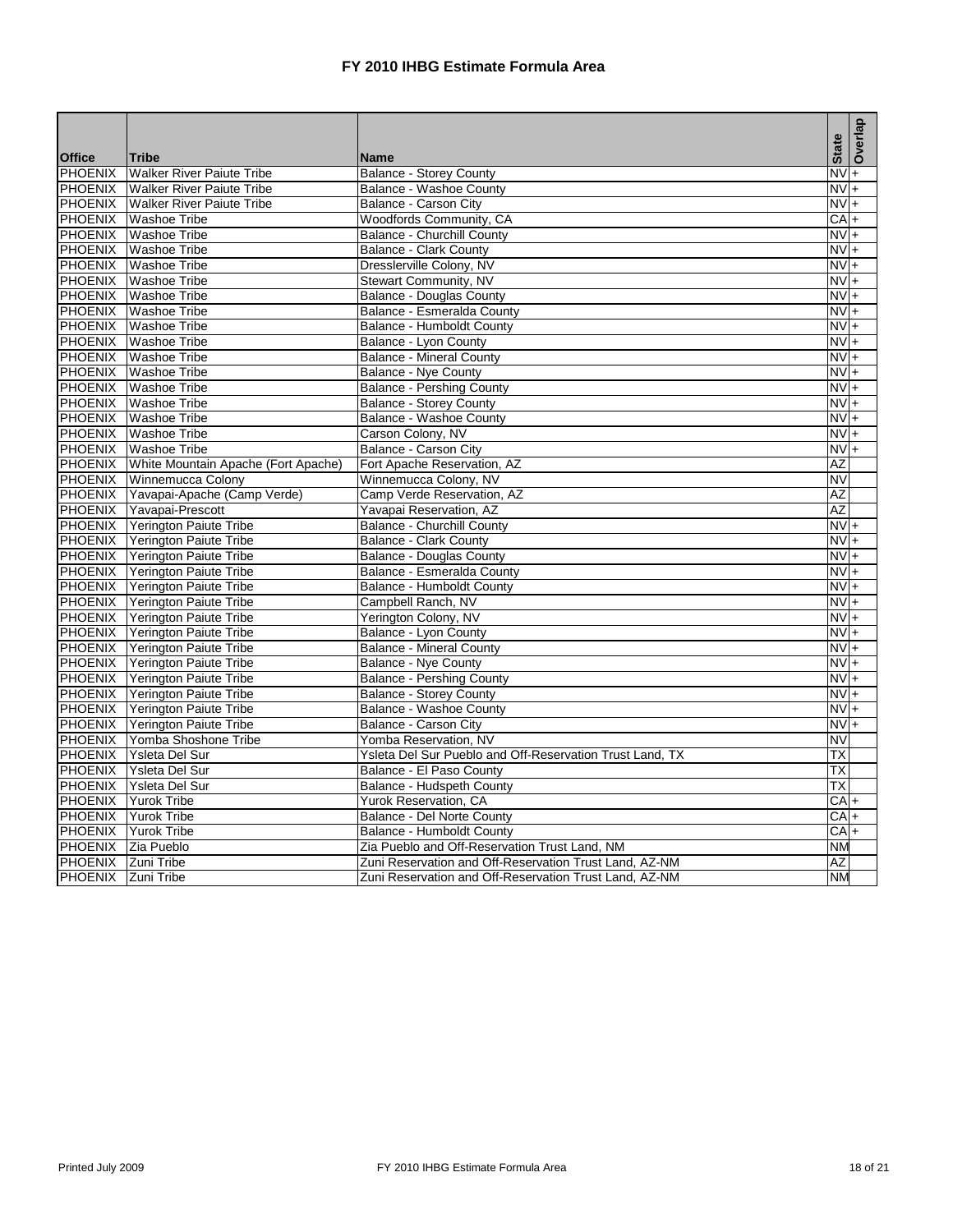|                                  |                                                          |                                                                                    | <b>State</b>                       | Overlap |
|----------------------------------|----------------------------------------------------------|------------------------------------------------------------------------------------|------------------------------------|---------|
| <b>Office</b><br><b>SEATTLE</b>  | Tribe<br><b>Burns-Paiute Colony</b>                      | <b>Name</b><br>Burns Paiute Colony and Off-Reservation Trust Land, OR              | $\overline{\mathsf{OR}}$           |         |
| <b>SEATTLE</b>                   | <b>Burns-Paiute Colony</b>                               | <b>Balance - Harney County</b>                                                     | <b>OR</b>                          |         |
|                                  | <b>SEATTLE</b> Chehalis Confederated Tribes              | Chehalis Reservation, WA                                                           | WA                                 |         |
| <b>SEATTLE</b>                   | Coeur D'Alene Tribe                                      | Coeur d'Alene Reservation, ID                                                      | ID                                 |         |
| <b>SEATTLE</b>                   | Colville Confederated Tribes                             | Colville Reservation and Off-Reservation Trust Land, WA                            | $WA +$                             |         |
| <b>SEATTLE</b>                   | Colville Confederated Tribes                             | Balance - Douglas County                                                           | $WA +$                             |         |
| SEATTLE                          | <b>Colville Confederated Tribes</b>                      | Balance - Ferry County                                                             | $W^4$                              |         |
| <b>SEATTLE</b>                   | Colville Confederated Tribes                             | <b>Balance - Grant County</b>                                                      | $W\overline{A}$                    |         |
| SEATTLE                          | Colville Confederated Tribes                             | Balance - Okanogan County                                                          | $WAA +$                            |         |
| SEATTLE                          | <b>Colville Confederated Tribes</b>                      | <b>Balance - Stevens County</b>                                                    | WA+                                |         |
| SEATTLE                          | Coos Bay Confederated Tribes                             | Coos, Lower Umpqua, and Siuslaw Reservation and Off-Reservation Trust Land, OROR + |                                    |         |
| <b>SEATTLE</b>                   | Coos Bay Confederated Tribes                             | <b>Balance - Coos County</b>                                                       | OR <sup>+</sup>                    |         |
| <b>SEATTLE</b>                   | Coos Bay Confederated Tribes                             | Balance - Curry County                                                             | $CA +$                             |         |
| SEATTLE                          | Coos Bay Confederated Tribes                             | Balance - Douglas County                                                           | $OR +$                             |         |
| SEATTLE                          | Coos Bay Confederated Tribes                             | Balance - Lane County                                                              | $OR +$                             |         |
| SEATTLE                          | Coos Bay Confederated Tribes                             | Balance - Lincoln County                                                           | OR <sup>+</sup>                    |         |
| <b>SEATTLE</b>                   | Coquille Indian Tribe                                    | Coquille Reservation and Off-Reservation Trust Land, OR                            | OR <sub>I</sub>                    |         |
| <b>SEATTLE</b>                   | Coquille Indian Tribe                                    | Balance - Coos County                                                              | OR <sup>+</sup>                    |         |
| SEATTLE                          | Coquille Indian Tribe                                    | Balance - Curry County                                                             | OR <sup>+</sup>                    |         |
| <b>SEATTLE</b>                   | Coquille Indian Tribe                                    | <b>Balance - Douglas County</b>                                                    | OR <sup>+</sup><br>OR <sup>+</sup> |         |
| SEATTLE                          | SEATTLE Coquille Indian Tribe<br>Coquille Indian Tribe   | Balance - Jackson County<br><b>Balance - Lane County</b>                           | OR <sup>+</sup>                    |         |
| <b>SEATTLE</b>                   | <b>Cow Creek Tribes</b>                                  | <b>Balance - Coos County</b>                                                       | $OR +$                             |         |
|                                  | <b>SEATTLE</b> Cow Creek Tribes                          | <b>Balance - Deschutes County</b>                                                  | OR <sup>+</sup>                    |         |
| SEATTLE                          | <b>Cow Creek Tribes</b>                                  | Cow Creek Reservation, OR                                                          | OR <sup>+</sup>                    |         |
| SEATTLE                          | <b>Cow Creek Tribes</b>                                  | <b>Balance - Douglas County</b>                                                    | $OR +$                             |         |
| SEATTLE                          | <b>Cow Creek Tribes</b>                                  | Balance - Jackson County                                                           | OR <sup>+</sup>                    |         |
|                                  | <b>SEATTLE</b> Cow Creek Tribes                          | Balance - Josephine County                                                         | OR <sub>+</sub>                    |         |
| <b>SEATTLE</b>                   | <b>Cow Creek Tribes</b>                                  | Balance - Klamath County                                                           | OR <sup>+</sup>                    |         |
| <b>SEATTLE</b>                   | <b>Cow Creek Tribes</b>                                  | <b>Balance - Lane County</b>                                                       | OR <sup>+</sup>                    |         |
| <b>SEATTLE</b>                   | <b>Cowlitz Tribe</b>                                     | <b>Balance - Clark County</b>                                                      | <b>WA</b>                          |         |
| SEATTLE                          | <b>Cowlitz Tribe</b>                                     | <b>Balance - Cowlitz County</b>                                                    | WA                                 |         |
| <b>SEATTLE</b>                   | Cowlitz Tribe                                            | Balance - Lewis County                                                             | <b>WA</b>                          |         |
| <b>SEATTLE</b>                   | Fort Hall Shoshone-Bannock                               | Fort Hall Reservation and Off-Reservation Trust Land, ID                           | ID                                 |         |
| SEATTLE                          | Grand Ronde Confederated Tribes                          | <b>Balance - Marion County</b>                                                     | ORI+                               |         |
| <b>SEATTLE</b>                   | Grand Ronde Confederated Tribes                          | Balance - Multnomah County                                                         | OR <sup>+</sup>                    |         |
| <b>SEATTLE</b>                   | <b>Grand Ronde Confederated Tribes</b>                   | Grand Ronde Reservation, OR                                                        | OR <sup>+</sup>                    |         |
| SEATTLE                          | <b>Grand Ronde Confederated Tribes</b>                   | Balance - Polk County                                                              | OR <sup>+</sup>                    |         |
| SEATTLE                          | <b>Grand Ronde Confederated Tribes</b>                   | <b>Balance - Tillamook County</b>                                                  | $OR +$                             |         |
| <b>SEATTLE</b><br><b>SEATTLE</b> | lGrand Ronde Confederated Tribes                         | Balance - Washington County                                                        | $OR +$<br>OR <sub>+</sub>          |         |
| <b>SEATTLE</b>                   | Grand Ronde Confederated Tribes<br>Hoh Indian Tribe      | Balance - Yamhill County<br>Balance - Clallam County                               | $WA +$                             |         |
| <b>SEATTLE</b>                   | Hoh Indian Tribe                                         | Balance - Grays Harbor County                                                      | $WA +$                             |         |
| <b>SEATTLE</b>                   | Hoh Indian Tribe                                         | Hoh Reservation, WA                                                                | $W\overline{A}$                    |         |
| SEATTLE                          | Jamestown S'Klallam Tribe                                | Jamestown S'Klallam Reservation and Off-Reservation Trust Land, WA                 | WA+                                |         |
|                                  | SEATTLE Jamestown S'Klallam Tribe                        | Balance - Clallam County                                                           | $W_A +$                            |         |
| SEATTLE                          | Jamestown S'Klallam Tribe                                | Balance - Jefferson County                                                         | $W A +$                            |         |
| <b>SEATTLE</b>                   | Kalispel Indian Community                                | Kalispel Reservation, WA                                                           | WA                                 |         |
| SEATTLE                          | <b>Klamath Tribes</b>                                    | Klamath Reservation, OR                                                            | OR <sub>+</sub>                    |         |
| <b>SEATTLE</b>                   | <b>Klamath Tribes</b>                                    | Balance - Klamath County                                                           | $OR +$                             |         |
| SEATTLE                          | Kootenai Tribe                                           | Kootenai Reservation, ID                                                           | ID                                 |         |
| <b>SEATTLE</b>                   | Lower Elwha Tribal Community                             | Lower Elwha Reservation and Off-Reservation Trust Land, WA                         | $W$ A+                             |         |
| SEATTLE                          | Lower Elwha Tribal Community                             | Balance - Clallam County                                                           | $W^4$                              |         |
| <b>SEATTLE</b>                   | Lummi Tribe                                              | Lummi Reservation, WA                                                              | $WA +$                             |         |
| <b>SEATTLE</b>                   | Lummi Tribe                                              | Whatcom County (part)                                                              | $W A +$                            |         |
| SEATTLE                          | Makah Indian Tribe                                       | Makah Reservation, WA                                                              | <b>WA</b>                          |         |
| SEATTLE                          | Muckleshoot Indian Tribe                                 | Muckleshoot Reservation and Off-Reservation Trust Land, WA                         | <b>WA</b>                          |         |
| <b>SEATTLE</b>                   | Nez Perce Tribe                                          | Nez Perce Reservation, ID                                                          | ID                                 |         |
| <b>SEATTLE</b>                   | Nisqually Indian Community                               | Nisqually Reservation, WA                                                          | $WA +$<br>$W^4$                    |         |
| SEATTLE<br>SEATTLE               | Nisqually Indian Community<br>Nisqually Indian Community | Pierce County (part)<br><b>Balance - Thurston County</b>                           | $WA +$                             |         |
| <b>SEATTLE</b>                   | Nooksack Tribe                                           | Nooksack Reservation and Off-Reservation Trust Land, WA                            | $W$ A+                             |         |
|                                  |                                                          |                                                                                    |                                    |         |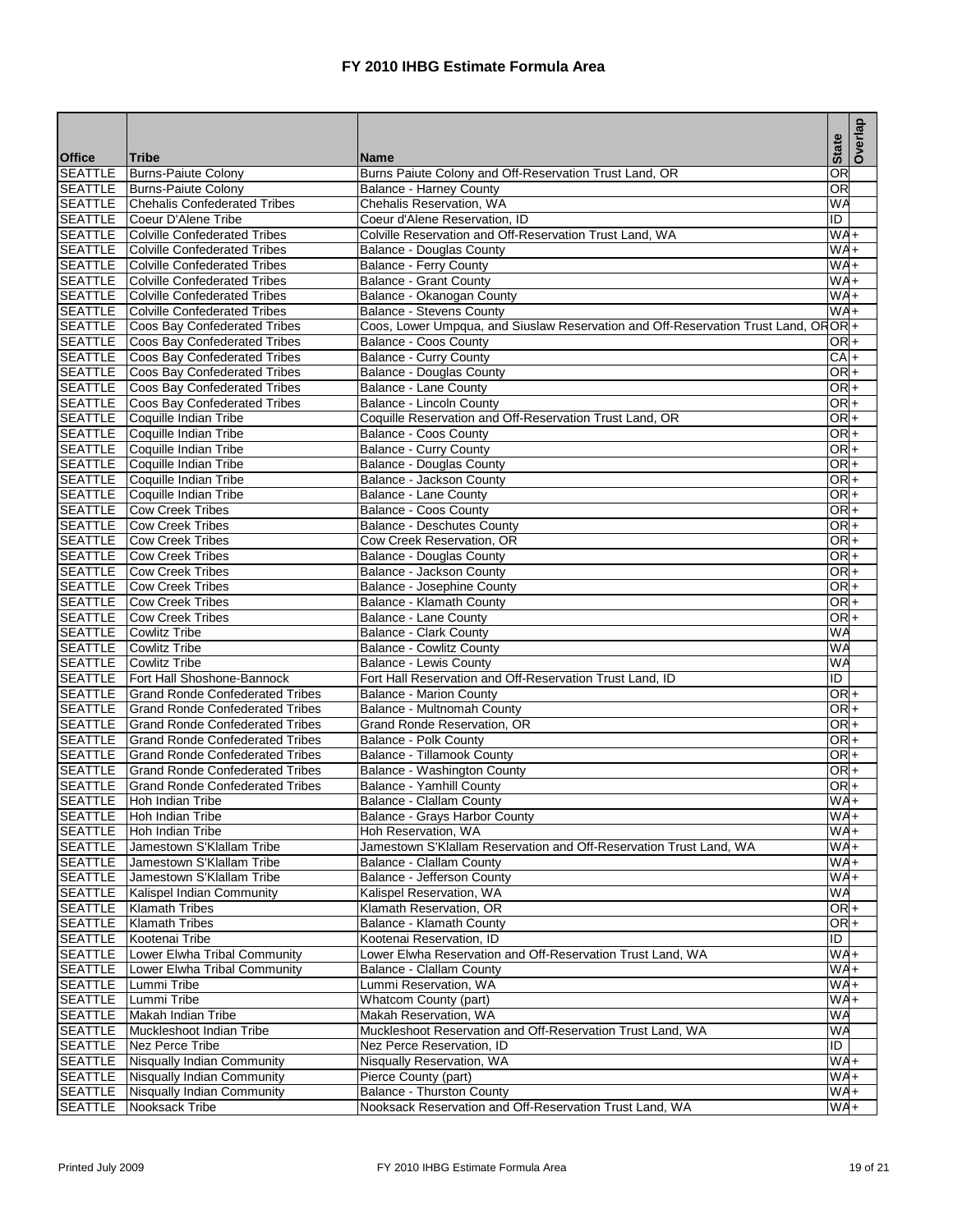|                           |                                                                      |                                                                                           | <b>State</b>      | Overlap |
|---------------------------|----------------------------------------------------------------------|-------------------------------------------------------------------------------------------|-------------------|---------|
| <b>Office</b>             | Tribe                                                                | <b>Name</b>                                                                               |                   |         |
| <b>SEATTLE</b>            | Nooksack Tribe                                                       | Balance - Whatcom County                                                                  | $W\overline{A+}$  |         |
| <b>SEATTLE</b>            | Port Gamble Indian Community<br>SEATTLE Port Gamble Indian Community | Port Gamble Reservation, WA                                                               | WA<br>WA+         | $\ddag$ |
| <b>SEATTLE</b>            | <b>Puyallup Tribe</b>                                                | Balance - Kitsap County                                                                   | $W^4$             |         |
| SEATTLE                   | <b>Puyallup Tribe</b>                                                | Puyallup Reservation and Off-Reservation Trust Land, WA<br><b>Balance - Pierce County</b> | $WAA +$           |         |
| <b>SEATTLE</b>            | Quileute Tribe                                                       | Quileute Reservation, WA                                                                  | WA                |         |
| <b>SEATTLE</b>            | <b>Quinault Tribe</b>                                                | <b>Quinault Reservation, WA</b>                                                           | $W^4$             |         |
| <b>SEATTLE</b>            | Quinault Tribe                                                       | Balance - Grays Harbor County                                                             | $W\overline{A+}$  |         |
| SEATTLE                   | <b>Quinault Tribe</b>                                                | Balance - Jefferson County                                                                | $W$ A+            |         |
| SEATTLE                   | <b>Samish Nation</b>                                                 | <b>Balance - Island County</b>                                                            | WA+               |         |
| SEATTLE                   | <b>Samish Nation</b>                                                 | Samish, WA                                                                                | $WAA +$           |         |
| <b>SEATTLE</b>            | <b>Samish Nation</b>                                                 | Balance - Skagit County                                                                   | $WAA +$           |         |
| <b>SEATTLE</b>            | <b>Samish Nation</b>                                                 | Balance - Whatcom County                                                                  | $W$ A+            |         |
|                           | SEATTLE Sauk-Suiattle Indian Tribe                                   | <b>Balance - King County</b>                                                              | $W^4 +$           |         |
| SEATTLE                   | Sauk-Suiattle Indian Tribe                                           | Balance - Pierce County                                                                   | $W^4$             |         |
| <b>SEATTLE</b>            | Sauk-Suiattle Indian Tribe                                           | Sauk-Suiattle Reservation, NM                                                             | $WAA +$           |         |
| <b>SEATTLE</b>            | Sauk-Suiattle Indian Tribe                                           | Balance - Snohomish County                                                                | $W_{A+}$          |         |
| SEATTLE                   | Shoalwater Bay Tribe                                                 | Shoalwater Bay Reservation and Off-Reservation Trust Land, WA                             | WA                |         |
| <b>SEATTLE</b>            | Shoalwater Bay Tribe                                                 | <b>Balance - Pacific County</b>                                                           | WA                |         |
| <b>SEATTLE</b>            | Siletz Confederated Tribes                                           | Balance - Benton County                                                                   | OR <sup>+</sup>   |         |
|                           | <b>SEATTLE</b> Siletz Confederated Tribes                            | Balance - Clackamas County                                                                | $ORI +$           |         |
| <b>SEATTLE</b>            | Siletz Confederated Tribes                                           | Balance - Lane County                                                                     | $OR +$            |         |
| <b>SEATTLE</b>            | Siletz Confederated Tribes                                           | Siletz Reservation and Off-Reservation Trust Land, OR                                     | OR <sup>I</sup> + |         |
| <b>SEATTLE</b>            | Siletz Confederated Tribes                                           | Balance - Lincoln County                                                                  | OR <sub>+</sub>   |         |
| <b>SEATTLE</b>            | Siletz Confederated Tribes                                           | <b>Balance - Linn County</b>                                                              | $OR +$            |         |
| <b>SEATTLE</b>            | <b>Siletz Confederated Tribes</b>                                    | <b>Balance - Marion County</b>                                                            | $OR +$            |         |
| SEATTLE                   | <b>Siletz Confederated Tribes</b>                                    | Balance - Multnomah County                                                                | OR <sub>+</sub>   |         |
| <b>SEATTLE</b>            | Siletz Confederated Tribes                                           | Balance - Polk County                                                                     | OR <sup>+</sup>   |         |
| <b>SEATTLE</b>            | Siletz Confederated Tribes                                           | Balance - Tillamook County                                                                | $OR +$            |         |
| <b>SEATTLE</b>            | Siletz Confederated Tribes                                           | Balance - Washington County                                                               | $OR +$            |         |
| <b>SEATTLE</b>            | Siletz Confederated Tribes                                           | Balance - Yamhill County                                                                  | OR <sup>+</sup>   |         |
|                           | SEATTLE Skokomish Indian Tribe                                       | Skokomish Reservation, WA                                                                 | $WA +$            |         |
| <b>SEATTLE</b>            | Skokomish Indian Tribe                                               | Balance - Mason County                                                                    | $WAA +$           |         |
| <b>SEATTLE</b>            | Snoqualmie                                                           | Balance - King County                                                                     | WA+               |         |
|                           | SEATTLE Snoqualmie                                                   | Balance - Snohomish County                                                                | WA+               |         |
|                           | SEATTLE Spokane Tribe                                                | Spokane Reservation, WA                                                                   | $WAA +$           |         |
|                           | SEATTLE Spokane Tribe                                                | Balance - Lincoln County                                                                  | $WAA +$           |         |
| SEATTLE                   | Spokane Tribe                                                        | Balance - Pend Oreille County                                                             | $WA +$            |         |
|                           | <b>SEATTLE</b> Spokane Tribe                                         | Balance - Spokane County                                                                  | $W^4 +$           |         |
| <b>SEATTLE</b>            | Spokane Tribe                                                        | <b>Balance - Stevens County</b>                                                           | $W$ A+            |         |
| <b>SEATTLE</b>            | Squaxin Island Tribe                                                 | Balance - Grays Harbor County                                                             | $WAA +$           |         |
| <b>SEATTLE</b>            | Squaxin Island Tribe                                                 | Squaxin Island Reservation and Trust Lands,                                               | WA+               |         |
| <b>SEATTLE</b>            | Squaxin Island Tribe                                                 | Balance - Mason County                                                                    | WA+               |         |
| <b>SEATTLE</b>            | Squaxin Island Tribe                                                 | <b>Balance - Thurston County</b>                                                          | $WAA +$           |         |
| SEATTLE                   | Stillaguamish Tribe                                                  | Stillaguamish Reservation, WA                                                             | $W_{A+}$          |         |
|                           | SEATTLE Stillaguamish Tribe                                          | Balance - Snohomish County                                                                | $WA +$            |         |
| SEATTLE                   | Suquamish Tribal Council                                             | <b>Balance - King County</b>                                                              | $W A +$           |         |
| <b>SEATTLE</b>            | <b>Suquamish Tribal Council</b>                                      | Port Madison Reservation, WA                                                              | $W A +$           |         |
| SEATTLE                   | Suquamish Tribal Council                                             | Balance - Kitsap County                                                                   | WA+               |         |
| <b>SEATTLE</b>            | Suquamish Tribal Council                                             | Balance - Mason County                                                                    | $WAA +$           |         |
| SEATTLE                   | Suguamish Tribal Council                                             | Balance - Pierce County                                                                   | WA+               |         |
| SEATTLE                   | Suquamish Tribal Council                                             | Balance - Snohomish County                                                                | WA+               |         |
| <b>SEATTLE</b>            | Suquamish Tribal Council                                             | <b>Balance - Thurston County</b>                                                          | WA+               |         |
| <b>SEATTLE</b>            | Swinomish Indians<br>Swinomish Indians                               | Swinomish Reservation, WA                                                                 | $WA+$<br>$WA +$   |         |
| <b>SEATTLE</b><br>SEATTLE |                                                                      | Balance - Skagit Co<br>Tulalip Reservation, WA                                            | WA+               |         |
| SEATTLE                   | <b>Tulalip Tribes</b><br><b>Tulalip Tribes</b>                       | <b>Balance Snohomish</b>                                                                  | $W_{A+}$          |         |
| SEATTLE                   | Umatilla Confederated Tribes                                         | Umatilla Reservation, OR                                                                  | <b>OR</b>         |         |
| <b>SEATTLE</b>            | <b>Upper Skagit Tribe</b>                                            | Upper Skagit Reservation, WA                                                              | WA+               |         |
| <b>SEATTLE</b>            | Upper Skagit Tribe                                                   | Balance - Skagit County                                                                   | $WA +$            |         |
| SEATTLE                   | Warm Springs Confederated Tribes                                     | Warm Springs Reservation and Off-Reservation Trust Land, OR                               | OR                |         |
| <b>SEATTLE</b>            | Yakama Indian Nation                                                 | Celilo Village, OR                                                                        | OR <sub>+</sub>   |         |
|                           |                                                                      |                                                                                           |                   |         |